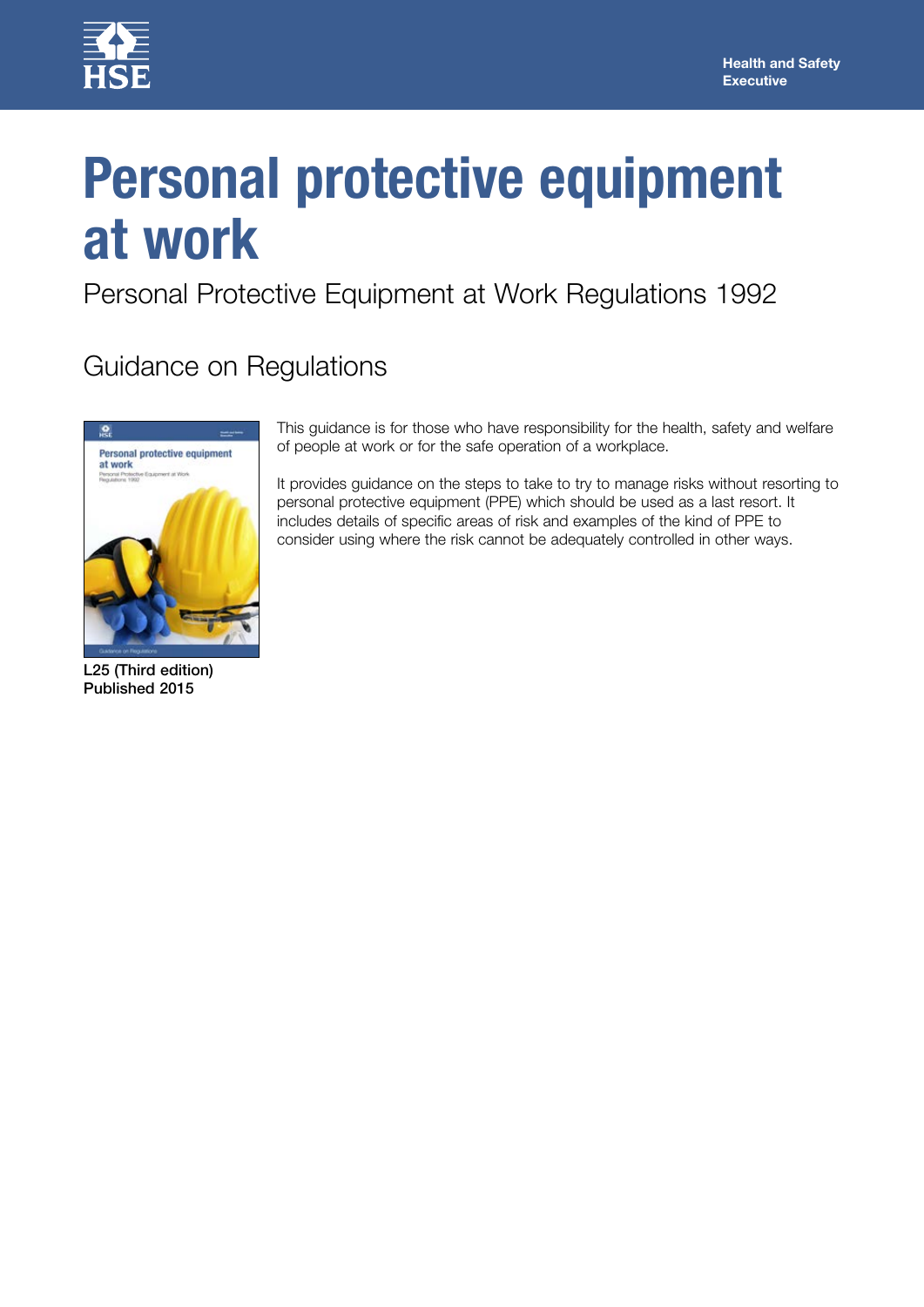© *Crown copyright 2015*

First published 1992 Second edition 2005 Third edition 2015

ISBN 978 0 7176 6597 6

You may reuse this information (excluding logos) free of charge in any format or medium, under the terms of the Open Government Licence. To view the licence visit [www.nationalarchives.gov.uk/doc/open-government-licence/](http://www.nationalarchives.gov.uk/doc/open-government-licence/), write to the Information Policy Team, The National Archives, Kew, London TW9 4DU, or email [psi@nationalarchives.gsi.gov.uk](mailto:psi@nationalarchives.gsi.gov.uk).

Some images and illustrations may not be owned by the Crown so cannot be reproduced without permission of the copyright owner. Enquiries should be sent to [copyright@hse.gsi.gov.uk.](mailto:copyright@hse.gsi.gov.uk)

This guidance is issued by the Health and Safety Executive. Following the guidance is not compulsory unless specifically stated, and you are free to take other action. But if you do follow the guidance you will normally be doing enough to comply with the law. Health and safety inspectors seek to secure compliance with the law and may refer to this guidance.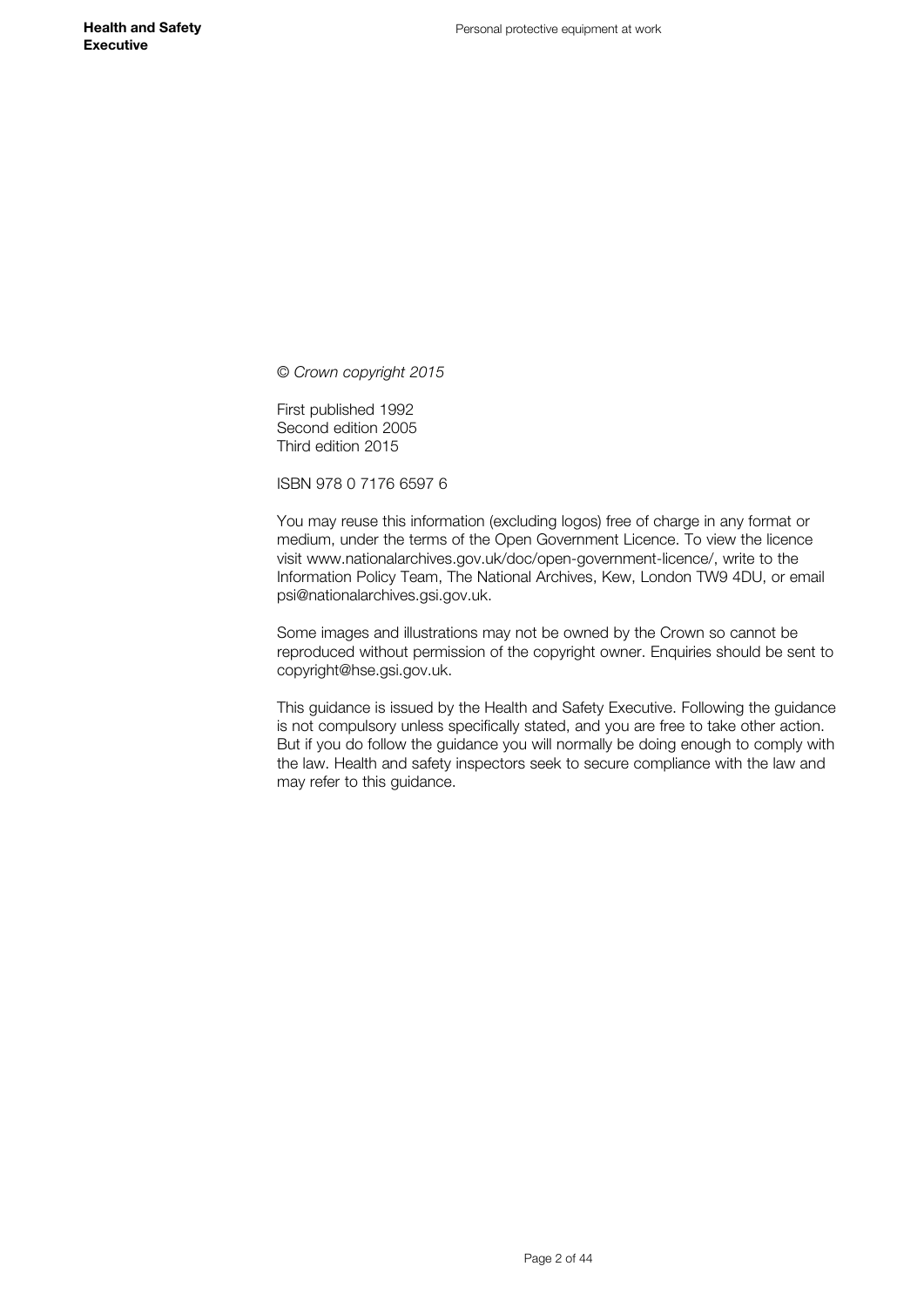#### **Contents**

| <b>Introduction</b>                | 5                                                                                                                                                    |
|------------------------------------|------------------------------------------------------------------------------------------------------------------------------------------------------|
| <b>PART 1</b>                      | Guidance on the Personal Protective Equipment at Work<br><b>Regulations 1992</b><br>7                                                                |
| <b>Regulation 1</b>                | <b>Citation and commencement</b><br>7                                                                                                                |
| <b>Regulation 2</b>                | Interpretation<br>7                                                                                                                                  |
| <b>Regulation 3</b>                | <b>Disapplication of these Regulations</b><br>7                                                                                                      |
| <b>Regulation 4</b>                | <b>Provision of personal protective equipment</b><br>11                                                                                              |
| <b>Regulation 5</b>                | <b>Compatibility of personal protective equipment</b><br>15                                                                                          |
| <b>Regulation 6</b>                | <b>Assessment of personal protective equipment</b><br>16                                                                                             |
| <b>Regulation 7</b>                | Maintenance and replacement of personal protective<br>equipment<br>17                                                                                |
| <b>Regulation 8</b>                | <b>Accommodation for personal protective equipment</b><br>18                                                                                         |
| <b>Regulation 9</b>                | Information, instruction and training<br>19                                                                                                          |
| <b>Regulation 10</b>               | Use of personal protective equipment<br>20                                                                                                           |
| <b>Regulation 11</b>               | <b>Reporting loss or defect</b><br>21                                                                                                                |
| <b>Regulation 12</b>               | <b>Exemption certificates</b><br>21                                                                                                                  |
| <b>Regulation 13</b>               | <b>Extension outside Great Britain</b><br>22                                                                                                         |
| <b>Regulation 14</b>               | <b>Modifications, repeal and revocations</b><br>22                                                                                                   |
| <b>PART 2</b>                      | Selection, use and maintenance of personal protective<br>equipment<br>23                                                                             |
| <b>Introduction</b>                | 23                                                                                                                                                   |
| <b>Head protection</b>             | 24                                                                                                                                                   |
| Eye and face protection            | 26                                                                                                                                                   |
| <b>Hand and arm protection</b>     | 28                                                                                                                                                   |
|                                    | <b>Protective clothing (including the legs)</b><br>30                                                                                                |
| <b>High visibility clothing</b>    | 32                                                                                                                                                   |
| <b>Foot protection</b>             | 34                                                                                                                                                   |
|                                    | Drowning protection: Buoyancy aids, life jackets and immersion suits<br>36                                                                           |
| <b>Personal fall protection 37</b> |                                                                                                                                                      |
| <b>Hearing protection</b>          | 38                                                                                                                                                   |
|                                    | <b>Respiratory protective equipment</b><br>38                                                                                                        |
| <b>Schedule: Activities</b>        | Appendix 1 The Health and Safety at Work etc Act 1974 (General Duties of<br>Self-Employed Persons) (Prescribed Undertakings) Regulations 2015:<br>39 |
| References and further reading     | 41                                                                                                                                                   |

**[Further information 44](#page-43-0)**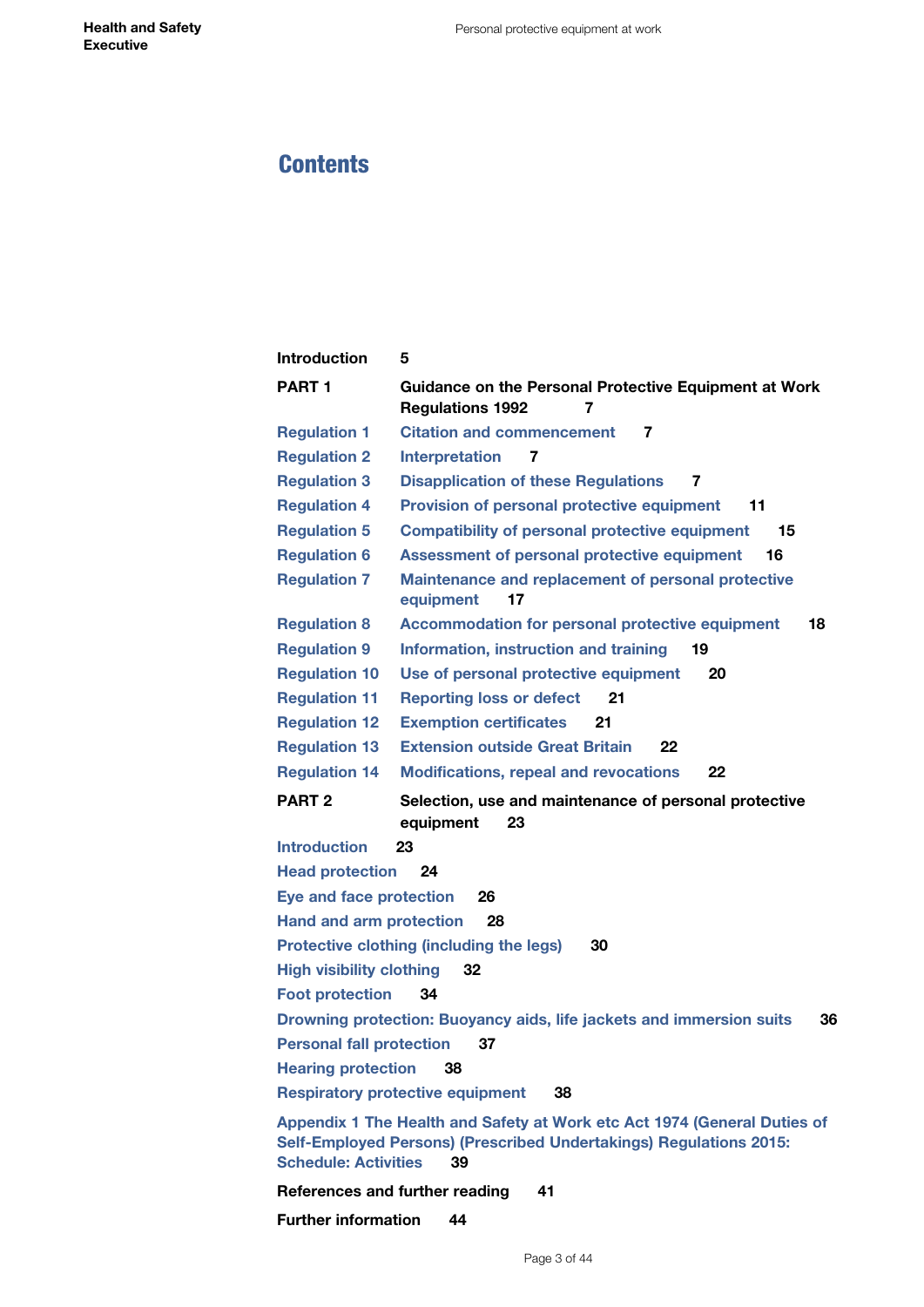**Health and Safety Executive**

Personal protective equipment at work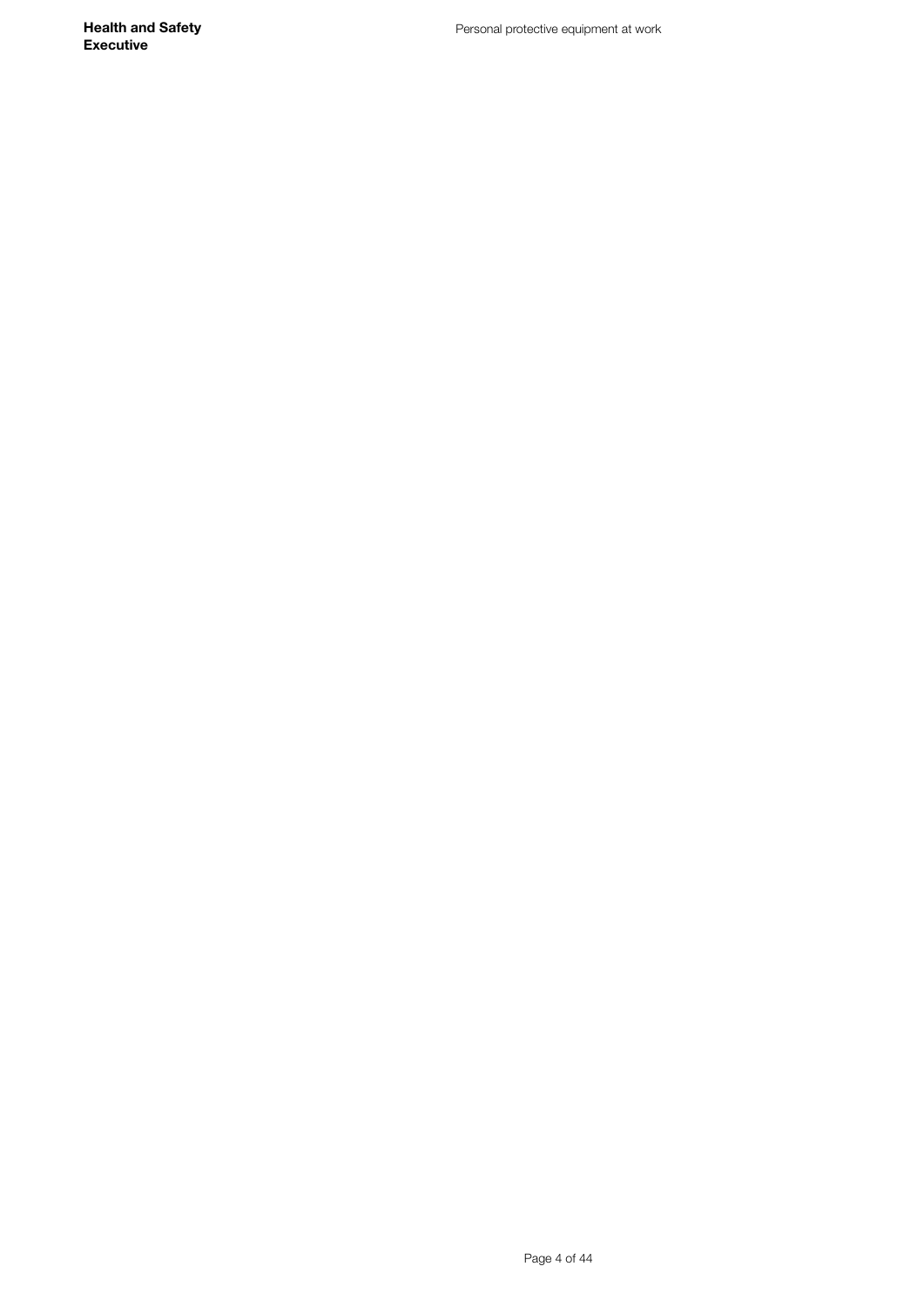#### <span id="page-4-0"></span>Introduction

#### **About this book**

1 This guidance provides practical advice on how you can comply with the requirements of the Personal Protective Equipment at Work Regulations 1992 (the regulations).1 Part 1 sets out each of the regulations, followed by relevant guidance. Part 2 includes more details of the types of PPE available, hazards that may require PPE to be used and advice on selection, use and maintenance.

2 The regulations are based on the EU Directive 89/656/EEC<sup>2</sup> requiring similar basic laws throughout the EU on the use of personal protective equipment (PPE) in the workplace.

- 3 This book is for employers and relevant self-employed persons.
- 4 Changes in this edition include amendments:
- (a) required following the repeal of the Construction (Head Protection) Regulations 1998;
- (b) to advise on the current position regarding turban-wearing Sikhs and head protection following the extension of an exemption granted by sections 11 and 12 of the Employment Act 1989 as amended by section 6 of the Deregulation Act 2015:<sup>3</sup>
- (c) required following the enactment of section 1 of the Deregulation Act 2015, which amended section 3(2) of the Health and Safety at Work etc Act 1974, and the Deregulation Act 2015 (Health and Safety at Work) (General Duties of Self-Employed Persons) (Consequential Amendments) Order 2015,<sup>4</sup> which amended these regulations; and
- (d) those required to accommodate other legislative, standard or guidance changes.

#### **Involving workers**

5 Workplaces where employees are involved in taking decisions about health and safety are safer and healthier. Collaboration with your employees helps you to manage health and safety in a practical way by:

- (a) helping you spot workplace risks;
- (b) making sure health and safety controls are practical; and
- (c) increasing the level of commitment to working in a safe and healthy way.

6 Employers must consult employees in good time on health and safety matters. In workplaces where a trade union is recognised, this will be through union health and safety representatives. In non-unionised workplaces, consult either directly or through other elected representatives.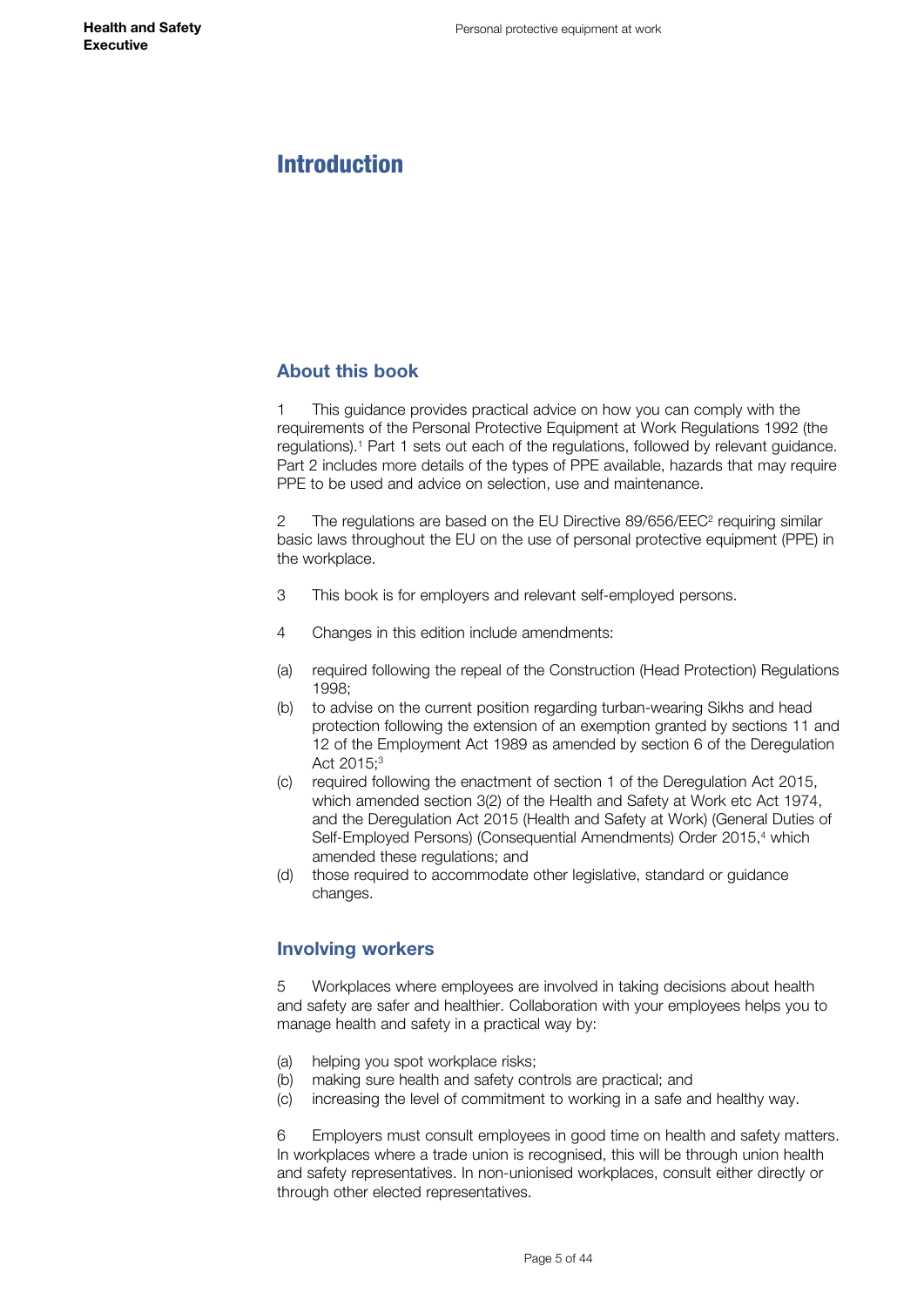7 Consultation involves employers both giving information to employees and listening to them, taking account of what they say before making health and safety decisions. See *Consulting employees on health and safety: A brief guide to the law*<sup>5</sup> and [www.hse.gov.uk/involvement](http://www.hse.gov.uk/involvement) for more information. Issues you should consult employees on include:

- (a) risks arising from their work;
- (b) proposals to manage and/or control these risks;
- (c) the best ways of providing information and training.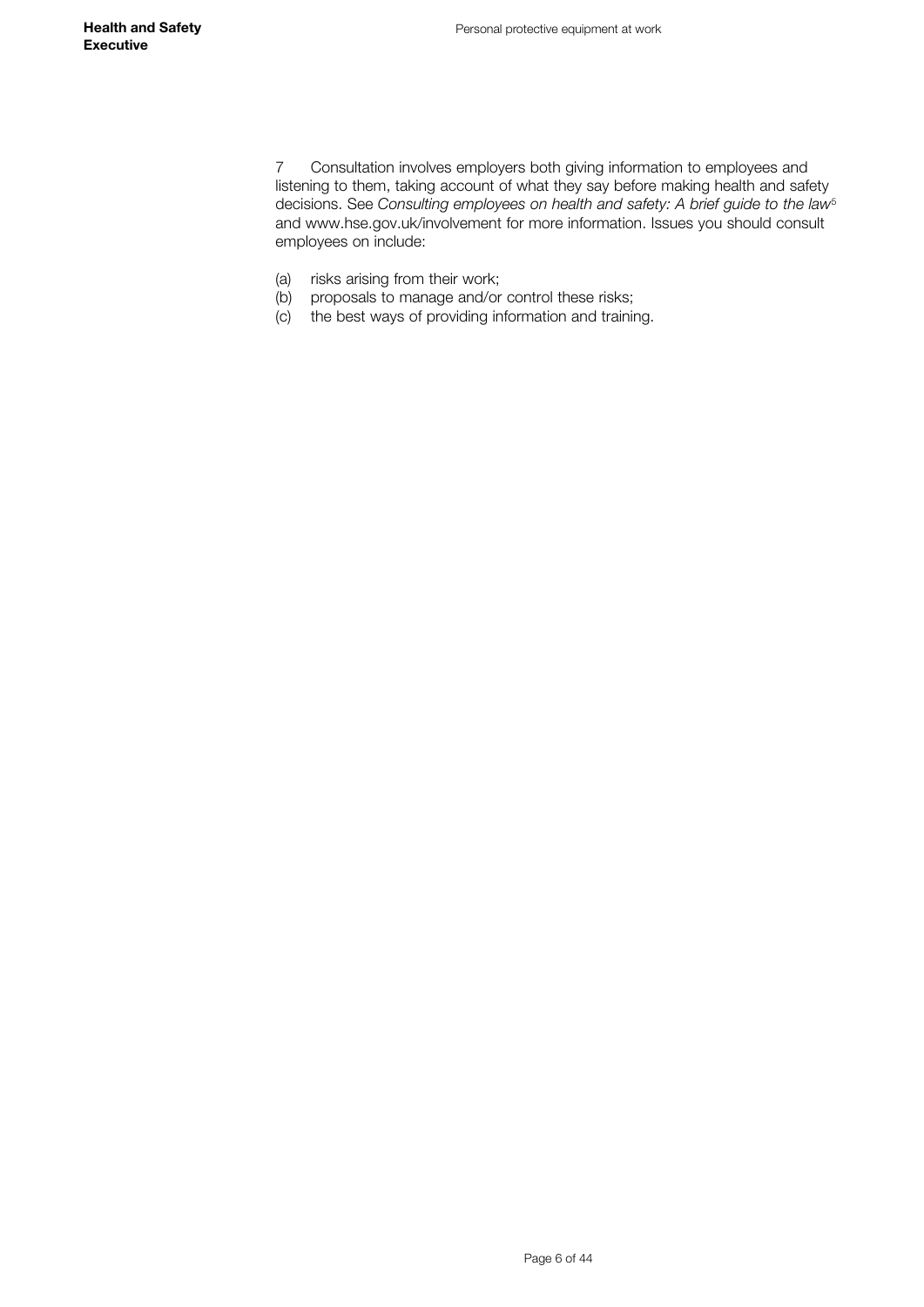#### <span id="page-6-0"></span>PART 1 Guidance on the Personal Protective Equipment at Work Regulations 1992

#### Regulation 1 Citation and commencement

**Regulation 1**

*These Regulations may be cited as the Personal Protective Equipment at Work Regulations 1992 and shall come into force on 1st January 1993.* 

#### Regulation 2 Interpretation

| <b>Regulation</b> | $\mathbf{2}$ | (1) | In these Regulations –                                                                                                                                                                                                                                                                                                                                                                         |
|-------------------|--------------|-----|------------------------------------------------------------------------------------------------------------------------------------------------------------------------------------------------------------------------------------------------------------------------------------------------------------------------------------------------------------------------------------------------|
|                   |              | (a) | unless the context otherwise requires, "personal protective equipment"<br>means all equipment (including clothing affording protection against the<br>weather) which is intended to be worn or held by a person at work and<br>which protects the person against one or more risks to that person's<br>health or safety, and any addition or accessory designed to meet that<br>objective; and |
|                   |              | (b) | "relevant self-employed person" means a self-employed person who<br>conducts an undertaking of a prescribed description for the purposes of<br>section 3(2) of the Health and Safety at Work etc. Act 1974.                                                                                                                                                                                    |
|                   |              | (2) | Any reference in these Regulations to -                                                                                                                                                                                                                                                                                                                                                        |
|                   |              | (a) | a numbered regulation or Schedule is a reference to the regulation or<br>Schedule in these Regulations so numbered; and                                                                                                                                                                                                                                                                        |
|                   |              | (b) | a numbered paragraph is a reference to the paragraph so numbered in<br>the regulation in which the reference appears.                                                                                                                                                                                                                                                                          |
|                   |              |     | *Regulation 2(1) substituted by S.L.2015/1637                                                                                                                                                                                                                                                                                                                                                  |

\*Regulation 2(1) substituted by S.I. 2015/1637

## **Guidance 2**

#### **Relevant self-employed persons**

8 A **relevant** self-employed person means a self-employed person who conducts an undertaking of a prescribed description for the purposes of section 3(2) of the Health and Safety at Work etc Act 1974 (the HSW Act).6 'Prescribed Undertaking' is defined in the Health and Safety at Work Act (General Duties of Self-Employed Persons) (Prescribed Undertakings) Regulations 20157 and relates to the kind of activities conducted (see Appendix 1).

#### Regulation 3 Disapplication of these Regulations

**Regulation 3**

*(1) These Regulations shall not apply to or in relation to the master or crew of a sea-going ship or to the employer of such persons in respect of the normal ship-board activities of a ship's crew under the direction of the master.*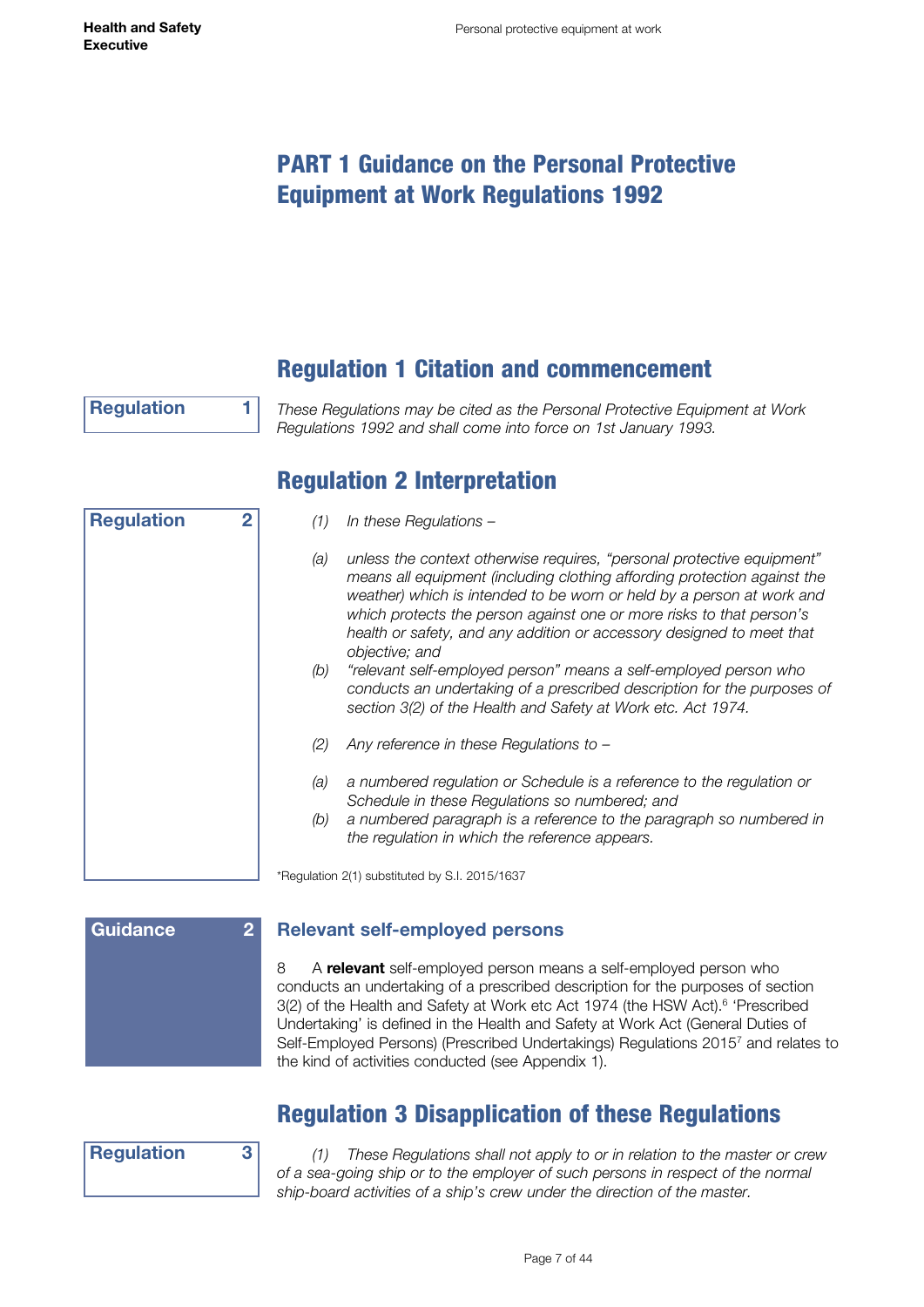| <b>Regulation</b> | 3 | Regulations 4 to 12 shall not apply in respect of personal protective<br>(2)                                                                                                                                                      |
|-------------------|---|-----------------------------------------------------------------------------------------------------------------------------------------------------------------------------------------------------------------------------------|
|                   |   | equipment which is -                                                                                                                                                                                                              |
|                   |   | ordinary working clothes and uniforms which do not specifically protect<br>(a)<br>the health and safety of the wearer;                                                                                                            |
|                   |   | an offensive weapon within the meaning of section 1(4) of the Prevention<br>(b)<br>of Crime Act 1953 used as self-defence or as deterrent equipment;                                                                              |
|                   |   | portable devices for detecting and signalling risks and nuisances;<br>(C)                                                                                                                                                         |
|                   |   | personal protective equipment used for protection while travelling on a<br>(d)<br>road within the meaning (in England and Wales) of section 192(1) of the<br>Road Traffic Act 1988, and (in Scotland) of section 151 of the Roads |
|                   |   | (Scotland) Act 1984;                                                                                                                                                                                                              |
|                   |   | equipment used during the playing of competitive sports.<br>(e)                                                                                                                                                                   |
|                   |   | Regulations 4 and 6 to 12 shall not apply where any of the following<br>(3)                                                                                                                                                       |
|                   |   | Regulations apply and in respect of any risk to a person's health or safety for which                                                                                                                                             |
|                   |   | any of them require the provision or use of personal protective equipment, namely -                                                                                                                                               |
|                   |   | the Control of Lead at Work Regulations 1980;*<br>(a)                                                                                                                                                                             |
|                   |   | the Ionising Radiations Regulations 1999 SI 1999/3232;<br>(b)                                                                                                                                                                     |
|                   |   | (c)<br>the Control of Asbestos Regulations 2012;                                                                                                                                                                                  |
|                   |   | the Control of Substances Hazardous to Health Regulations 1998; <sup>†</sup><br>(d)                                                                                                                                               |
|                   |   | the Control of Noise at Work Regulations 2005;<br>(e)<br>the Construction (Head Protection) Regulations 1989.**<br>(f)                                                                                                            |
|                   |   |                                                                                                                                                                                                                                   |
|                   |   | Superseded by the Control of Lead at Work Regulations 2002                                                                                                                                                                        |
|                   |   | Superseded by th Control of Substances Hazardous to Health Regulations 2002<br>$***$<br>Revoked in April 2013, these regulations have not been replaced (see paragraph 15).                                                       |

**Guidance 3**

#### **Clothing**

- 9 The regulations do not apply to the following types of clothing:
- (a) uniforms provided for the primary purpose of presenting a corporate image;
- (b) ordinary working clothes; and
- (c) 'protective clothing' provided in the food industry primarily for food hygiene purposes.

10 However, where any uniform or clothing protects against a specific risk to health and safety, for example high visibility clothing worn by the emergency services, it will be subject to the regulations. Weatherproof or insulated clothing is subject to the regulations if it is worn to protect employees against risks to their health or safety, but not otherwise.

#### **Helmets**

11 The regulations do not cover the use of protective equipment such as cycle helmets or crash helmets worn by employees on the roads. Motorcycle crash helmets are legally required for motorcyclists under road traffic legislation; except where the motorcyclist is a turban-wearing Sikh, as section 16 of the Road Traffic Act 1988<sup>8</sup> gives that group an exemption. The regulations do apply to the use of such equipment at work elsewhere, if there is a risk to health and safety, for example, farm workers riding motorcycles or 'all-terrain' vehicles (ATVs) should use crash helmets.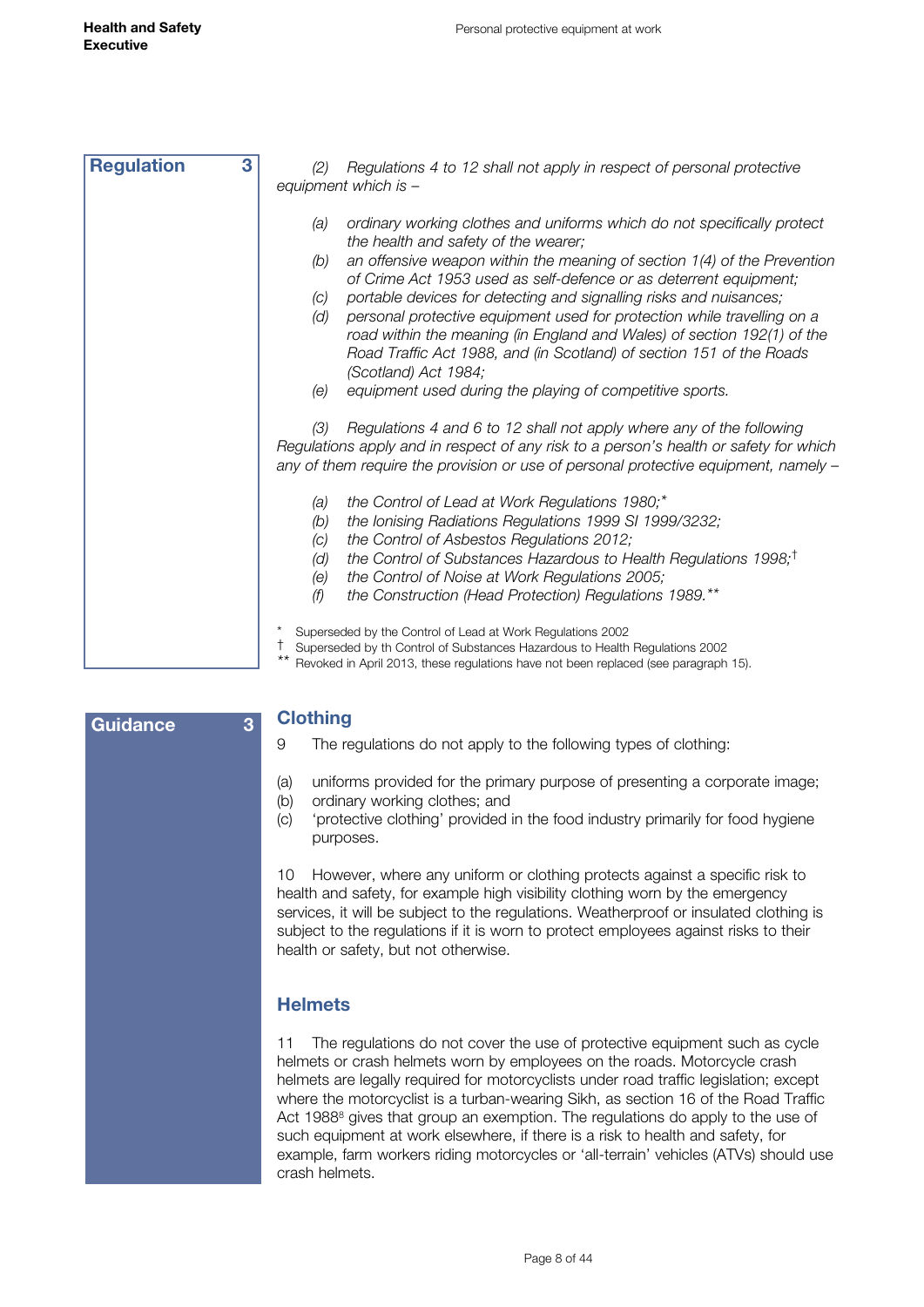#### **Professional sportspeople Guidance 3**

12 The regulations do not require professional sportspeople to use PPE such as shin guards or head protection during competition. However, they do apply to sports equipment used in other work circumstances, for example, life jackets worn by professional canoeing instructors, riding helmets worn by stable staff, or climbing helmets worn by steeplejacks.

#### **Risk of physical violence**

13 The regulations apply to the provision of PPE (such as helmets or body armour) where staff are at risk from physical violence. Where a risk assessment considers personal sirens or alarms should be provided they would be covered by the Provision and Use of Work Equipment Regulations 1998 and are not PPE.

#### **Radiation dosemeters**

14 The regulations do not cover personal gas detectors or radiation dosemeters. Although this equipment would come within the broad definition of PPE, it is excluded as many of the regulations would not be appropriate to it (for example, the fitting and ergonomic requirements of regulation 4). However, employers will have a duty to provide such equipment under section 2 of the HSW Act if its use is necessary to ensure the health and safety of employees.

#### **Application to construction sites**

15 Regulation 3(3)(f) refers to the Construction (Head Protection) Regulations 1989.9 These regulations, which included specific provisions relating to hard hats and other head protection worn on construction sites, were repealed on 6 April 2013; from that date construction sites rely solely on the provisions of these regulations.

#### **Application to members of the Sikh faith**

16 Sections 11 and 12 of the Employment Act 1989, as amended by section 6 of the Deregulation Act 2015,10 provide an exemption from the need to wear head protection in any workplace, including construction sites, for turban-wearing Sikhs, with certain limited exceptions for high-risk tasks.

17 The exemption applies to any turban-wearing Sikh in the workplace whether they are an employee or not, for example visitors. It applies solely to turbanwearing members of the Sikh faith; the exemption applies only to head protection and Sikhs are required to wear all other necessary PPE under these regulations.

18 Where a turban-wearing Sikh chooses not to wear head protection, the exemption includes a limitation on the liability of the dutyholder should an incident occur.

19 Employers are still required to take all necessary actions to avoid injury from falling objects by putting in place such safe systems of work, control measures and engineering solutions, for example restricting access to areas where this may be an issue.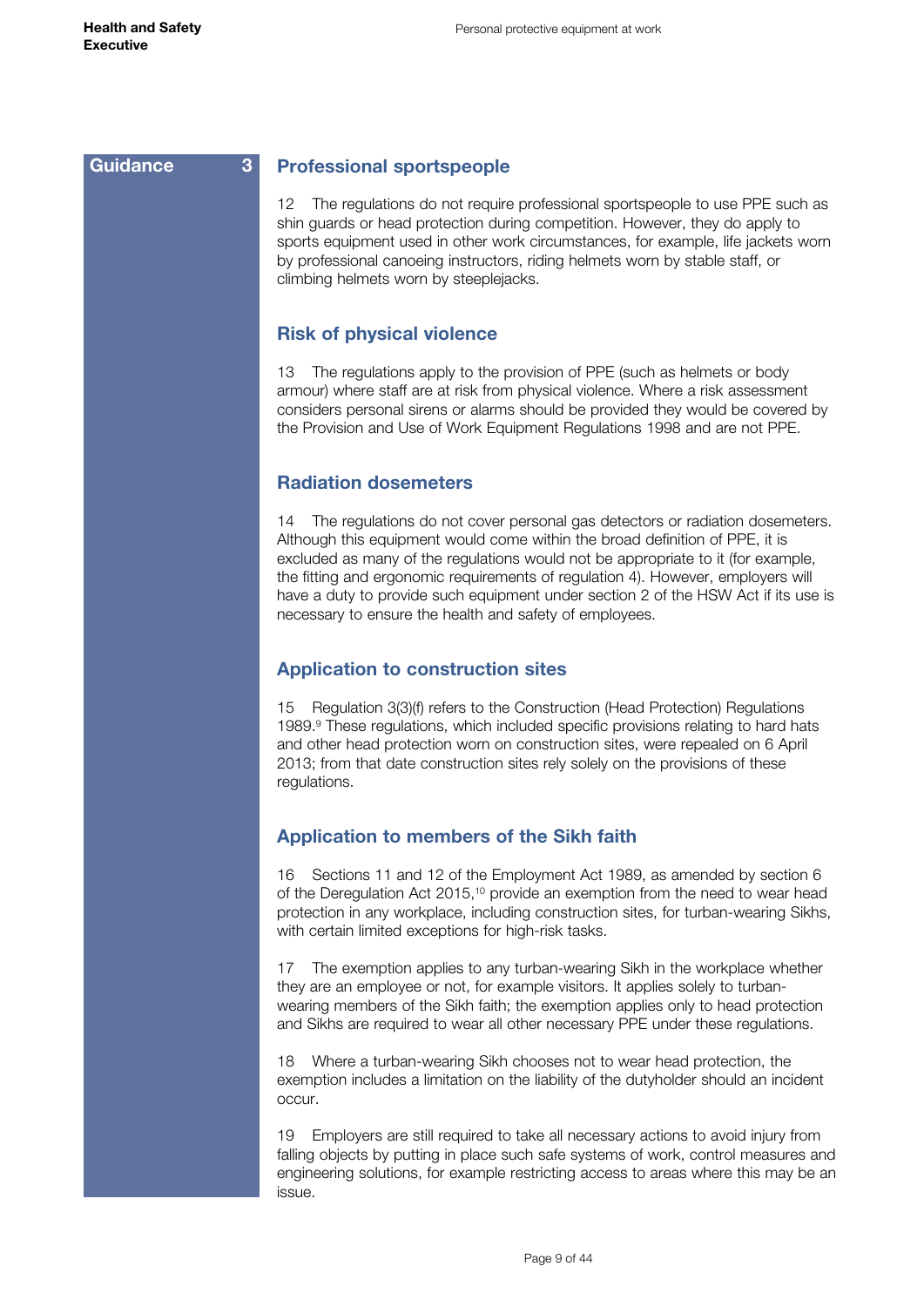20 The exceptions referred to relate to certain high-risk tasks performed by individuals in occupations which involve providing an urgent response to an emergency, where a risk assessment has identified that head protection is essential for the protection of the individual, such as a firefighter entering a burning building. **Application to merchant shipping** 21 Seagoing ships are subject to separate merchant shipping legislation. administered by the Department for Transport, which gives protection to people on board. Regulation 3(1) disapplies the regulations in respect of the normal shipboard activities of a ship's crew under the direction of the master. But it does not disapply them in respect of other work activities, for example where a shore-based contractor goes on board a ship to carry out work, that person's activities will be subject to the regulations within territorial waters as provided for by regulation 13. Regulation 3(1) refers to the crew of seagoing ships only. The regulations will apply to PPE used on ships that only operate on inland waters. **Application to aircraft** 22 Aircraft are subject to these regulations while on the ground and in airspace over Great Britain. **Application of other regulations** 23 The sets of regulations listed in regulation 3(3) require the provision and use of certain PPE against particular hazards, and the regulations will not apply where these regulations remain in force. The regulations do not apply to hearing protectors and most respiratory protective equipment (RPE). For example, a person working with asbestos would, where necessary, have to use RPE and protective clothing under the Control of Asbestos Regulations 2012,<sup>11</sup> rather than these regulations. However, even if the regulations do not apply, the advice given in this guidance may still be useful, as the general principles of selecting and maintaining suitable PPE and training employees in its use are common to all regulations which refer to PPE. 24 There are specific PPE requirements set out in regulations relating to offshore installations and mines. Employers (and others with duties under the regulations) will have to comply with both the specific regulations and these regulations. **Application to non-employees** 25 Although these regulations **do not** apply to people who are not employees, for example voluntary workers, children while in school, students at university and visitors to worksites; there is provision within section 3 of the HSW Act that requires every employer to ensure, so far as is reasonably practicable, that persons not in their employment but who may be affected by the work are not exposed to risks to their health and safety. If employers are required to provide PPE to comply with a section 3 duty, by following the requirements of these regulations they are likely to do so, for example having a stock of hard hats, hi-vis jackets or disposable overalls for the use of visitors. The regulations **do** apply to trainees and students on work experience programmes. **Guidance 3**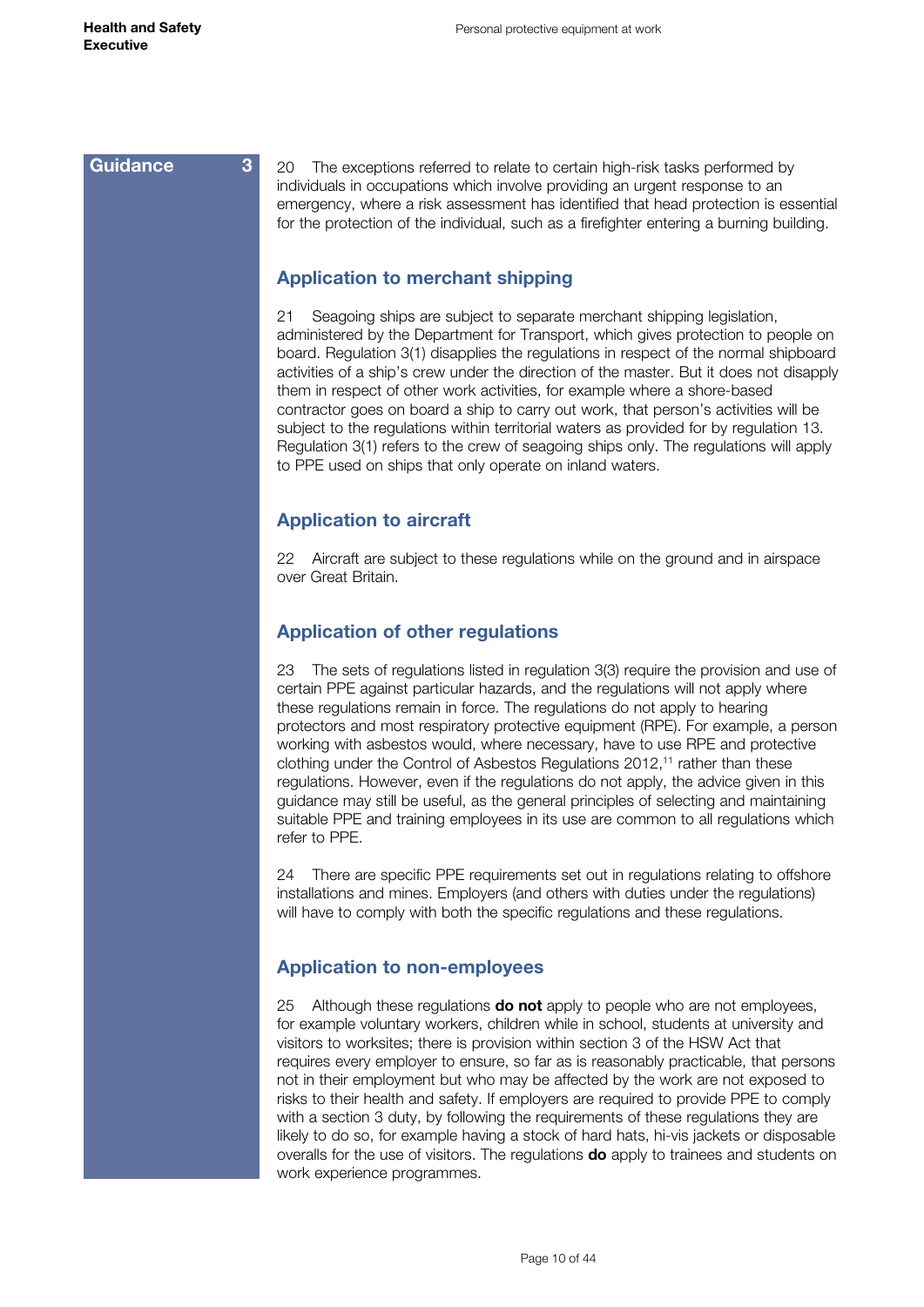#### Regulation 4 Provision of personal protective equipment

<span id="page-10-0"></span>

| <b>Regulation</b><br>4 | $(1)$ [Subject to paragraph $(1A)$ ] <sup>(a)</sup> Every employer shall ensure that suitable<br>personal protective equipment is provided to his employees who may be exposed<br>to a risk to their health or safety while at work except where and to the extent that<br>such risk has been adequately controlled by other means which are equally or<br>more effective.                                                                |
|------------------------|-------------------------------------------------------------------------------------------------------------------------------------------------------------------------------------------------------------------------------------------------------------------------------------------------------------------------------------------------------------------------------------------------------------------------------------------|
|                        | (1A) Where the characteristics of any policing activity are such that<br>compliance by the relevant officer with the requirement in paragraph (1) would lead<br>to an inevitable conflict with the exercise of police powers or performance of police<br>duties, that requirement shall be complied with so far as is reasonably practicable. <sup>(b)</sup>                                                                              |
|                        | Every relevant self-employed person shall ensure that he is provided with<br>(2)<br>suitable personal protective equipment where he may be exposed to a risk to his<br>health or safety while at work except where and to the extent that such risk has<br>been adequately controlled by other means which are equally or more effective.                                                                                                 |
|                        | Without prejudice to the generality of paragraphs (1) and (2), personal<br>(3)<br>protective equipment shall not be suitable unless -                                                                                                                                                                                                                                                                                                     |
|                        | it is appropriate for the risk or risks involved, the conditions at the place<br>(a)<br>where exposure to the risk may occur, and the period for which it is<br>$W$ orn; $\binom{C}{C}$                                                                                                                                                                                                                                                   |
|                        | (b)<br>it takes account of ergonomic requirements and the state of health of the<br>person or persons who may wear it, and of the characteristics of the<br>workstation of each such person; <sup>(d)</sup>                                                                                                                                                                                                                               |
|                        | it is capable of fitting the wearer correctly, if necessary, after adjustments<br>(C)<br>within the range for which it is designed;<br>so far as is practicable, it is effective to prevent or adequately control the<br>(d)<br>risk or risks involved without increasing overall risk;                                                                                                                                                   |
|                        | it complies with any enactment (whether in an Act or instrument) which<br>(e)<br>implements in Great Britain any provision on design or manufacture with<br>respect to health or safety in any relevant Community directive listed in<br>Schedule 1 which is applicable to that item of personal protective<br>equipment.                                                                                                                 |
|                        | Where it is necessary to ensure that personal protective equipment is<br>(4)<br>hygienic and otherwise free of risk to health, every employer and every relevant self-<br>employed person shall ensure that personal protective equipment provided under<br>this regulation is provided to a person for use only by him. <sup>(e)</sup>                                                                                                   |
|                        | (a) Paragraph (1): words 'Subject to paragraph (1A),' in square brackets inserted by SI 1999/860,<br>regulation $4(1)(2)$ .<br>(b) Paragraph (1A): inserted by SI 1999/860, regulation $4(1)(3)$ .<br>(c) Paragraph 3: subparagraph (a) substituted by SI 2002/2174 regulation 5(a).<br>(d) Paragraph 3: subparagraph (b) substituted by SI 2002/2174 regulation 5(a)<br>(e) Paragraph $(4)$ : inserted by SI 2002/2174, regulation 5(b). |
| <b>Guidance</b><br>4   | <b>Providing personal protective equipment</b>                                                                                                                                                                                                                                                                                                                                                                                            |
|                        | Under these regulations, PPE should be regarded as the last resort to protect<br>26<br>against risks to health and safety. Engineering controls and safe systems of work<br>should be considered first. Risk assessment: A brief guide to controlling risks in the<br>workplace <sup>12</sup> sets out the principles for controlling risks. In taking action ask yourself:                                                               |
|                        | Can I get rid of the hazard altogether?<br>(a)                                                                                                                                                                                                                                                                                                                                                                                            |

(b) If not, how can I control the risk so that harm is unlikely?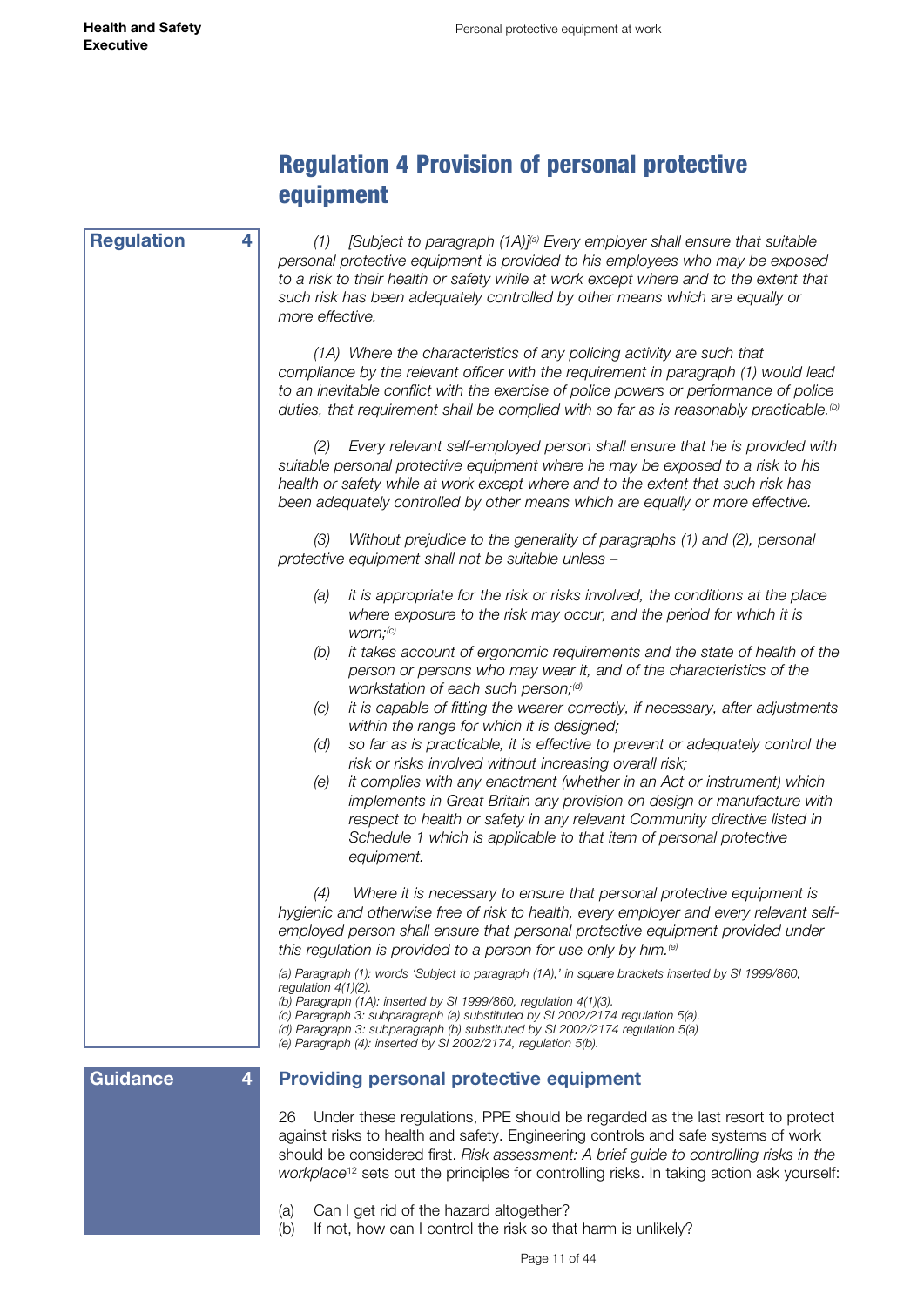| <b>Guidance</b><br>$\overline{\mathbf{4}}$ | In controlling risks the following principles should be applied, if possible in the<br>27<br>following order:                                                                                                                                                                                                                                                                                                                                                                                                                                                                                                                                                                              |
|--------------------------------------------|--------------------------------------------------------------------------------------------------------------------------------------------------------------------------------------------------------------------------------------------------------------------------------------------------------------------------------------------------------------------------------------------------------------------------------------------------------------------------------------------------------------------------------------------------------------------------------------------------------------------------------------------------------------------------------------------|
|                                            | Try a less risky option, for example use lower voltage tools.<br>(a)<br>Prevent access to the hazard, for example by guarding.<br>(b)<br>Organise work to reduce exposure to the hazard, for example if there is a risk<br>(c)<br>of falling objects, ensure restricted entry to that area if possible.<br>(d)<br>If after all the above steps have been followed there is still a residual risk, you<br>may be required to provide PPE, but only if it will further minimise the risk, for<br>example the provision of head protection where there is a risk from falling<br>objects, such as carrying out construction work or providing appropriate PPE<br>where chemicals are handled. |
|                                            | 28<br>There are a number of reasons for making PPE the last resort.                                                                                                                                                                                                                                                                                                                                                                                                                                                                                                                                                                                                                        |
|                                            | (a)<br>PPE only protects the person wearing it, whereas controlling the risk at source<br>can protect everyone in the workplace.<br>Maximum levels of protection are seldom achieved with PPE in practice and<br>(b)<br>the actual level of protection is difficult to assess.<br>Effective protection is only achieved by suitable PPE, correctly fitted and<br>(c)<br>maintained and properly used.<br>PPE may restrict the wearer to some extent by limiting movement or visibility.<br>(d)                                                                                                                                                                                             |
|                                            | PPE is not necessary where the risk is insignificant, for example, in most<br>29<br>workplaces there will be some risk of people dropping objects onto their feet, but it<br>is only where objects heavy enough to injure the feet are being handled that the<br>risk will be high enough to require the provision of safety footwear.                                                                                                                                                                                                                                                                                                                                                     |
|                                            | When providing PPE, employers should ensure that equipment is readily<br>30<br>available, and employees have clear instructions on where they can obtain it. Most<br>PPE is provided on a personal basis, but may be shared by employees, for<br>example where it is only required for limited periods. When shared, employers<br>should ensure such equipment is properly cleaned and, where required,<br>decontaminated to ensure there are no health risks to the next person using it.                                                                                                                                                                                                 |
|                                            | PPE should only be used where it provides additional protection from residual<br>31<br>risk. It must be identified as required as part of a risk assessment. There may be<br>certain jobs and workplaces that would require everyone to use a specific type of<br>PPE, for example providing appropriate gloves when working with chemicals.                                                                                                                                                                                                                                                                                                                                               |
|                                            | 32<br>However your PPE policy must be flexible enough to accommodate individual<br>needs, for example someone with an allergy to latex or pre-existing medical<br>conditions etc. Making requirements for every employee may be inappropriate, for<br>example having in place a general requirement to wear overalls or headgear all the<br>time may be inappropriate if there is no significant risk to be managed. There are<br>times when wearing PPE can actually increase the risk to the employee and where<br>it is inappropriate for the individual or for the task being carried out.                                                                                             |
|                                            | The Police (Health and Safety) Regulations 1999 <sup>13</sup> extended the regulations to<br>33<br>the police service, which has to provide suitable PPE (unless there are strong good<br>operational reasons not to) and comply with the provisions set out in these<br>regulations.                                                                                                                                                                                                                                                                                                                                                                                                      |
|                                            | 34<br>The PPE used should adequately control risks. However, no PPE will provide<br>complete protection against the risk (for example firefighters' protective clothing<br>can give only limited protection from radiant heat and flames).                                                                                                                                                                                                                                                                                                                                                                                                                                                 |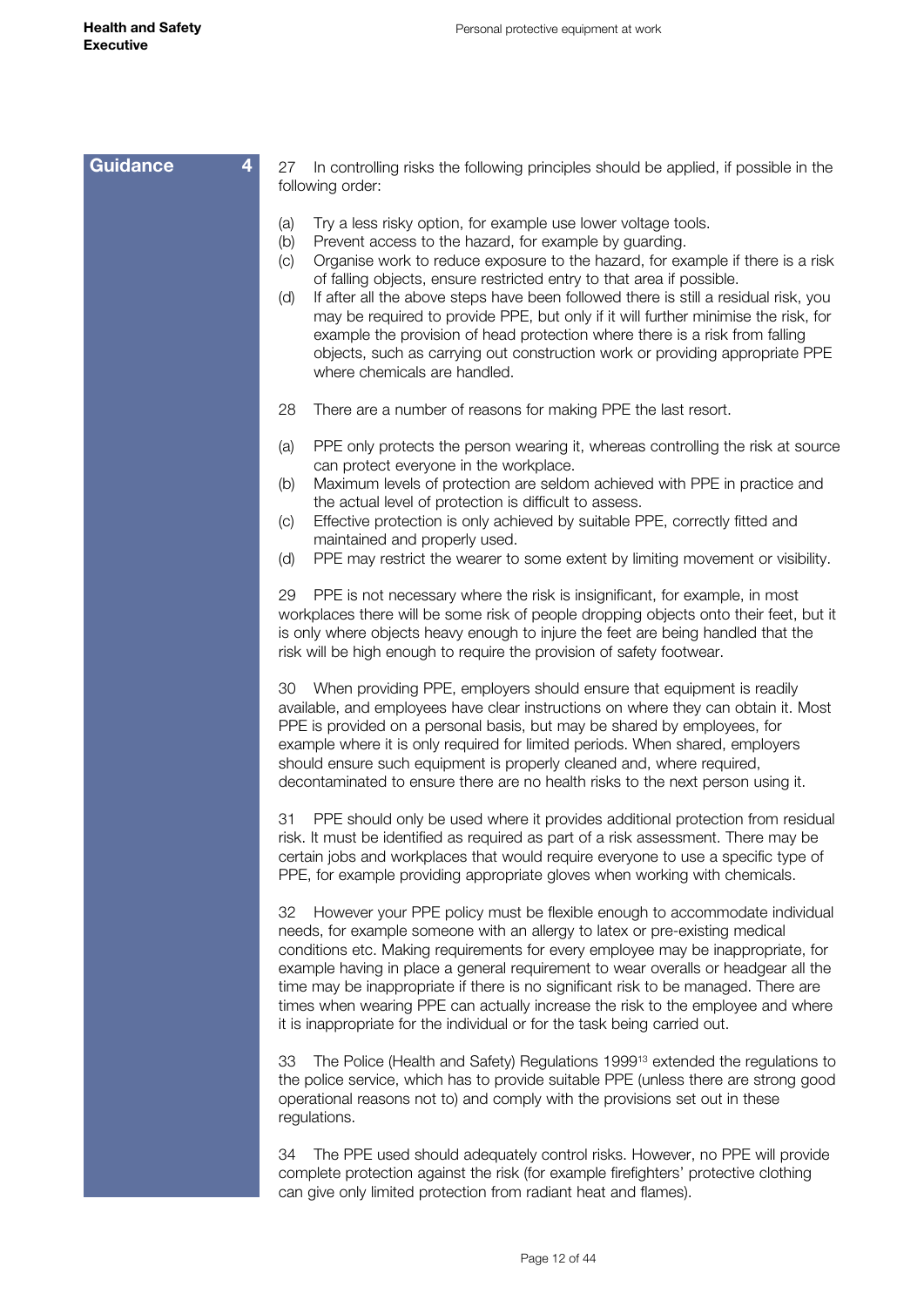35 The use of PPE must not increase the overall level of risk, ie PPE must not be worn if the risk caused by wearing it is greater than the risk against which it is meant to protect. **Mobile/agency workers**  36 In some industries, particularly those where mobile and agency workers are engaged under a contract of employment (such as contract maintenance or construction workers), the site operator may be better placed to provide the appropriate PPE than the mobile worker's own employer or the agency. Although under these circumstances the mobile worker's employer or agency does not have to repeat the provision of suitable PPE, it is still their responsibility to ensure that suitable PPE is provided. Similarly, the site operator may in practice take the action necessary to meet the requirements of the regulations, but the mobile worker's employer or agency still remains responsible for ensuring that this has been done. **Charging for providing PPE**  37 An employer cannot ask for money to be paid to them by an employee for the provision of PPE whether returnable or otherwise; this also relates to returnable deposits. Section 9 of the HSW Act prohibits an employer from charging for anything done or provided by them to employees where it is done or provided because there is a specific statutory requirement on the employer. This provision relates to PPE because these regulations impose such a 'specific requirement'. 38 If employment has been terminated and the employee keeps the PPE without the employer's permission, then provided it has been stipulated in the contract of employment, the employer may be able to deduct the cost of replacement from any wages owed. 39 You cannot charge agency workers who are your employees (or who may be legally regarded as your employees) for PPE, or ask them to pay a refundable deposit on PPE you are lending them. You can charge a worker for PPE if they are genuinely self-employed. If you are a hirer providing PPE to a worker employed by an employment business you can make a charging arrangement with the employment business, but the employment business cannot pass the charge on to the worker or permit you to charge the worker directly. **Suitability of PPE**  40 Regulation 4(3)(a)–(e) lists factors which determine whether PPE is suitable. When selecting PPE you should consider and take account of the following factors: (a) the job itself and the risks for which protection is needed. For example, if there is a risk from falling objects, consider providing suitable industrial safety helmets or hard hats; (b) the physical effort needed to do the job, how long the PPE has to be worn, and the requirements for visibility and communication; (c) the environment and surrounding conditions, for example the weather if working outside, temperature, noise, ventilation etc; (d) the person: consider the health of the person wearing the PPE and its ergonomic effects. PPE made of certain materials should not be issued to workers if they are known to cause allergies, for example latex gloves. Heavy **Guidance 4**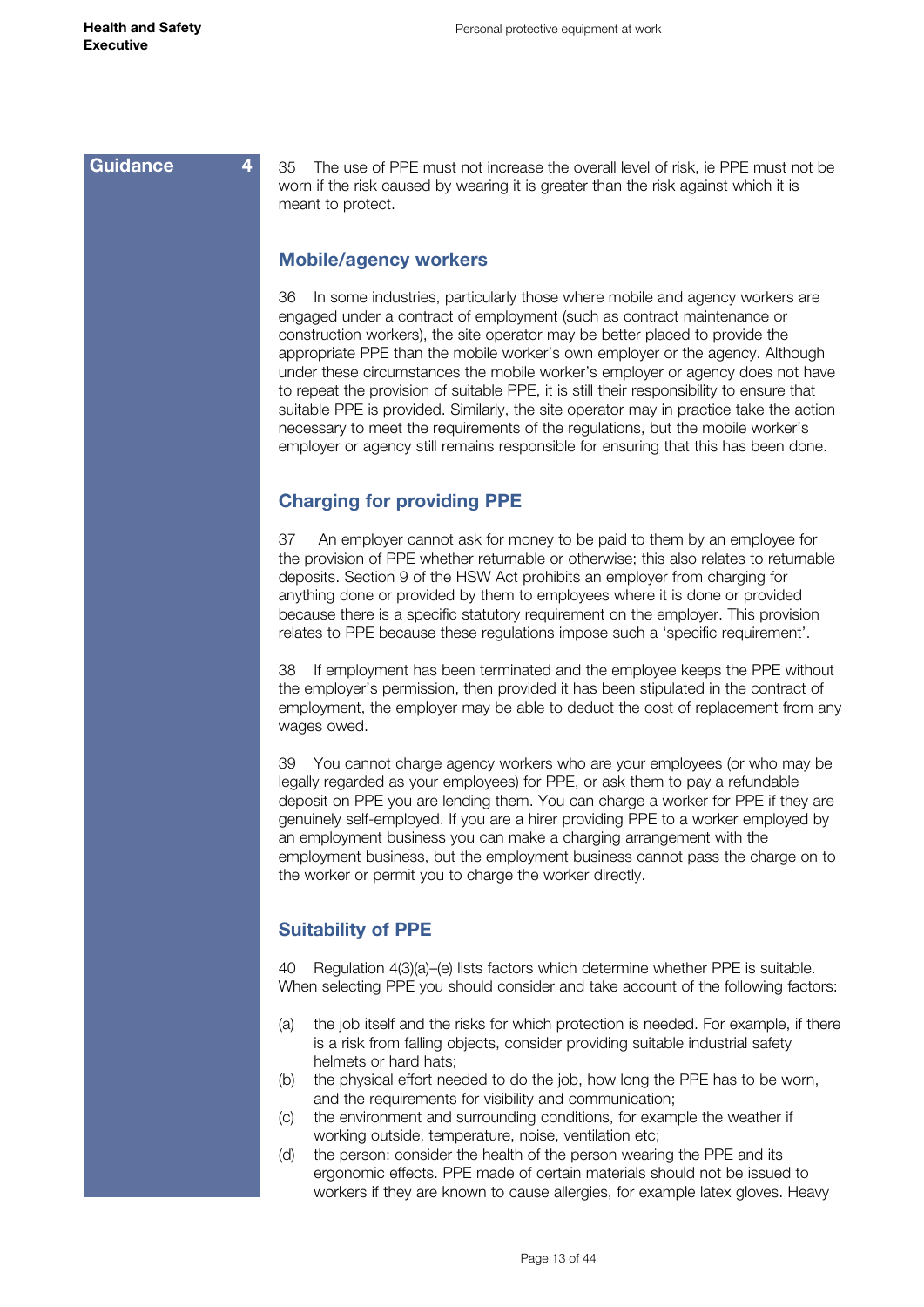or bulky suits can cause or make worse existing musculoskeletal problems and cause thermal comfort problems. 41 The aim should be to choose PPE which gives maximum protection while ensuring minimum discomfort to the wearer, as uncomfortable equipment is unlikely to be worn properly. 42 Those who do the job are usually best placed to know what is involved and what problems exist, and they should be consulted and involved in the selection and specification of the equipment – there is a better chance of PPE being used effectively if it is accepted by each wearer. 43 There will be considerable differences in the physical dimensions of different workers and therefore more than one type or size of PPE may be needed. The required range may not be available from a single supplier. **Personal Protective Equipment Regulations 2002 and CE marking** 44 Employers should ensure that any PPE they buy bears a 'CE' mark and complies with the Personal Protective Equipment Regulations 200214 concerning the design or manufacture of PPE with regard to health and safety. These regulations implement the Personal Protective Equipment (PPE) Directive 89/686/ EEC (the PPE Directive)<sup>15</sup> which requires manufacturers to CE mark their products (whether intended for people at work or the wider public) to show compliance with the Directive. Further information is available at [www.gov.uk/ce-marking.](file:///C:\Users\abryce\AppData\Local\Microsoft\Windows\Temporary%20Internet%20Files\Content.Outlook\75RRYMSL\www.gov.uk\ce-marking) 45 Products can be given a CE marking under a number of Directives and PPE could be certified under another Directive and CE marked accordingly. If you use PPE for providing protection against health and safety hazards, you should ask for confirmation, from the supplier, that the PPE certified satisfies the requirements of the PPE Directive. 46 PPE designed and manufactured specifically for use by the armed forces or in the maintenance of law and order (helmets, shields etc) and PPE intended for the protection or rescue of people on vessels or aircraft, which is not worn all the time, does not need to be CE marked. 47 PPE which was placed on the market before 1 July 1995 and is still suitable for the use to which it is being put and is properly maintained does not need to be CE marked. 48 The use of suitable PPE should cause no problem to healthy adults. Where problems occur, employers should seek medical advice as to whether the individual can tolerate wearing the PPE. 49 The requirement for CE marking may be relaxed to meet the needs of the disabled and allow PPE to be customised so that it can better protect them. However, there is no exemption from the regulations for disabled people, and PPE must be provided and worn if the risk assessment indicates that is what is required. For example, someone with one leg shorter than the other may require the manufacturer to adapt the safety shoe with a raised sole and this would be counted as manufacturing a new article of PPE. In this case, under a proposed amendment to the EC Directive, the custom-made article would not need the specific conformity assessment procedure that would normally be required for a CE mark. While the proposed amendment has still to be negotiated and transposed into UK law, enforcing authorities will not take any action against organisations who **Guidance 4**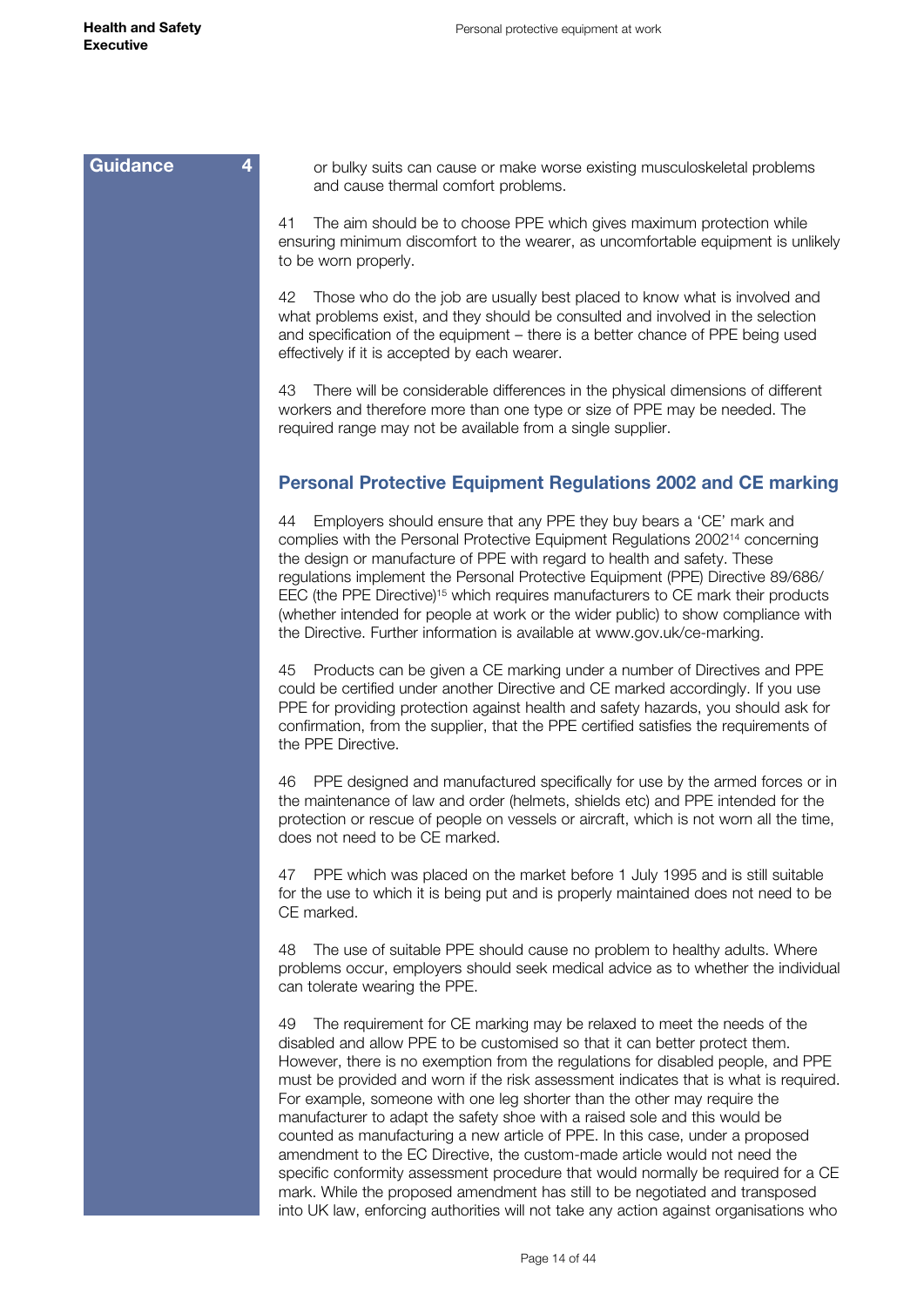<span id="page-14-0"></span>

| <b>Guidance</b><br>4 | adapt PPE for legitimate reasons. The individual or company that customises an<br>article of PPE must draw up a statement that contains the following:                                                                                                                                                                                                                                                                                                                                                                                                                                            |
|----------------------|---------------------------------------------------------------------------------------------------------------------------------------------------------------------------------------------------------------------------------------------------------------------------------------------------------------------------------------------------------------------------------------------------------------------------------------------------------------------------------------------------------------------------------------------------------------------------------------------------|
|                      | Data allowing identification of the specific articles of PPE.<br>(a)<br>A statement that the PPE is intended for exclusive use by a particular user,<br>(b)<br>together with the name of that user.<br>The name and address of the manufacturer.<br>$\left( \circ \right)$<br>(d)<br>The particular features of the PPE.<br>(e)<br>A statement that the PPE in question conforms to the principles laid down in<br>Annex II of the PPE Directive.<br>A statement of the medical or technical grounds for the custom-made PPE<br>(f)<br>together with the scope and number of PPE items concerned. |
|                      | The statement must be kept for at least ten years after the PPE is placed on<br>50<br>the market.                                                                                                                                                                                                                                                                                                                                                                                                                                                                                                 |

#### Regulation 5 Compatibility of personal protective equipment



*(1) Every employer shall ensure that where the presence of more than one risk to health or safety makes it necessary for his employee to wear or use simultaneously more than one item of personal protective equipment, such equipment is compatible and continues to be effective against the risk or risks in question.* 

*(2) Every relevant self-employed person shall ensure that where the presence of more than one risk to health or safety makes it necessary for him to wear or use simultaneously more than one item of personal protective equipment, such equipment is compatible and continues to be effective against the risk or risks in question.* 



51 If more than one item of PPE is to be worn, they must be compatible with each other and when used together, should adequately control the risks. For example, a half-mask respirator, provided under the Control of Substances Hazardous to Health Regulations 2002 (COSHH),<sup>16</sup> may not be compatible with a pair of goggles, provided under these regulations, preventing either from fitting properly and leading to increased risk of eye injury and/or respiratory exposure. The manufacturer's instructions may provide guidance on what can or should be used together, for example hard hats and certain types of ear protection may be available as a single unit.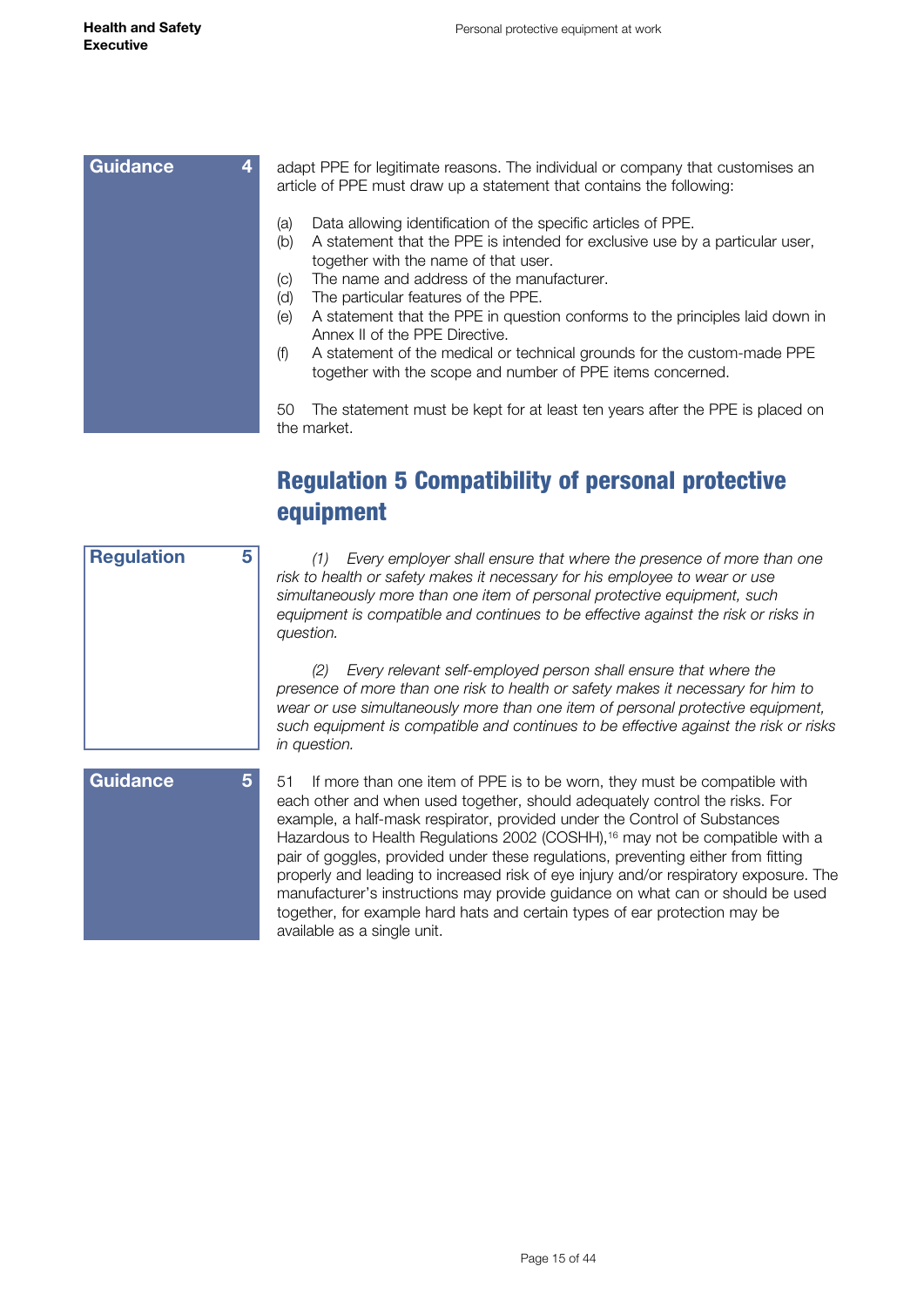#### Regulation 6 Assessment of personal protective equipment

<span id="page-15-0"></span>

| <b>Regulation</b><br>6 | Before choosing any personal protective equipment which by virtue of<br>(1)<br>regulation 4 he is required to ensure is provided, an employer or relevant self-<br>employed person shall ensure that an assessment is made to determine whether<br>the personal protective equipment he intends to provide will be suitable.                                                                                                                                                                                                                                                                                       |
|------------------------|--------------------------------------------------------------------------------------------------------------------------------------------------------------------------------------------------------------------------------------------------------------------------------------------------------------------------------------------------------------------------------------------------------------------------------------------------------------------------------------------------------------------------------------------------------------------------------------------------------------------|
|                        | (2)<br>The assessment required by paragraph $(1)$ shall include –                                                                                                                                                                                                                                                                                                                                                                                                                                                                                                                                                  |
|                        | an assessment of any risk or risks to health or safety which have not<br>(a)<br>been avoided by other means;                                                                                                                                                                                                                                                                                                                                                                                                                                                                                                       |
|                        | the definition of the characteristics which personal protective equipment<br>(b)<br>must have in order to be effective against the risks referred to in<br>subparagraph (a) of this paragraph, taking into account any risks which<br>the equipment itself may create;                                                                                                                                                                                                                                                                                                                                             |
|                        | comparison of the characteristics of the personal protective equipment<br>(c)<br>available with the characteristics referred to in sub-paragraph (b) of this<br>paragraph;                                                                                                                                                                                                                                                                                                                                                                                                                                         |
|                        | an assessment as to whether the personal protective equipment is<br>(d)<br>compatible with other personal protective equipment which is in use and<br>which an employee would be required to wear simultaneously. <sup>(a)</sup>                                                                                                                                                                                                                                                                                                                                                                                   |
|                        | Every employer or relevant self-employed person who is required by<br>(3)<br>paragraph (1) to ensure that any assessment is made shall ensure that any such<br>assessment is reviewed if -                                                                                                                                                                                                                                                                                                                                                                                                                         |
|                        | there is reason to suspect that it is no longer valid; or<br>(a)<br>(b)<br>there has been a significant change in the matters to which it relates,                                                                                                                                                                                                                                                                                                                                                                                                                                                                 |
|                        | and where as a result of any such review changes in the assessment are required,<br>that employer or relevant self-employed person shall ensure that they are made.                                                                                                                                                                                                                                                                                                                                                                                                                                                |
|                        | (a) Paragraph (2): sub-paragraph d inserted by SI 2002/2174, regulation 5(c)                                                                                                                                                                                                                                                                                                                                                                                                                                                                                                                                       |
| <b>Guidance</b><br>6   | The purpose of the assessment required under regulation 6 is to ensure that<br>52<br>the employer, who has to provide PPE, chooses PPE which is correct for the<br>particular risks involved and for the circumstances of its use. Paragraph 40 sets out<br>the factors which should be considered when choosing PPE.                                                                                                                                                                                                                                                                                              |
|                        | In the simplest and most obvious cases, which can easily be repeated and<br>53<br>explained at any time, the assessment to identify suitable PPE does not have to be<br>recorded. In more complex cases, however, the assessment should be recorded<br>and kept readily accessible so that the basis of initial decisions can be understood<br>at later reviews.                                                                                                                                                                                                                                                   |
|                        | <b>Selection of suitable PPE</b>                                                                                                                                                                                                                                                                                                                                                                                                                                                                                                                                                                                   |
|                        | Once potential hazards are known, there may be several types of PPE that<br>54<br>would be suitable. For example, when assessing the need for eye protection,<br>employers should first identify the types of hazard present, such as liquid splashes<br>and projectiles, and then assess the degree of risk, such as the likely size and<br>velocity of the projectiles. They can then select a suitable type of PPE from the<br>range of CE-marked equipment available. In this case, eye protection designed for<br>chemical splash protection and different levels of impact resistance should be<br>selected. |

Page 16 of 44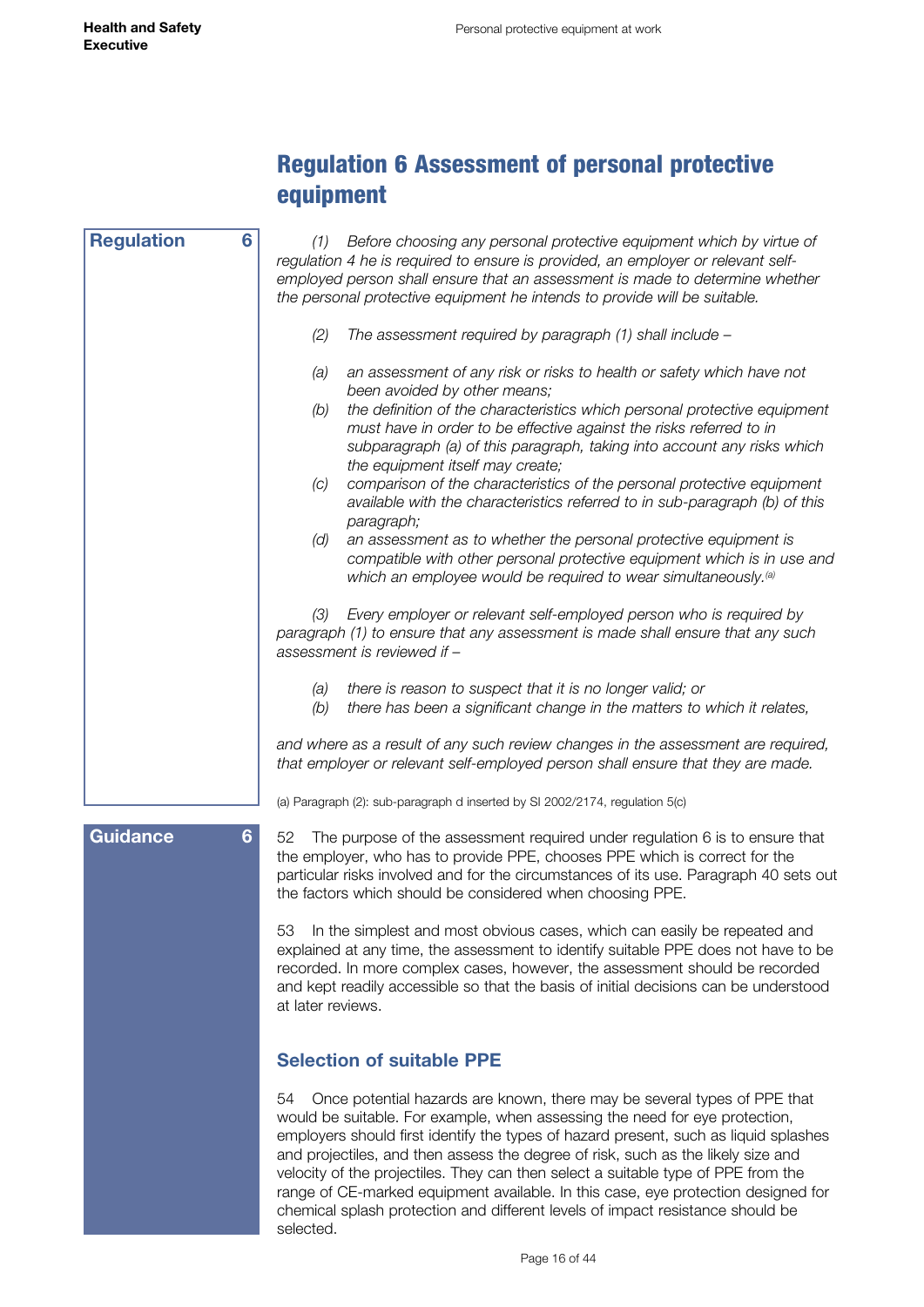<span id="page-16-0"></span>

| <b>Guidance</b> | 6<br>Once a type of CE-marked PPE has been identified for a given application,<br>55<br>further advice and information may be necessary to ensure that the equipment can<br>provide the required protection to all those using it in the working conditions in<br>which it will be used. Manufacturers and suppliers have duties under the Personal<br>Protective Equipment Regulations 2002 and under section 6 of the HSW Act to<br>provide information which will help the employer. This information is usually in the<br>form of a performance specification based on the essential health and safety<br>requirements of the PPE Directive. This is usually demonstrated by conforming to<br>European (EN) or International (ISO) standards. Key PPE design requirements<br>include: |
|-----------------|-------------------------------------------------------------------------------------------------------------------------------------------------------------------------------------------------------------------------------------------------------------------------------------------------------------------------------------------------------------------------------------------------------------------------------------------------------------------------------------------------------------------------------------------------------------------------------------------------------------------------------------------------------------------------------------------------------------------------------------------------------------------------------------------|
|                 | tests of PPE performance;<br>(a)<br>how the PPE should be labelled; and<br>(b)<br>what instructions should be supplied with the PPE.<br>(C)                                                                                                                                                                                                                                                                                                                                                                                                                                                                                                                                                                                                                                               |
|                 | At the end of this process, a range of potentially adequate and suitable PPE<br>56<br>should be identified. Involving the end users with regard to fit, comfort, compatibility<br>with the work to be done and wearability is likely to lead to better levels of user                                                                                                                                                                                                                                                                                                                                                                                                                                                                                                                     |

acceptance and therefore better protection.

57 Selection should be seen as only the first stage in a continuing programme which is also concerned with the proper use and maintenance of the equipment. and the training and supervision of employees.

#### Regulation 7 Maintenance and replacement of personal protective equipment



*(1) Every employer shall ensure that any personal protective equipment provided to his employees is maintained (including replaced or cleaned as appropriate) in an efficient state, in efficient working order and in good repair.* 

*(2) Every relevant self-employed person shall ensure that any personal protective equipment provided to him is maintained (including replaced or cleaned as appropriate) in an efficient state, in efficient working order and in good repair.* 

**Guidance 7**

58 An employer should ensure that PPE continues to provide protection and can do this by putting in place an effective maintenance system that should include the following:

- (a) examination checking for faults, damage, wear and tear, dirt etc;
- (b) testing to ensure PPE is operating as intended;
- (c) ready for use for example if you're working in hot environments the PPE may lose effectiveness if it's wet internally from sweating either due to the temperature or the amount of activity or exertion; you may need to provide somewhere for drying the PPE so it retains its insulating properties;
- (d) cleaning including disinfection if appropriate;
- (e) repair; and
- (f) replacement.

59 In general, PPE should be examined to ensure it is in good working order before being issued to the user. Such examinations should be carried out by appropriately trained staff. It should not be issued if found to be defective. While most PPE will be provided on a personal basis, some items may be used by a number of people. There should be arrangements for cleaning and disinfecting the PPE, so there are no health risks to the next person using it.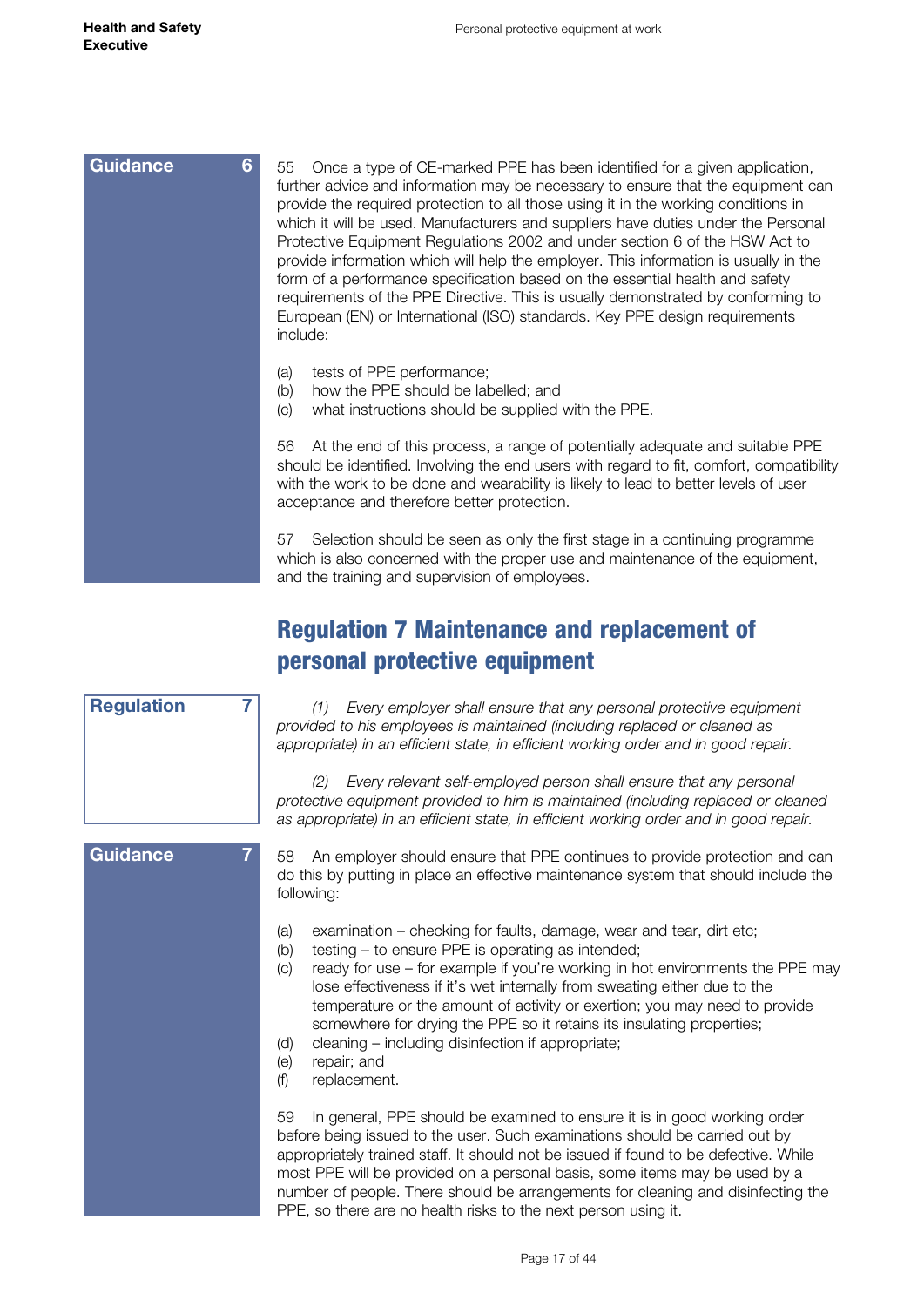<span id="page-17-0"></span>**Guidance 7**

60 The responsibility for carrying out maintenance together with the details of the procedures to be followed and their frequency should be put down in writing. Where appropriate, records of tests and examinations should also be kept. The maintenance programme will vary with the type of equipment and how it is used. For example, mechanical fall-arrestors will require a regular planned preventative maintenance programme which will include examination, testing and overhaul, and record keeping, but abrasion-resistant gloves will only require periodic inspection by the user. Manufacturers' maintenance schedules and instructions should be followed.

61 The regulations do not forbid employers from asking employees to clean their own PPE (for example people working from home) but this should be clearly stated in the person's contract of employment. The employer must ensure proper cleaning instructions are provided so there is no damage and the employer should arrange for spot checks to ensure PPE is suitable. As explained in paragraphs 37–39 an employer cannot charge for PPE and this extends to cleaning costs which means that any costs for cleaning materials should be borne by the employer.

62 Simple repairs can be carried out by a trained wearer, for example replacing broken laces on safety shoes but more intricate repairs should be done by staff with the required skills and technical knowledge. Only the correct spare parts, as recommended by the manufacturer, should be used. It may be a good idea to keep a stock of spare parts. If the technical knowledge is not available internally then contract services may be available from the manufacturer or supplier or a specialist maintenance firm could be used.

63 PPE will have a useable 'shelf life'. When it exceeds its shelf life or is so badly damaged that repair is not possible or too costly, it should be replaced. In certain circumstances it may be appropriate to provide a supply of disposable PPE (eg single use coveralls). If disposable PPE is used users should be aware of when it should be discarded and replaced and how to dispose of it safely.

#### Regulation 8 Accommodation for personal protective equipment

| <b>Regulation</b> | 8 | Where an employer or relevant self-employed person is required, by virtue of<br>regulation 4, to ensure personal protective equipment is provided, he shall also<br>ensure that appropriate accommodation is provided for that personal protective<br>equipment when it is not being used.                                                                                                                                                                                                         |
|-------------------|---|----------------------------------------------------------------------------------------------------------------------------------------------------------------------------------------------------------------------------------------------------------------------------------------------------------------------------------------------------------------------------------------------------------------------------------------------------------------------------------------------------|
| <b>Guidance</b>   | 8 | Storage is required to:<br>64                                                                                                                                                                                                                                                                                                                                                                                                                                                                      |
|                   |   | prevent damage from chemicals, sunlight, high humidity, heat and accidental<br>(a)<br>knocks;<br>prevent contamination from dirt and harmful substances;<br>(b)<br>reduce the possibility of losing the PPE;<br>(C)<br>enable the sufficient drying of PPE to ensure its effectiveness is maintained,<br>(d)<br>for example retaining its insulating capabilities if used in damp, hot or cold<br>environments.<br>Accommodation can be simple, for example, pegs for weatherproof clothing,<br>65 |
|                   |   | safety helmets or hard hats. It does not have to be fixed, for example, safety<br>spectacles could be kept by the user in a suitable carrying case, and PPE used by<br>mobile workers can be stored in suitable containers in their vehicle. Where PPE<br>becomes contaminated during use, it should be cleaned and decontaminated                                                                                                                                                                 |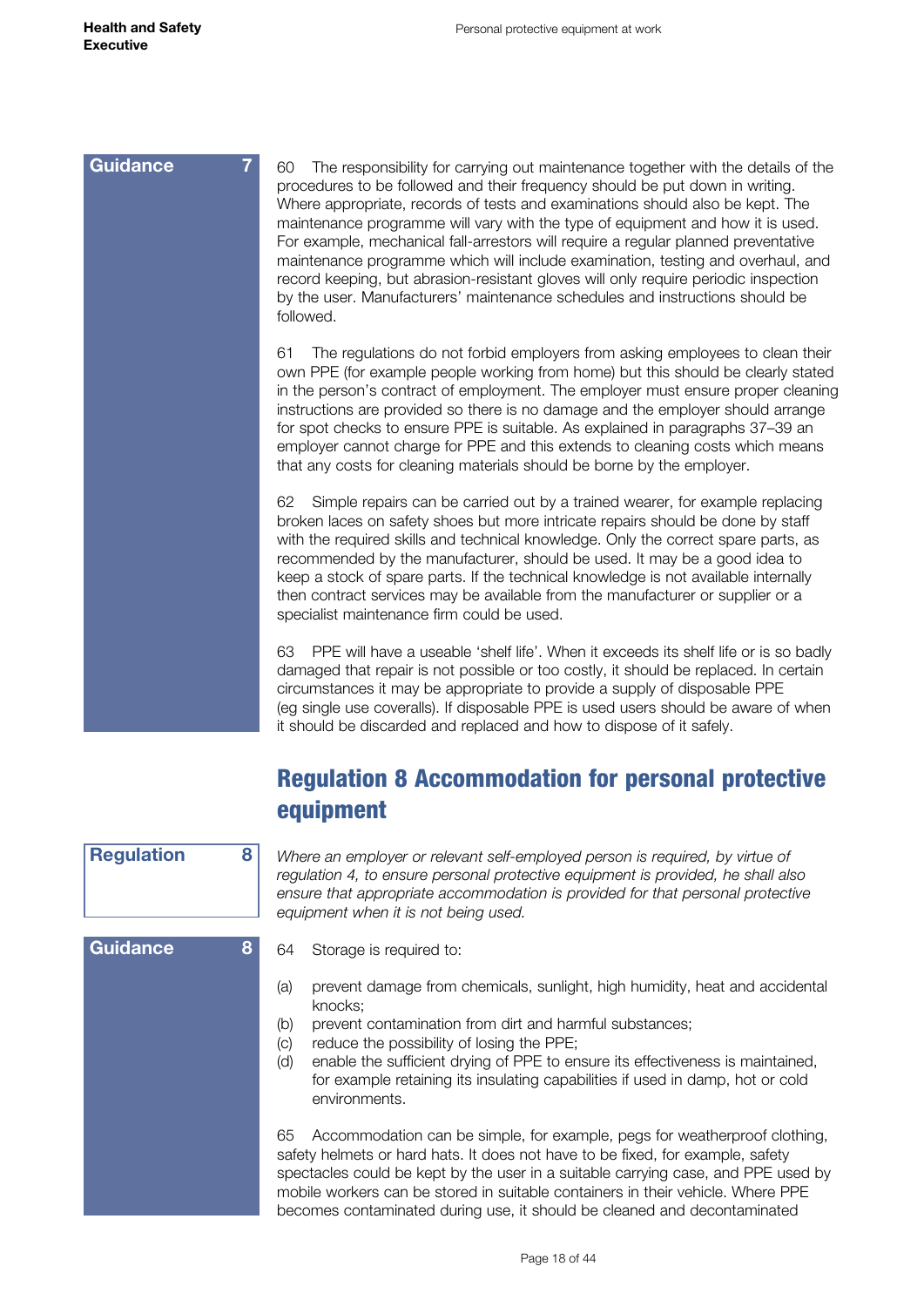#### <span id="page-18-0"></span>before storage; otherwise the accommodation may itself become contaminated and will also require suitable cleaning and decontamination. PPE which is ready for use should be clearly segregated from that which is awaiting repair or maintenance and clearly labelled as such so the correct PPE is chosen. **Guidance 8**

#### Regulation 9 Information, instruction and training

| 9<br><b>Regulation</b> | Where an employer is required to ensure that personal protective<br>(1)<br>equipment is provided to an employee, the employer shall also ensure that the<br>employee is provided with such information, instruction and training as is adequate<br>and appropriate to enable the employee to know -                                                                                                                    |
|------------------------|------------------------------------------------------------------------------------------------------------------------------------------------------------------------------------------------------------------------------------------------------------------------------------------------------------------------------------------------------------------------------------------------------------------------|
|                        | the risk or risks which the personal protective equipment will avoid or limit;<br>(a)<br>the purpose for which and the manner in which personal protective<br>(b)<br>equipment is to be used; and<br>any action to be taken by the employee to ensure that the personal<br>(C)<br>protective equipment remains in an efficient state, in efficient working<br>order and in good repair as required by regulation 7(1), |
|                        | and shall ensure that such information is kept available to employees.                                                                                                                                                                                                                                                                                                                                                 |
|                        | Without prejudice to the generality of paragraph (1), the information and<br>(2)<br>instruction provided by virtue of that paragraph shall not be adequate and<br>appropriate unless it is comprehensible to the persons to whom it is provided.                                                                                                                                                                       |
|                        | Without prejudice to the generality of paragraph (1) the employer shall,<br>(3)<br>where appropriate, and at suitable intervals, organise demonstrations in the wearing<br>of personal protective equipment.                                                                                                                                                                                                           |
| <b>Guidance</b><br>9   | The regulations require employers to provide suitable information, instruction<br>66<br>and training for their employees, to enable them to make effective use of the PPE<br>provided to them to protect their health and safety. A systematic approach to<br>training is needed to ensure that everyone who uses or maintains PPE is trained<br>appropriately.                                                        |
|                        | Users must be trained in the proper use of PPE, how to correctly fit and wear<br>67<br>it, and what its limitations are. Managers and supervisors must also be aware of<br>why PPE is being used and how to use it properly. People involved in maintaining,                                                                                                                                                           |

repairing and testing the equipment and in its selection for use should also receive training. Training should include elements of theory as well as practice in using the equipment, and should be carried out in accordance with any recommendations and instructions supplied by the PPE manufacturer.

68 The extent of the instruction and training will vary with the complexity and performance of the equipment. For PPE which is simple to use and maintain, such as safety helmets and hard hats, some basic instructions to the users will be all that is required. On the other hand, the safe use of antistatic footwear or laser eye protection will depend on an adequate understanding of the principles behind them. The instruction and training should include both theory and practice.

#### **Theoretical training**

- 69 Theoretical training should include:
- (a) an explanation of the risks present and why PPE is needed;
- (b) the operation, performance and limitations of the equipment;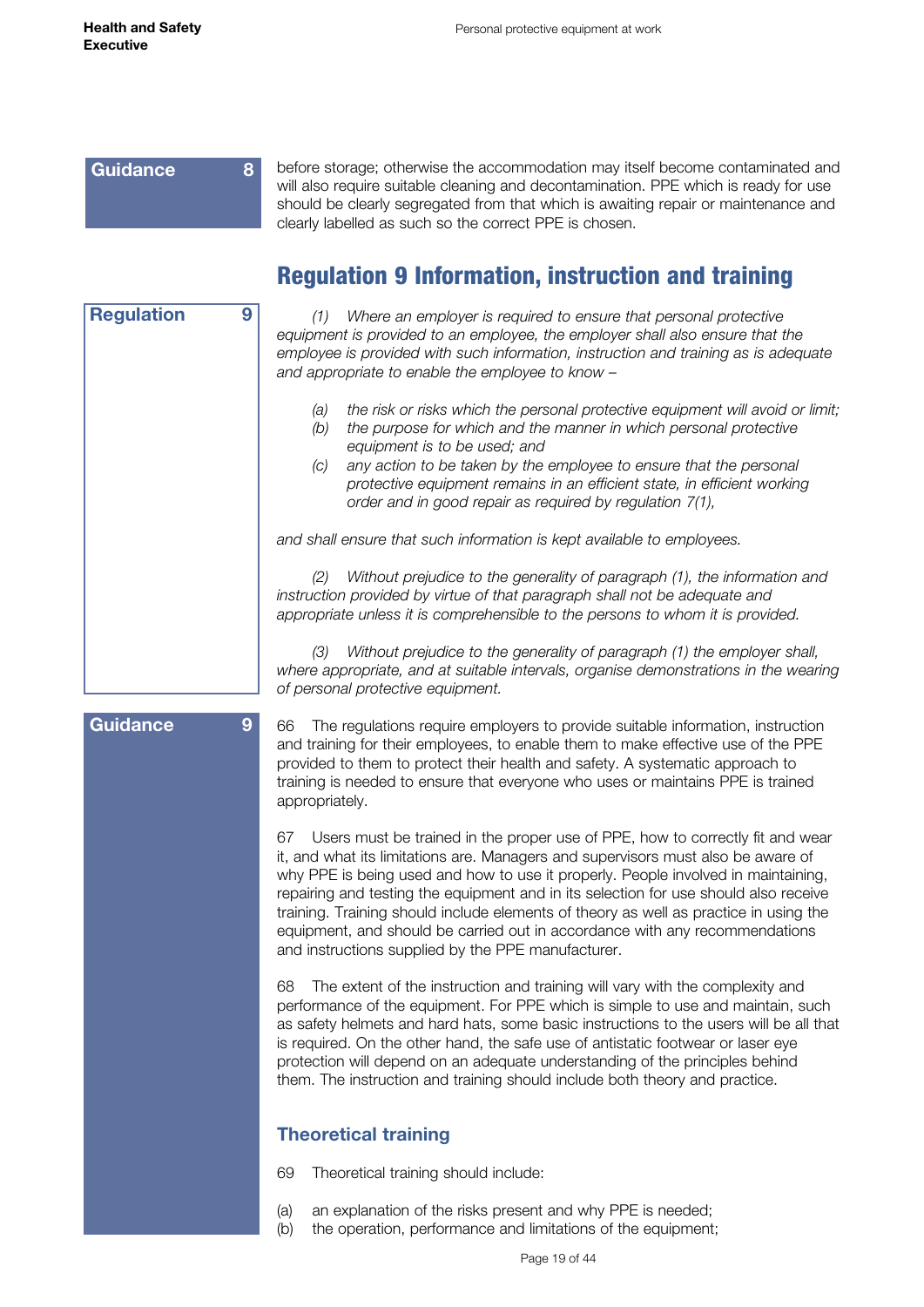<span id="page-19-0"></span>

| 9<br><b>Guidance</b> | instructions on the selection, use and storage of PPE. Written operating<br>(C)<br>procedures such as permits-to-work involving PPE should be explained;<br>factors which can affect the protection provided by the PPE such as other<br>(d)<br>protective equipment, personal factors, working conditions, inadequate fitting,<br>and defects, damage and wear;<br>recognising defects in PPE and arrangements for reporting loss or defects.<br>(e)                                                                                                                                                             |
|----------------------|-------------------------------------------------------------------------------------------------------------------------------------------------------------------------------------------------------------------------------------------------------------------------------------------------------------------------------------------------------------------------------------------------------------------------------------------------------------------------------------------------------------------------------------------------------------------------------------------------------------------|
|                      | <b>Practical training</b>                                                                                                                                                                                                                                                                                                                                                                                                                                                                                                                                                                                         |
|                      | Practical training should include:<br>70                                                                                                                                                                                                                                                                                                                                                                                                                                                                                                                                                                          |
|                      | practice in putting on, wearing and removing the equipment safely;<br>(a)<br>practice in inspection and, where appropriate, testing of the PPE before use;<br>(b)<br>practice in how to maintain the PPE, to the extent this should be done by the<br>(c)<br>user, such as cleaning and the replacement of certain components;<br>(d)<br>instruction in the safe storage of equipment.                                                                                                                                                                                                                            |
|                      | 71<br>The extent of the training that is required will depend on the type of<br>equipment, how frequently it is used and the needs of the people being trained.<br>Many manufacturers of PPE run training courses for users of their equipment and<br>these courses may be of particular benefit to small users who do not have training<br>facilities.                                                                                                                                                                                                                                                           |
|                      | As well as initial training, users of PPE and others involved with the equipment<br>72<br>may need refresher training from time to time. Records of training details should be<br>kept to help with the efficient administration of the training programme.                                                                                                                                                                                                                                                                                                                                                       |
|                      | Employers must ensure, not only that their employees undergo the<br>73<br>appropriate training, but also that they understand what they are being taught.<br>Employees may have difficulty in understanding their training for a number of<br>reasons. For example, the risks (and precautions) may be of a particularly complex<br>nature, making it difficult for employees to understand the precise nature of the<br>protective measures they must take. If English is not the first language of some<br>employees you should consider whether the training should be given in a language<br>they understand. |
|                      | To support training and enforce the need to wear specific PPE, especially in<br>74<br>areas where additional hazards may exist, employers should use safety signs at<br>entry points, to indicate what PPE must be used.                                                                                                                                                                                                                                                                                                                                                                                          |

#### Regulation 10 Use of personal protective equipment

# **Regulation 10**

*(1) Every employer shall take all reasonable steps to ensure that any personal protective equipment provided to his employees by virtue of regulation 4(1) is properly used.* 

*(2) Every employee shall use any personal protective equipment provided to him by virtue of these Regulations in accordance both with any training in the use of the personal protective equipment concerned which has been received by him and the instructions respecting that use which have been provided to him by virtue of regulation 9.* 

*(3) Every relevant self-employed person shall make full and proper use of any personal protective equipment provided to him by virtue of regulation 4(2).*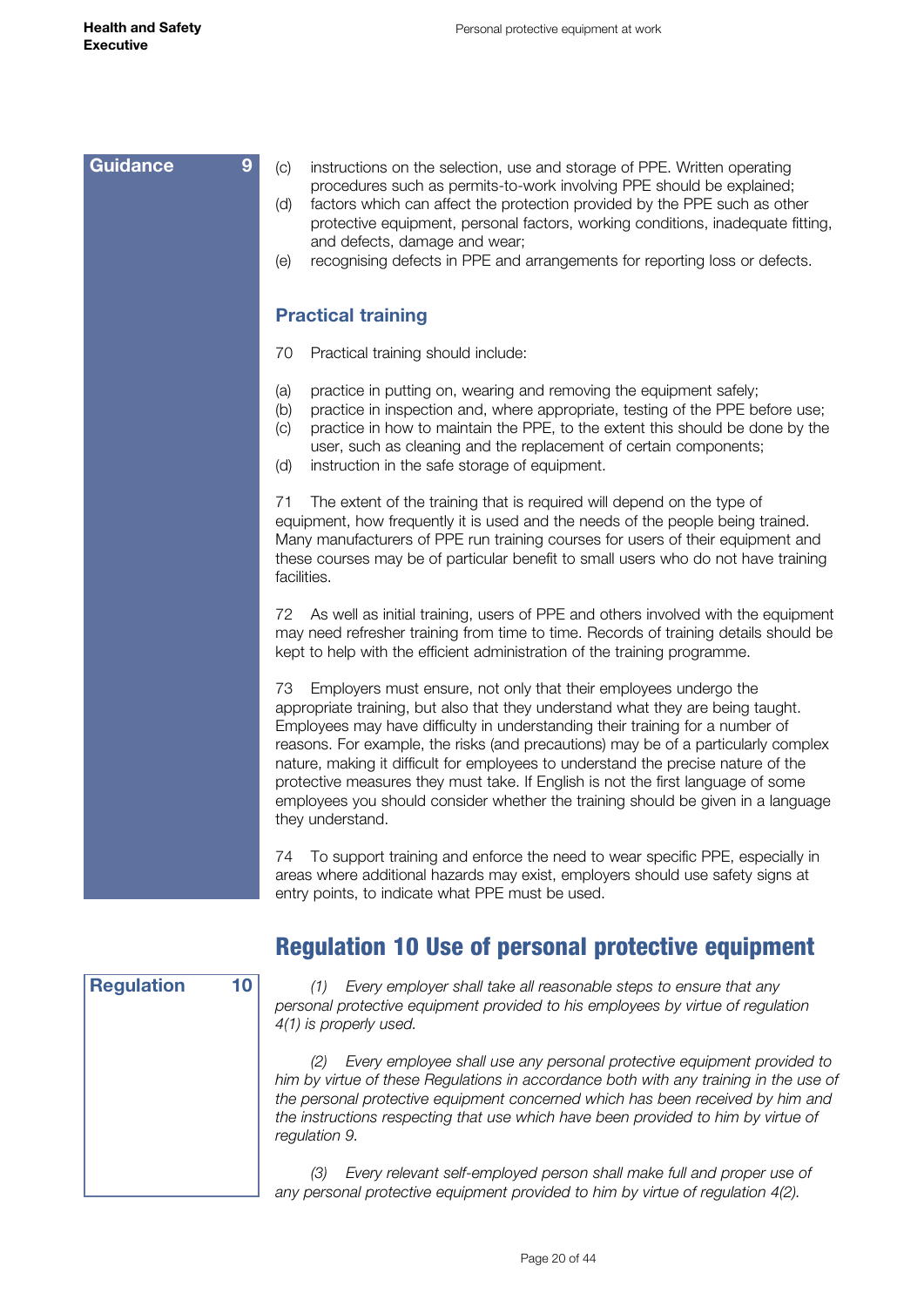#### <span id="page-20-0"></span>**Regulation 10**

**Guidance 10**

*(4) Every employee and relevant self-employed person who has been provided with personal protective equipment by virtue of regulation 4 shall take all*  reasonable steps to ensure that it is returned to the accommodation provided for it *after use.* 

75 PPE should be used in accordance with the employer's instructions, which should in turn be based on the manufacturer's instructions for use. It should be used only after adequate training and instructions have been given to the user so they understand why, how, where and when it is to be used.

76 Supervision is also vital to ensure PPE is properly used both on and off site. It is important that those with a supervisory role are also provided with adequate training and instructions so that they have the necessary skills to carry out the job. Spot checks are a useful way of monitoring how well PPE is used and corrective action can then be taken if spot checks reveal misuse.

77 Most PPE should be returned after use to the storage place provided under regulation 8. However, there may be circumstances where the employee takes PPE away from the workplace, for example mobile workers not immediately returning to the premises will take protective footwear, overalls etc home. Equipment used or worn intermittently, for example welding visors, can be returned at the end of the working period, shift or assignment.

#### Regulation 11 Reporting loss or defect



*Every employee who has been provided with personal protective equipment by virtue of regulation 4(1) shall forthwith report to his employer any loss of or obvious defect in that personal protective equipment.*

78 Employers should make arrangements to ensure that their employees can report to them (or their representative) the loss of or defects in PPE. These arrangements should also ensure that defective PPE is repaired or replaced before the employee concerned restarts work.

79 Employees must take reasonable care of PPE provided and report to their employer any loss or obvious defect or damage as soon as possible. If employees have any concerns about the serviceability of the PPE, they should immediately consult their employer or the employer's representative.

#### Regulation 12 Exemption certificates

| <b>Regulation</b> | 12 <sub>2</sub> | The Secretary of State for Defence may, in the interests of national<br>security, by a certificate in writing exempt -                                                                                                                                                                                                    |
|-------------------|-----------------|---------------------------------------------------------------------------------------------------------------------------------------------------------------------------------------------------------------------------------------------------------------------------------------------------------------------------|
|                   |                 | any of the home forces, any visiting force or any headquarters from those<br>(a)<br>requirements of these Regulations which impose obligations on<br>employers; or<br>any member of the home forces, any member of a visiting force or any<br>(b)<br>member of a headquarters from the requirements imposed by regulation |
|                   |                 | 10 or 11;<br>and any exemption such as is specified in subparagraph (a) or (b) of this paragraph<br>may be granted subject to conditions and to a limit of time and may be revoked by<br>the said Secretary of State by a further certificate in writing at any time.                                                     |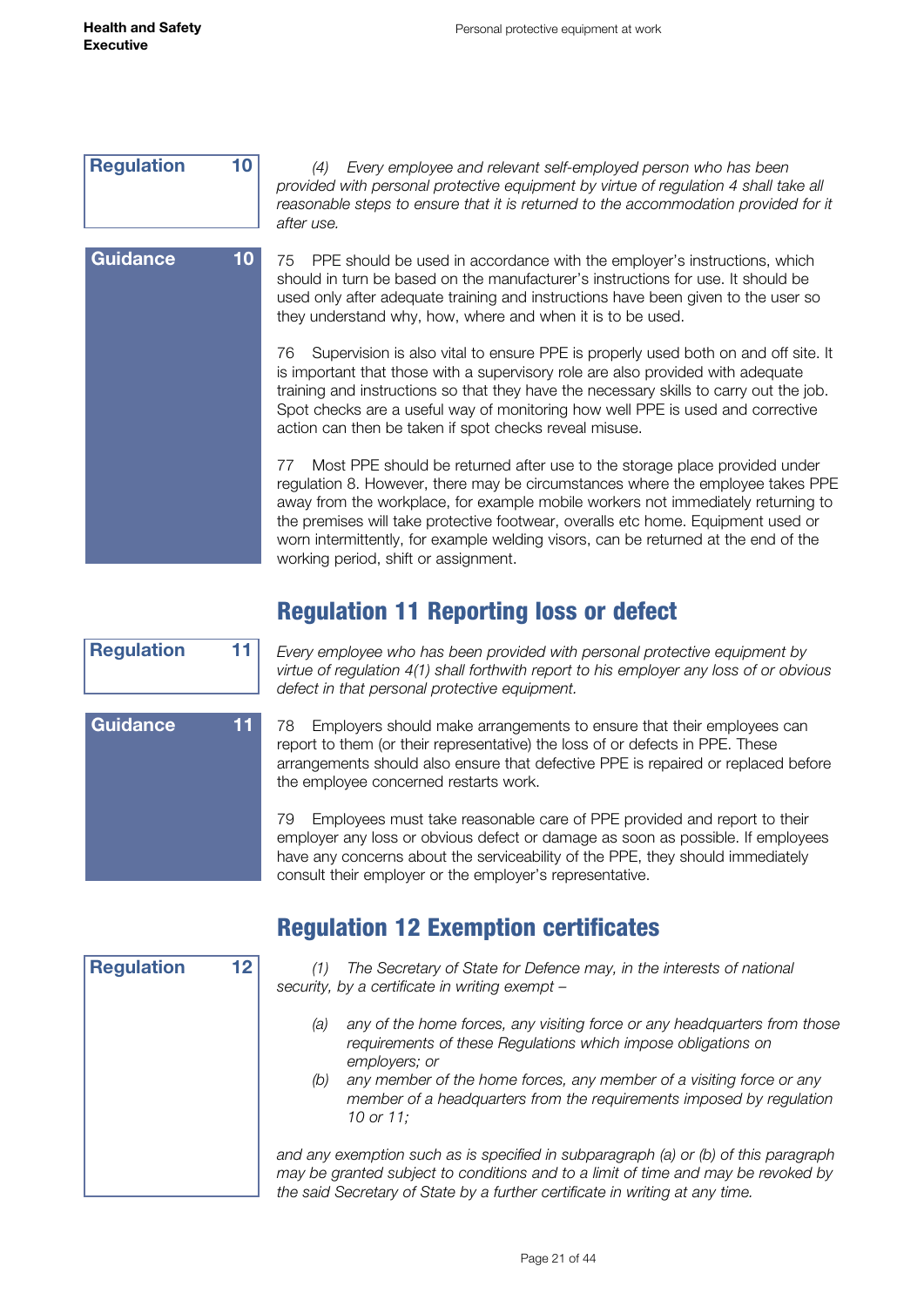<span id="page-21-0"></span>

| 12  | In this regulation $-$                                                                                                                         |
|-----|------------------------------------------------------------------------------------------------------------------------------------------------|
| (a) | "the home forces" has the same meaning as in section 12(1) of the<br>Visiting Forces Act 1952;                                                 |
| (b) | "headquarters" has the same meaning as in article 3(2) of the Visiting                                                                         |
|     | Forces and International Headquarters (Application of Law) Order 1965;<br>"member of a headquarters" has the same meaning as in paragraph 1(1) |
|     | of the Schedule to the International Headquarters and Defence                                                                                  |
|     | Organisations Act 1964; and                                                                                                                    |
| (d) | "visiting force" has the same meaning as it does for the purposes of any<br>provision of Part I of the Visiting Forces Act 1952.               |
|     | (C)                                                                                                                                            |

#### Regulation 13 Extension outside Great Britain

| <b>Regulation</b> | 13 | These Regulations shall apply to and in relation to the premises and activities<br>outside Great Britain to which sections 1 to 59 and 80 to 82 of the Health and<br>Safety at Work etc. Act 1974 apply by virtue of the Health and Safety at Work etc.<br>Act 1974 (Application Outside Great Britain) Order 1989 <sup>(a)</sup> as they apply within<br>Great Britain. |
|-------------------|----|--------------------------------------------------------------------------------------------------------------------------------------------------------------------------------------------------------------------------------------------------------------------------------------------------------------------------------------------------------------------------|
|                   |    | (a) Now replaced by the Health and Safety at Work etc Act 1974 (Application Outside Great Britain)<br>Order 2013.                                                                                                                                                                                                                                                        |
| <b>Guidance</b>   | 13 | The regulations apply to certain work activities carried out in the territorial sea<br>80<br>adjacent to Great Britain and in designated areas of the UK Continental Shelf<br>except where disapplied by regulation 3. These activities are listed in the Health and<br>Safety at Work etc Act (Application Outside Great Britain) Order 2013.                           |

81 This applies to offshore installations, wells, pipelines, and activities carried out by vessels in connection with an offshore installation or a well such as construction, repair, dismantling, loading, unloading and diving. Also covered are other construction and similar activities carried out in territorial waters.

## **Regulation 14 Guidance 14**

- Regulation 14 Modifications, repeal and revocations
	- *(1) The Act and Regulations specified in Schedule 2 shall be modified to the extent specified in the corresponding Part of that Schedule.*
	- *(2) Section 65 of the Factories Act 1961 is repealed.*
	- *(3) The instruments specified in column 1 of Schedule 3 are revoked to the extent specified in column 3 of that Schedule.*
- 82 The regulations amended various provisions of pre-existing legislation.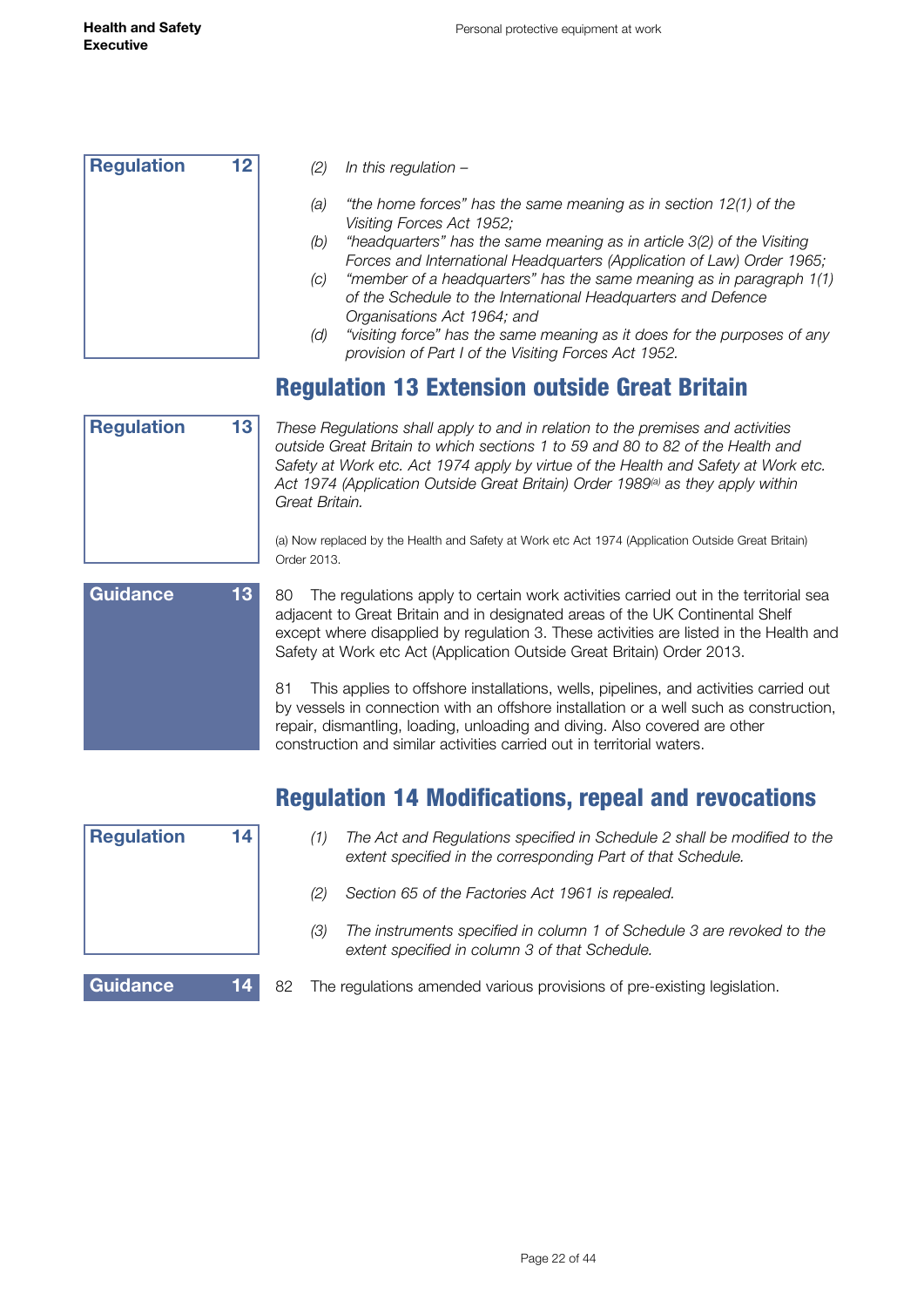#### <span id="page-22-0"></span>PART 2 Selection, use and maintenance of personal protective equipment

#### Introduction

83 Part 2 provides guidance to employers to help them comply with their duties to select suitable PPE, ensure its proper use and maintain it. It describes the PPE used for different parts of the body and covers PPE used to prevent drowning and falls from height.

84 The regulations do not apply to hearing protection or RPE for most work activities; these are covered by other regulations (see paragraphs 23 and 24), and are only mentioned briefly at the end of Part 2. Full guidance on these including selection, use and maintenance can be found in the publications *Controlling noise at work. The Control of Noise at Work Regulations 2005. Guidance on Regulations*17 and *Respiratory protective equipment at work: A practical guide.*<sup>18</sup> **Note: where these items are supplied they must be compatible with equipment provided under the regulations.**

- 85 Some common selection, use and maintenance points for PPE:
- (a) PPE should be labelled to show what it protects against and is resistant to. Talk to manufacturers and suppliers on the protection offered by their products before buying. Another useful source of information is the British Safety Industry Federation [www.bsif.co.uk.](http://www.bsif.co.uk)
- (b) Always use PPE according to the manufacturer's instructions. The Personal Protective Equipment Regulations 2002 state that PPE on the market must be supplied with relevant information on:
	- (i) storage, use, maintenance, servicing, cleaning and disinfecting;
	- (ii) the level of protection provided by the PPE;
	- (iii) suitable PPE accessories and appropriate spare parts;
	- (iv) limitations on use;
	- (v) the obsolescence period for the PPE or certain of its components.
- (c) Ensure items of PPE used together are compatible with each other to ensure they continue to be effective against the risks.
- (d) Train and instruct workers in how to put on and remove contaminated clothing without contaminating themselves.
- (e) You, or your employees, **must not**:
	- (i) reuse disposable PPE;
	- (ii) leave contaminated work areas without removing the contaminated clothing in appropriate changing areas;
	- (iii) store PPE in direct sunlight or in hot humid places as this can cause damage to some equipment;
	- (iv) use PPE if it is damaged, heavily worn, unfit for use or past its usable protective life. You should dispose of it properly and replace it.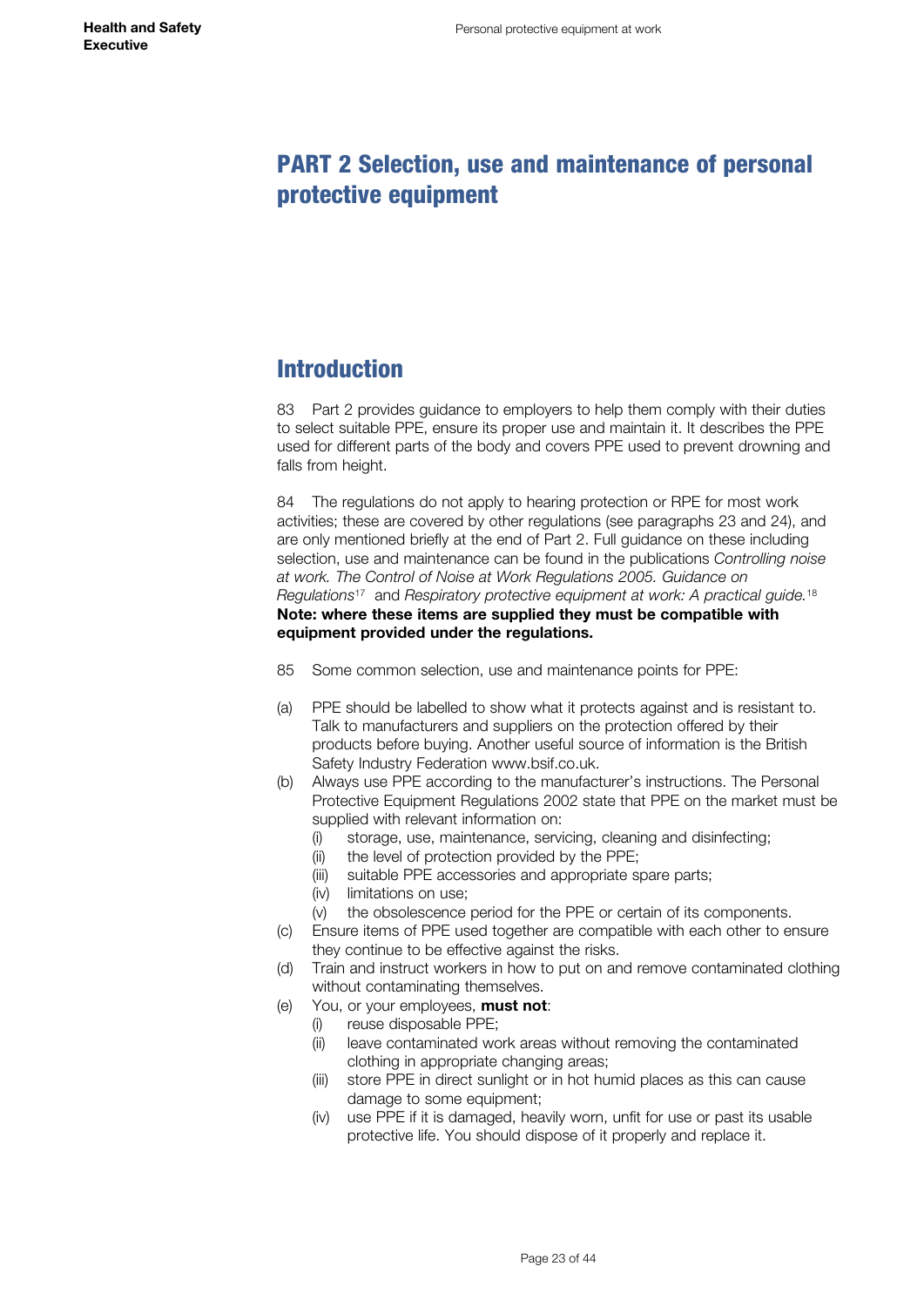#### <span id="page-23-0"></span>Head protection



**Figure 1** Industrial safety helmet (with fitted ear defenders)



**Figure 2** Climbing helmet

#### **Types of protection**

- 86 There are several types of head protection:
- (a) **industrial safety helmets** Protect against falling objects or impact with fixed objects and offer limited resistance to flame. Helmets are also available which give protection against impact at high or low temperatures, against electrical shock from brief contact up to 440 V ac and against molten metal splash;
- (b) **bump caps** Protect against bumping the head (eg walking into a fixed object) and scalping, and can stop hair getting caught in machinery and moving parts. Bump caps do not offer adequate protection where there is a risk of falling objects or moving or suspended loads;
- (c) **firefighters' helmets** These are similar to industrial safety helmets, but cover more of the head and give greater protection against impact, heat and flame;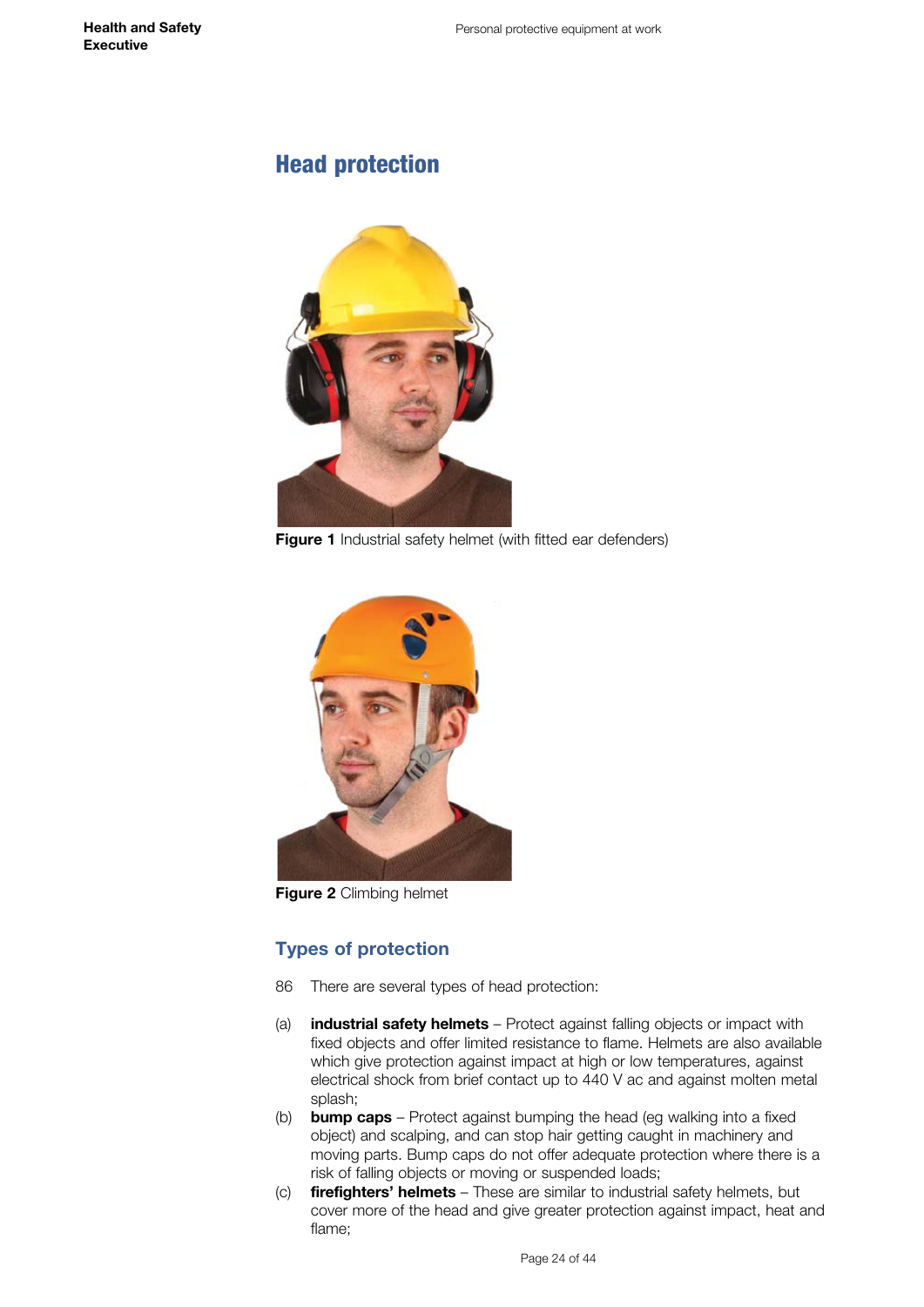- (d) **transport helmets** Protect against head injuries from falling off a motorcycle or bicycle. These are not covered by the regulations on the road as motorcycle crash helmets are legally required for motorcyclists under road traffic legislation. However in off-road situations, employers should provide suitable transport helmets, for example motorcycle helmets for farm workers who use ATVs. There is an exemption for turban-wearing Sikhs from the need to wear helmets when riding motorcycles and from the need to wear hard hats in any workplace whether they are employees or not;
- (e) **leisure helmets** Helmets used for activities, such as horse riding, canoeing or climbing, which protect against the risks of that particular activity. Although the regulations do not apply to professional sportspeople, these helmets are required PPE for people using them in other work circumstances, for example instructors in these activities.

#### **Examples of hazards which could require head protection**

87 Examples of hazards or situations where head protection could be required are:

- (a) low-level fixed objects, for example pipework, machines or scaffolding where there is a risk of collision;
- (b) transport activities, hoists, lifting plant, conveyors etc involving the risk of falling material;
- (c) tree-felling;
- (d) blasting work, for example in quarries, opencast mining etc;
- (e) on construction sites employers must take all reasonably practicable measures to ensure that suitable head protection is worn (except by turban-wearing Sikhs) unless there is no foreseeable risk of head injury other than by falling.

- 88 The key points to note for head protection are:
- (a) use an adjustable chinstrap, if fitted, to make sure the helmet does not fall off;
- (b) clean the inside of the helmet and clean or replace sweatbands regularly;
- (c) check regularly that any damage to the outside is no more than shallow scratches or grazes and that the internal harness is not damaged or deformed;
- (d) throw head protection away after significant impact by a fixed or falling object. Head protection is unfit for use if the outside is deeply scratched, worn or deformed, the harness is damaged or deformed or it is beyond its usable protective life. As a general guide, industrial safety helmets should be replaced three years after manufacture, but always check with the manufacturer;
- (e) wear the helmet so that the brim is level when the head is upright. **Do not** wear it sloping up or down as this will significantly reduce the protection it can provide;
- (f) **do not** wear head protection back to front it will not protect you if you do.
- (g) **do not** customise head protection, eg make your own ventilation holes, paint, mark or put stickers on it;
- (h) **do not** wear a baseball style bump cap where there is a risk of falling objects – wear an industrial safety helmet instead.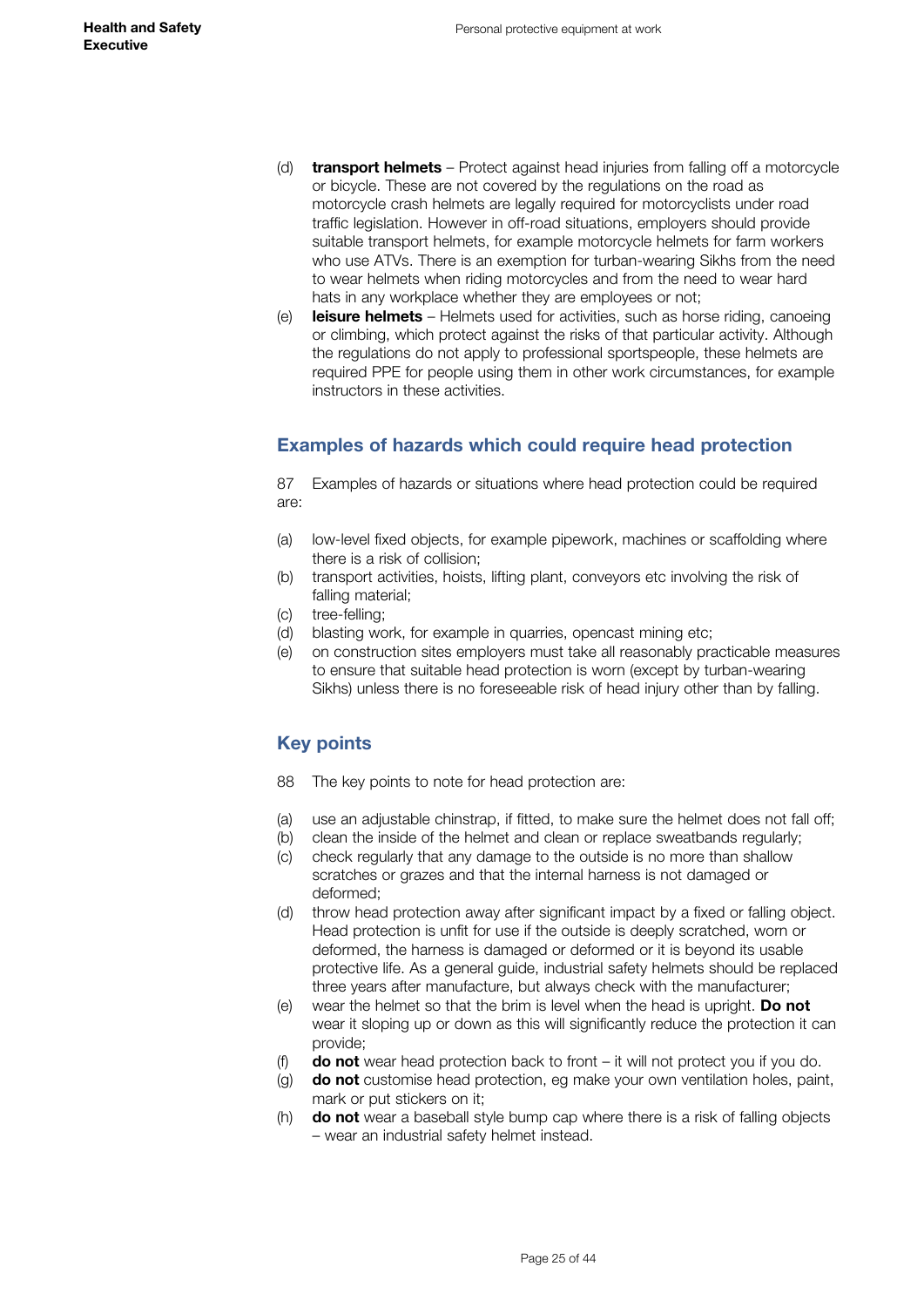#### <span id="page-25-0"></span>Eye and face protection



**Figure 3** Goggles



**Figure 4** Faceshield

#### **Types of protection**

- 89 The main types of eye and face protection are:
- (a) **safety spectacles** May be separate lenses in a metal or plastic frame (similar in appearance to prescription glasses) or have a single lens/frame moulding (sometimes called eye-shields). Most designs have side shields. Spectacles can incorporate corrective lenses, while eye-shields may fit over prescription glasses;
- (b) **goggles** These are made with a flexible plastic frame and one or two lenses with a flexible elastic headband. They give the eyes protection from all angles as the complete rim is in contact with the face. Some goggles are ventilated and may be unsuitable for protection against gases and fine dusts;
- (c) **faceshields** These have one large lens with a frame and adjustable head harness or are mounted on a helmet. Most can be worn with prescription glasses. They protect the face but do not fully enclose the eyes.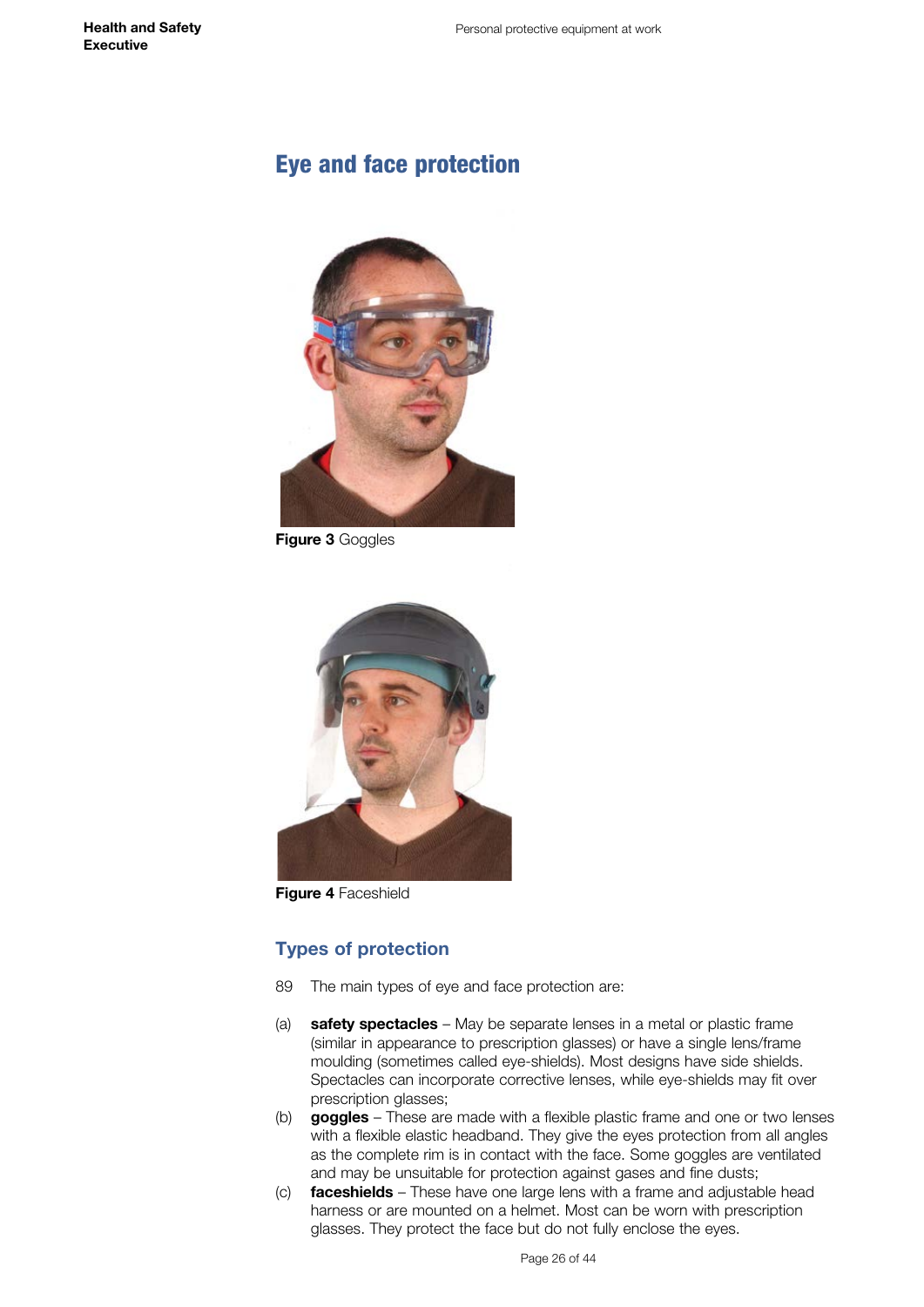#### **Examples of hazards which could require eye and face protection**

- 90 The main hazards are:
- (a) liquid or chemical splash as a result of handling or coming into contact with dangerous liquids or chemical substances;
- (b) working with power-driven tools, where chippings or debris are likely to fly into the face, or abrasive materials may be ejected;
- (c) dust, gas or liquid mist from machines, high-pressure cleaning, or using gas or vapour under pressure;
- (d) radiant heat, molten metal, hot solids, sparks or hot liquid splash from working in hot conditions, for example welding, ovens, furnaces etc;
- (e) intense light or other optical radiation emitted at levels liable to cause risk of injury, for example welding, lasers etc.

- 91 The key points to note for eye and face protection are:
- (a) make sure the eye/face protection fits the user and does not fall off easily. It should be issued on a personal basis;
- (b) consider misting/fogging. Anti-mist and ventilated eye protection is available;
- (c) store eye protection in a protective case;
- (d) follow the manufacturer's instructions on cleaning, not forgetting headbands and frames. Use only anti-mist, cleaning and antistatic fluids and cloths recommended by the manufacturer;
- (e) **do not** use when visibility is noticeably reduced (eg the lenses are deeply scratched or worn) or the frame, headband or harness is deformed. Throw them away and replace them.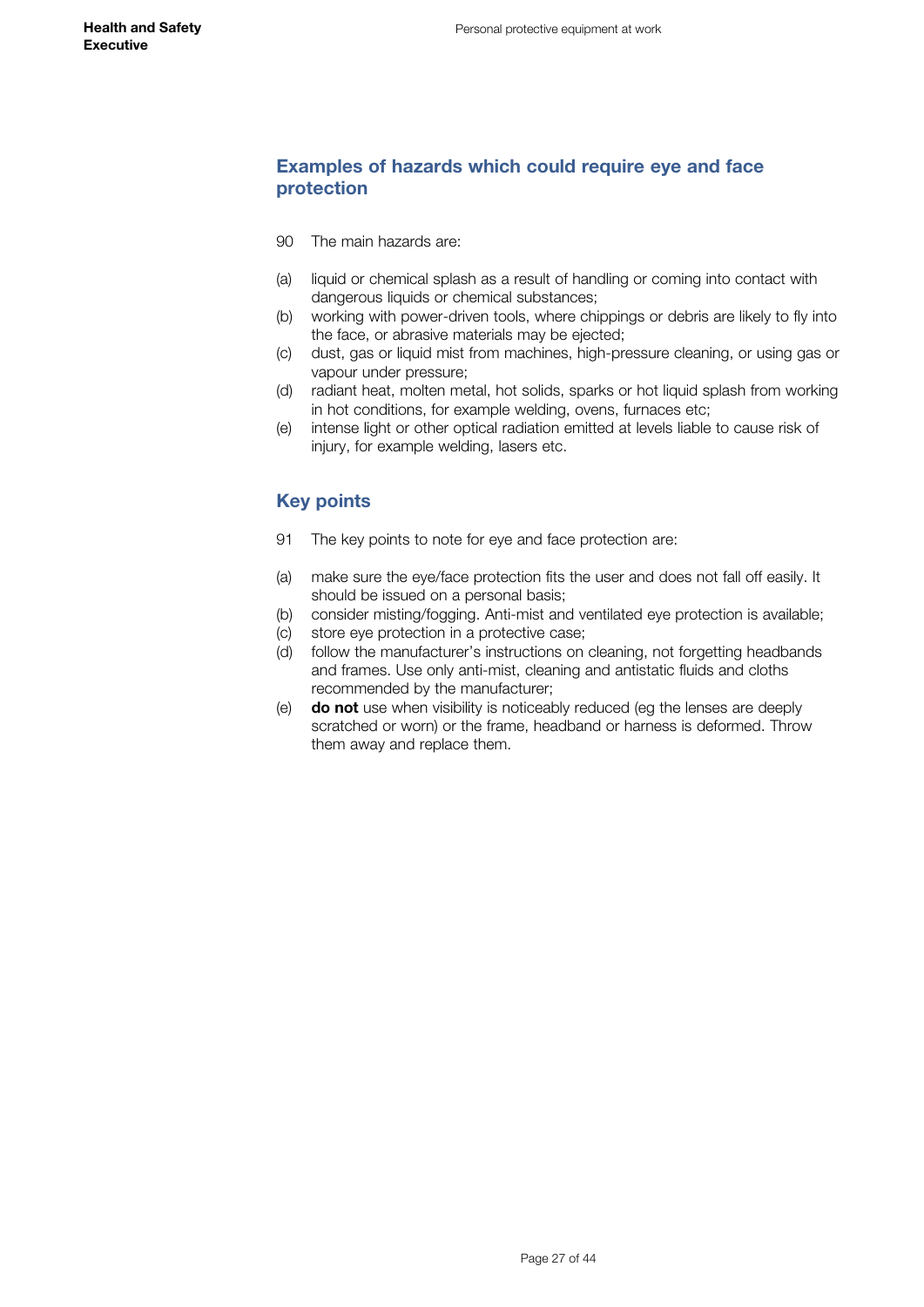#### <span id="page-27-0"></span>Hand and arm protection



**Figure 5** Cut-resistant gloves



**Figure 6** Gloves for hand protection in the cold

#### **Types of protection**

- 92 There are four types of hand and arm protection:
- (a) **gloves** hand only;
- (b) gloves with a cuff hand and wrist;
- (c) **gauntlets/sleeves/long gloves** hand, wrist and part of forearm;
- (d) **sleeving/arm protection** part or whole of forearm and/or upper arm.

#### **Examples of hazards which could require hand/arm protection**

- 93 Some examples where hand and arm protection could be required are:
- (a) protection from cuts and abrasions, for example when handling sharp or pointed objects;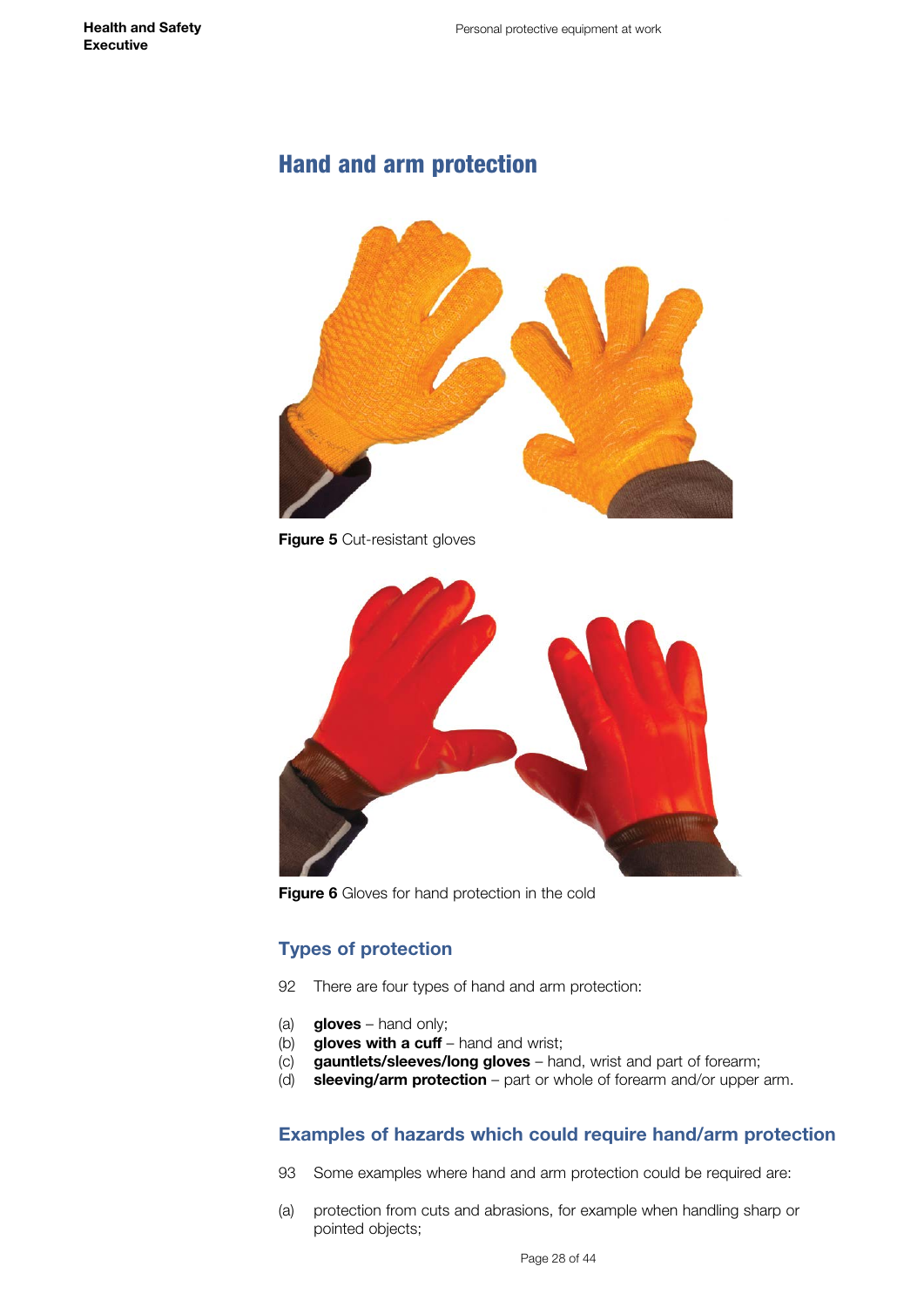- (b) to keep hands warm and supple in cold weather, for example when working on a building site, as manual dexterity is lost when the hands are cold;
- (c) to keep hands warm in cold weather when operating machines that cause vibration, such as pneumatic drills and chainsaws. Vibration white finger occurs more often and more severely when the hands and fingers are cold as the blood supply to the fingers is reduced by the body in an attempt to conserve heat;
- (d) danger from electrical hazards see paragraph 97(c) for further information;
- (e) handling or coming into contact with chemicals, for example maintenance of machinery, cleaning up chemical spillages and mixing and dispensing pesticide formulations;
- (f) handling radioactive materials;
- (g) handling hot or cold materials and work involving accidental contact with naked flames such as welding, ovens etc.

- 94 The key points to note for hand and arm protection are:
- (a) make sure that users are not allergic to or sensitised by the material, for example latex gloves are made of rubber and the proteins present in the rubber are skin and respiratory sensitisers. If you have to use latex gloves, use a powder-free type containing a minimum amount of free proteins. It may be better to select an alternative material, if practicable;
- (b) ensure they fit the wearer properly and are worn correctly for the job being done. For example there should be no gap between the glove and the wearer's sleeve when handling dangerous chemicals;
- (c) ensure users can handle and remove the gloves carefully to avoid contamination of the hands and the inside of the glove. Contaminants that get inside the glove and sit permanently against the skin can lead to greater exposure than if a glove had not been worn at all. Many wearers are not instructed on how to correctly put on and take off gloves (see [www.hse.gov.uk/skin](http://www.hse.gov.uk/skin)), which means that the insides of the gloves become contaminated when worn for the second time or more. This contamination can cause damage to the skin;
- (d) ensure users clean their hands thoroughly when they change gloves and moisturise their hands at least once a day;
- (e) check gloves regularly and throw them away if they are worn or have deteriorated. They should be free of holes or cuts and debris and their shape should not be distorted;
- (f) **do not** wear a glove for extended periods as this can lead to the development of excessive moisture (sweat) on the skin which in itself will act as an irritant;
- (g) **do not** use pre-work creams, sometimes sold as barrier creams, as a replacement for carefully selected gloves. They are not PPE because:
	- (i) they do not provide protection against hazards;
	- (ii) workers may not apply them properly, leaving part of their skin uncovered;
	- (iii) there is no information available on the rate of penetration of substances through pre-work creams; and
	- (iv) protection may be removed while working without workers noticing;
- (h) select carefully for chemical resistance and protection, especially against mixtures, and do not use for longer than the recommended breakthrough times. Manufacturers will advise on breakthrough times for their products.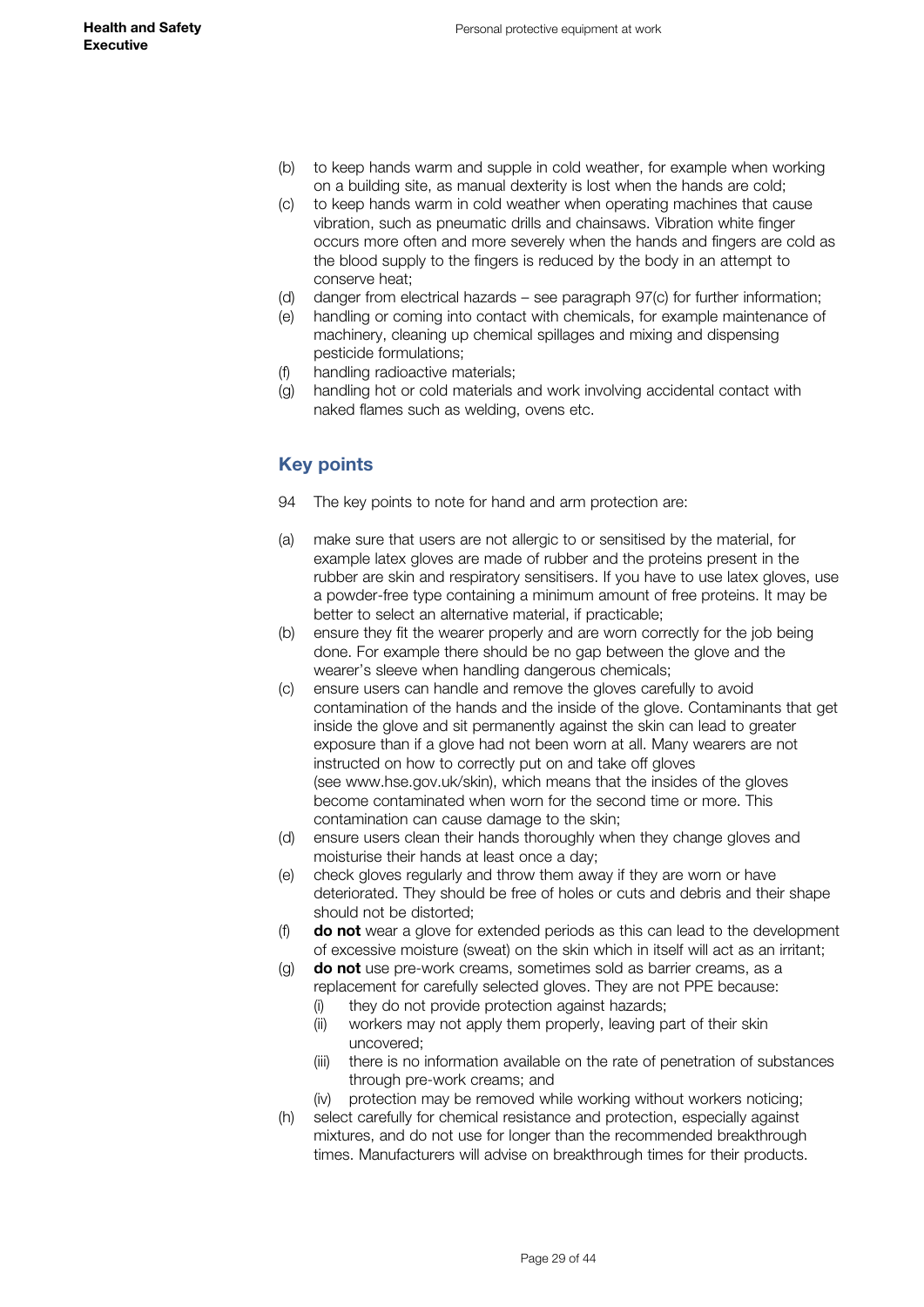#### <span id="page-29-0"></span>Protective clothing (including the legs)



**Figure 7** Cut-resistant chain-mail apron

#### **Types of protection**

95 Protective clothing must offer some specific protection – if it does not, it is classified as 'workwear'. There are three main types of protective clothing:

- (a) **separates** jackets, trousers etc that only cover part of the body;
- (b) **aprons** that only cover part of the body;
- (c) **overalls, coveralls and body suits** which cover the whole body.

96 As well as trousers for leg protection there are also knee pads and gaiters. Hard fibre or metal guards will help protect against some impacts.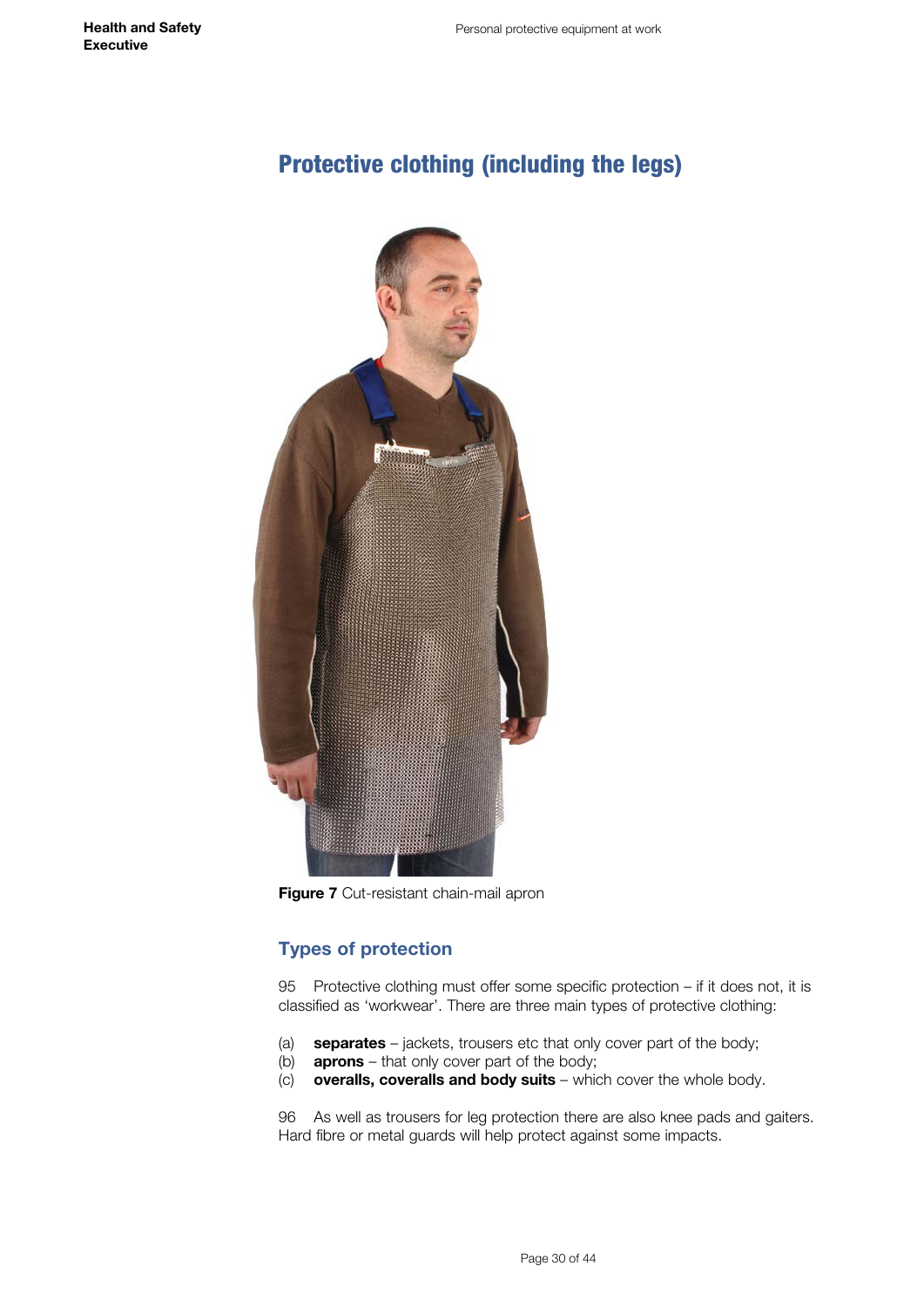#### **Examples of hazards which could require protective clothing**

- 97 The main hazards are as follows:
- (a) working with chemicals handling small quantities of low-risk chemicals may only require aprons protecting against accidental splashes. Larger quantities of chemicals or risks of contact with sprays or jets of chemical are likely to require protective coats/trousers or coveralls. Potential exposures to large quantities of chemical or very hazardous materials will often require the use of gas or liquid tight suits and appropriate RPE;
- (b) cuts and hazards when working with knives, machinery etc use clothing made of thick or padded material or multilayer reinforced fabric, aramid fibres (eg body armour material) or chain mail;\* †
- (c) electrical hazards use electrical insulating clothing when working on or near live parts of low voltage installations at nominal voltages up to 500 V ac or 750 V dc. The clothing should be used with other electrical insulating PPE, such as boots and gloves. It prevents electrocution when there is a risk of unintentional contact with live parts. Use conductive clothing for live working (especially bare hand working) at a nominal voltage up to 800 kV ac. This clothing also includes gloves, shoes, mitts and hoods;
- (d) electrostatic hazards where clothing is to be used in potentially explosive atmospheres, select clothing made from materials which have been shown to resist the build-up of static electricity;
- (e) cold from working outside or in a cold/freezer area use clothing made of thick or padded material, multilayer leather or fabric or thermal insulating fabrics. Minus 25 and minus 50 suits are available which are designed to protect at these sub-zero temperatures;
- (f) wet when working outside in the rain or using water sprays for cleaning etc use rubbers, plastics, water-repellent coatings, waterproof and breathable fabrics;
- (g) radiant heat and flame from welding, metalworking, foundries use suitable flame-retardant, insulating and heat-resistant fabrics.

#### **Key points**

- 98 The key points to note about protective clothing are to:
- (a) store used/contaminated clothing separately from clean clothing;
- (b) select protective clothing carefully for chemical resistance and protection, especially against mixtures, and do not use for longer than the recommended breakthrough times. Manufacturers will advise on breakthrough times for their products;
- (c) clean clothing according to the manufacturer's instructions. For chemical suits hygienic cleaning may be possible, but industry guidance is that this clothing cannot be effectively decontaminated;
- (d) inspect for wear and tear, loose seams and surface damage before use;
- (e) **do not** wear loose protective clothing near moving machinery in case it gets caught.

\* Butchers and slaughterhouse workers should wear plate-link or chain-mail aprons if there is a risk of injury to the abdomen or chest, for example when using knives or choppers.

† Chainsaw protective clothing – the front of the leg is the most vulnerable to chainsaw accidents although the back of the leg is at risk. Protective legwear incorporates layers of loosely woven long synthetic fibres. On contact with the chainsaw, the fibres are drawn out and clog the chainsaw sprocket, causing the chain to stop. Legwear is available with allround protection or with protection only for the front of the legs. The legwear with all-round protection offers the greatest protection for users. Jackets and gloves are also available with inserts of chainsaw-resistant materials at vulnerable points.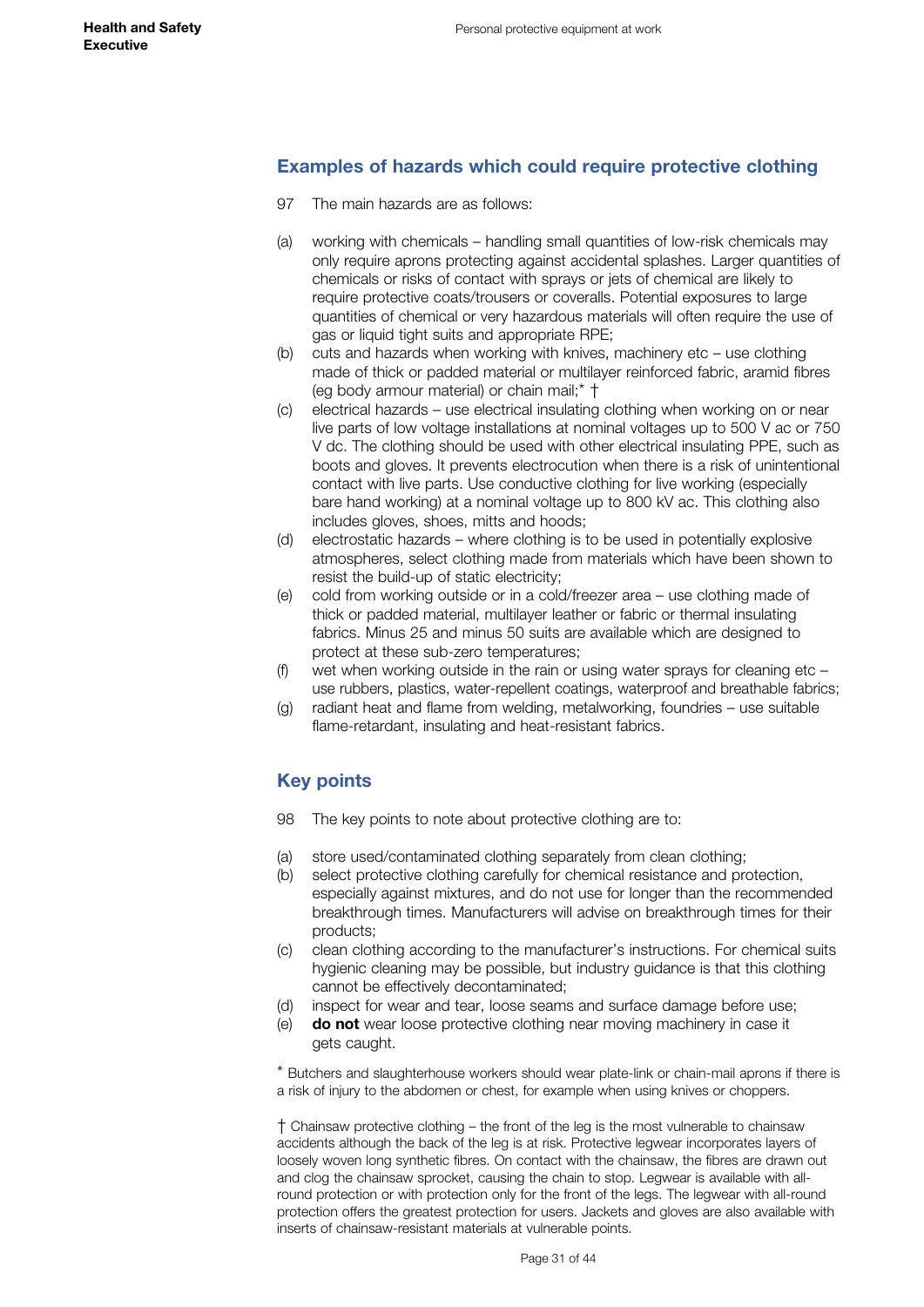#### <span id="page-31-0"></span>High visibility clothing



**Figure 8** High visibility waterproof jacket

99 Most high visibility clothing has a fluorescent yellow or orange background, made from materials impregnated with fluorescent pigments, with bands of shiny retroflective material. It is designed to make the wearer easy to see under any light conditions in the day and under illumination, for example by vehicle headlights in the dark.

#### **Types of high visibility clothing**

100 There are three classes of high visibility clothing. Each has minimum areas for the background and retroflective bands:

- (a) **class 1** the least conspicuous (waistcoats and most trousers);
- (b) **class 2** more conspicuous than class 1 (waistcoats, jackets and some trousers);
- (c) **class 3** the most conspicuous (jackets and coveralls).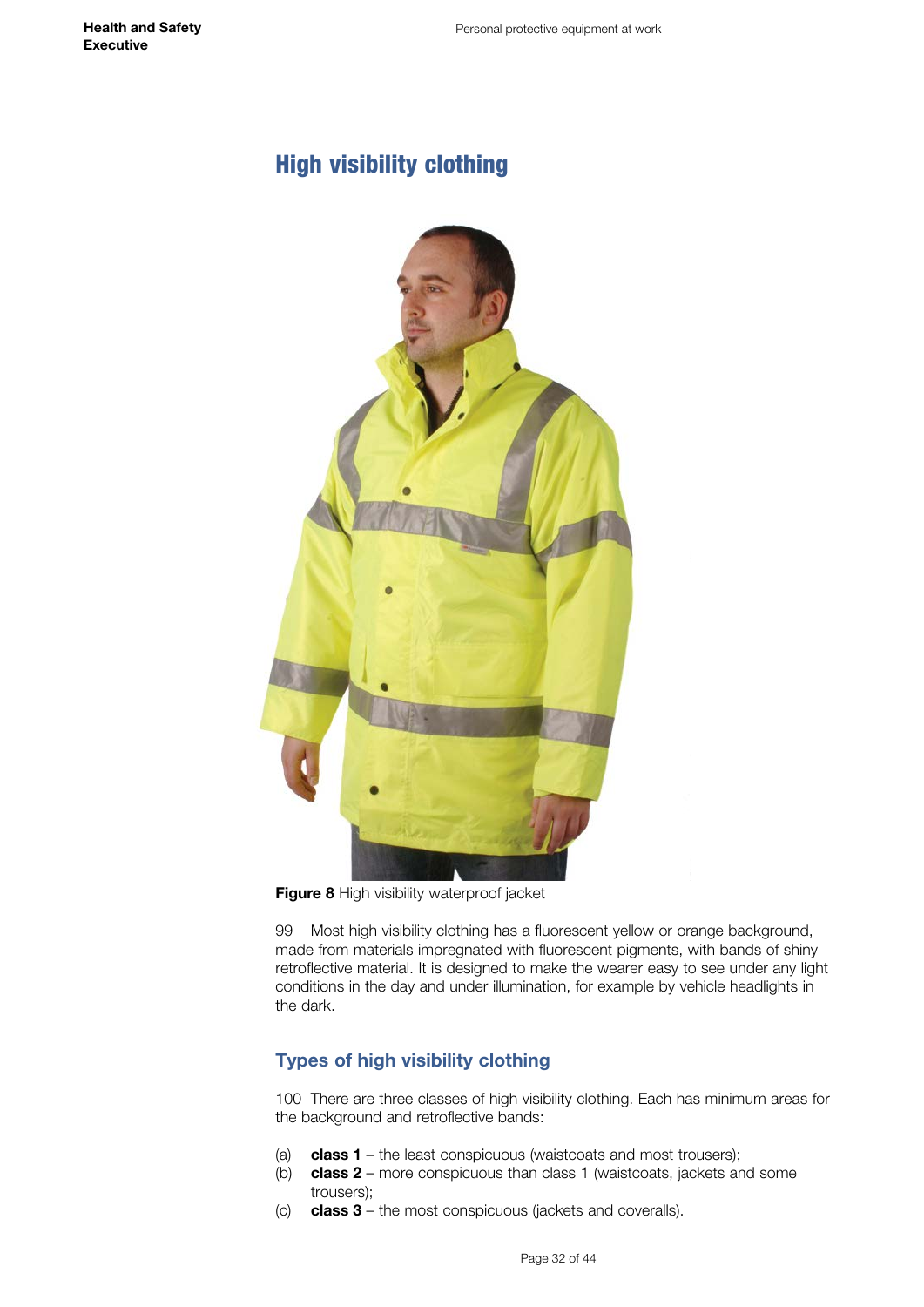#### **Examples of use**

101 High visibility clothing is used where the visibility of workers is important. Examples include:

- (a) airport workers loading and unloading aeroplanes;
- (b) working on construction sites;
- (c) work in some industries where a particular background colour is specified, eg fluorescent orange is used as the background colour for railway work;
- (d) work in some industries where a specific type of clothing is specified, for example workers should wear class 2 or 3 waistcoats or jackets for work on roads or highways. (The Department for Transport produces guidance on requirements for high visibility clothing when working at road or street works.)19,20

- 102 The key points to note for high visibility clothing are:
- (a) select high visibility clothing suitable for the task. Clothing that protects from other hazards such as cold weather is often available with a high visibility option. Outdoor workers may need different clothing at different times of the year;
- (b) inspect before use for wear and tear, or loose seams;
- (c) ensure only correct cleaning materials are used. Lack of cleanliness is a significant factor in loss of visibility.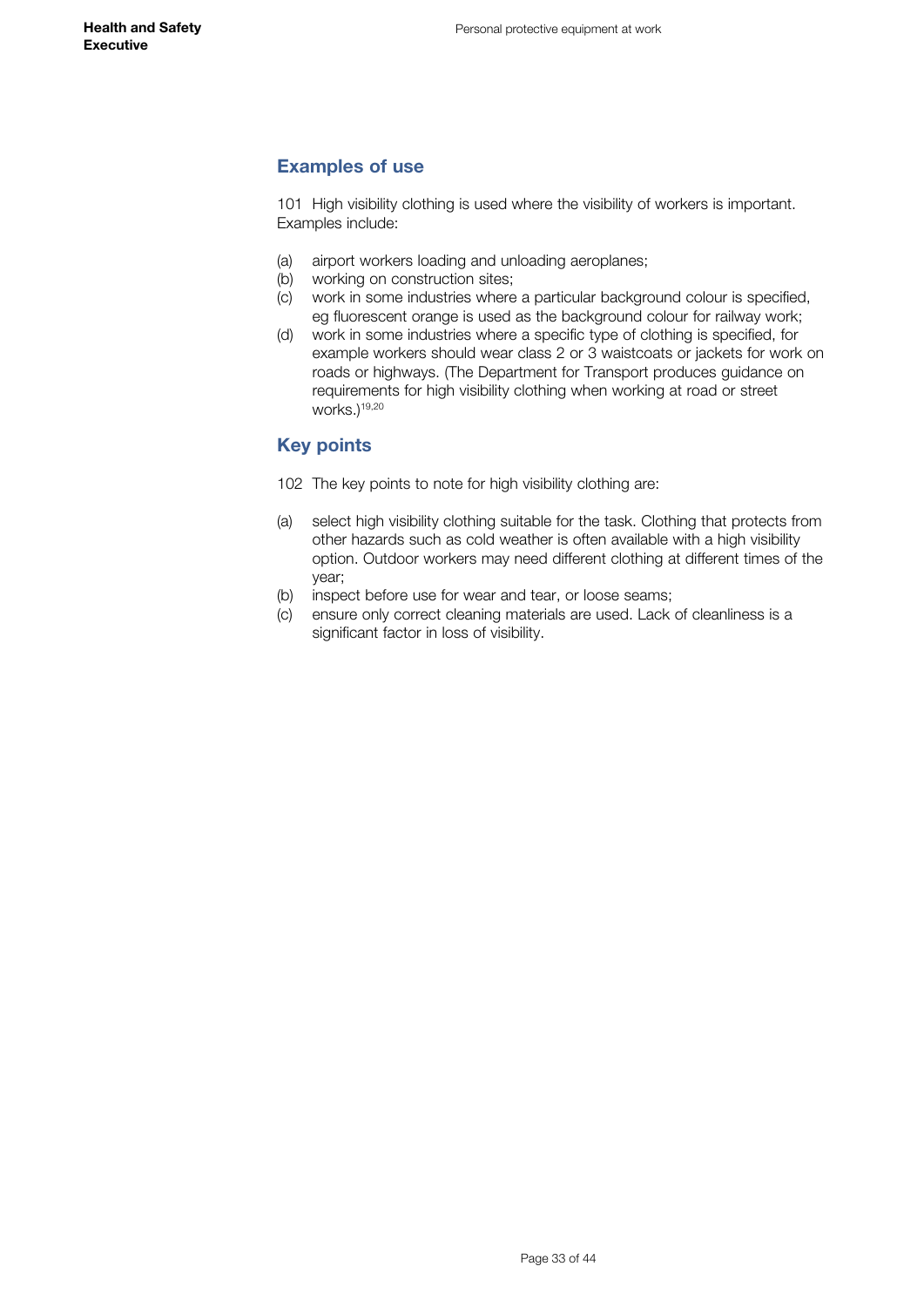#### <span id="page-33-0"></span>Foot protection



**Figure 9** Foundry boots



**Figure 10** Thermally lined boots for cold work

#### **Types of protection**

103 Footwear is available in a range of styles, for example shoe, low ankle boot, high ankle boot, knee boot, thigh boot and even chest high waders. The different types of protective footwear include the following:

- (a) **safety boots or shoes**. These are the most common type of safety footwear. They normally have protective toecaps and may also have other safety features including slip-resistant soles, penetration-resistant midsoles and insulation against extremes of heat and cold;
- (b) **wellington boots**. These are usually made of rubber and used for working in wet conditions. They are also useful in jobs where the footwear needs to be washed and disinfected for hygiene reasons, eg in the food industry and the chemical industry;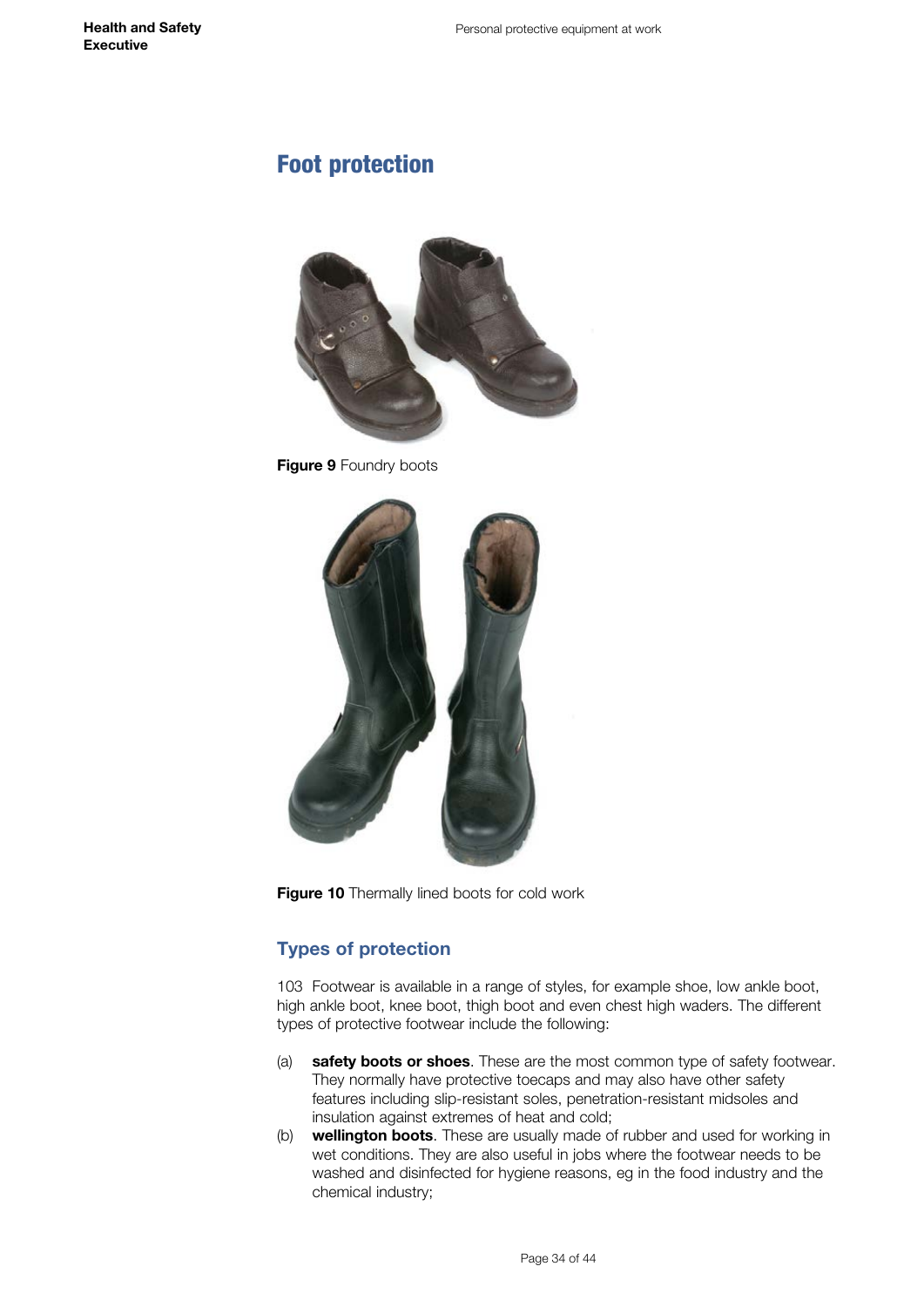- (c) **clogs**. These can also be used as safety footwear. They are traditionally made from beech wood and can be fitted with steel toecaps and thin rubber soles for quieter tread:
- (d) **footwear for specific tasks.** These protect against hazards in these areas, for example foundry boots and chainsaw boots.

#### **Examples of hazards which could require foot protection**

- 104 The main hazards which may need foot protection are:
- (a) objects falling on and crushing the foot/toes this will include jobs requiring manual handling, such as construction workers or removal people;
- (b) treading on pointed or sharp objects (eg nails) on the ground piercing the shoe, injuring the sole of the foot and resulting in cuts and wounds;
- (c) slips, trips and falls resulting in injuries such as sprained ankles. Although there is no such thing as non-slip footwear, there are slip-resistant 'anti-slip' soles which can reduce the likelihood of slipping on certain floors;
- (d) working in cold or hot conditions. Working in the cold requires footwear with thermal insulation. Work in hot conditions requires footwear with heat-resistant and insulating soles. For protection against molten metal splash, footwear must have quick release fastenings;
- (e) electrical hazards (see paragraph 97(c) for further information);
- (f) working in potentially explosive atmospheres or for the handling of sensitive materials (eg detonators). Footwear must be antistatic;
- (g) working with and handling hazardous chemicals. Footwear should be impermeable and resistant to that chemical;
- (h) wet work, for example using water sprays when cleaning. Water-resistant or waterproof material should be used. Wellington boot style footwear should be used for very wet work.

- 105 Key points to note about protective footwear:
- (a) consider the comfort factors for the wearer. Generally footwear should be flexible, wet resistant and absorb perspiration. Cushioned soles make standing more comfortable;
- (b) inspect for wear and tear and loose seams before use. Replace broken laces and remove materials lodged in the tread of the sole.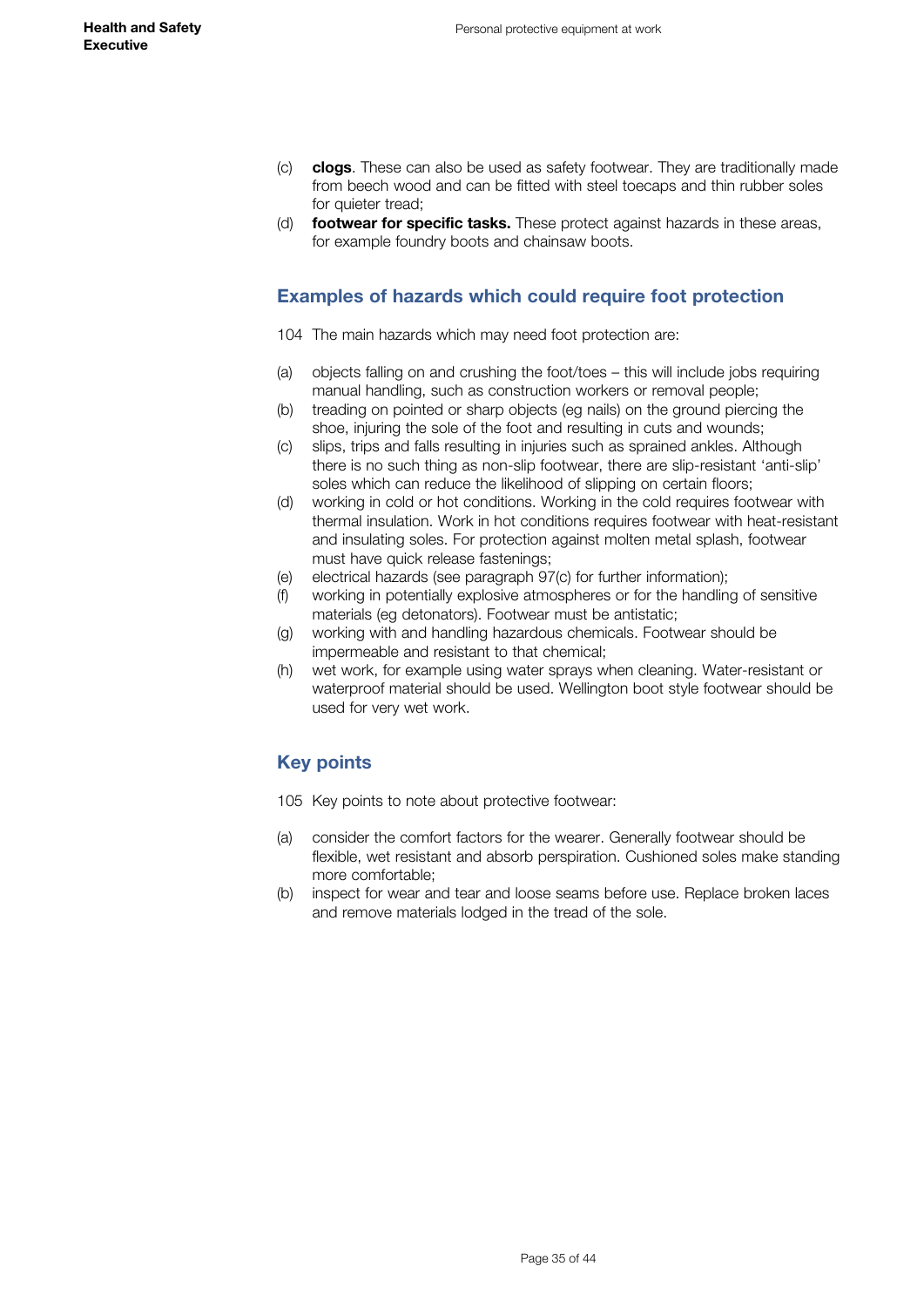#### <span id="page-35-0"></span>Drowning protection: Buoyancy aids, life jackets and immersion suits

106 Life jackets or buoyancy aids should be worn where there is a foreseeable risk of drowning when working near water. Buoyancy aids are worn to provide extra buoyancy to help a conscious person keep afloat. However, they will not turn over an unconscious person from a facedown position. Life jackets provide enough buoyancy to turn even an unconscious person face upwards within five seconds (ten seconds if automatically inflated). The person's head should be supported with the mouth and nose clear of the water.

#### **Types of life jackets/buoyancy aids**

- 107 There are four types of life jackets/buoyancy aids:
- (a) **buoyancy aid 50** swimmers only (not a life jacket);
- (b) **life jacket 100** sheltered waters;
- (c) **life jacket 150**  offshore, foul-weather clothing;
- (d) **life jacket 275** offshore, extreme conditions and heavy protective clothing.

#### **Immersion suits**

108 Immersion suits provide extended survival time in water by reducing the risk of cold shock and delaying the onset of hypothermia. They also make it easier to propel and get the wearer out of the water and make the wearer easier to find in the water to help aid recovery. Immersion suits come in two main types – constant wear and abandonment. Suits may be already insulated, or insulation may be provided by an inflatable liner. Uninsulated suits may be provided with a removable inner garment, or may require that specified clothing be worn to provide sufficient insulation to achieve expected survival times.

- 109 Key points to note about life jackets/buoyancy aids and immersion suits:
- (a) it is essential to consider all elements when selecting suitable equipment body size; the weight of the person using it; the water and weather conditions; the likely rescue recovery time; the need for accessories (eg life jacket spray hood, light, body harness and line, locator beacon, whistle, immersion suit hood, gloves);
- (b) ensure the immersion suit fits and no water can leak into it. Check that the suit chosen will not handicap the ability of the life jacket to keep the person's head above the water and to turn the person the right way up;
- (c) note that anyone wearing inherently buoyant life jackets may be injured if they fall from a significant height. Note also that too much buoyancy may hinder escape in some circumstances, for example from an upturned craft;
- (d) inspect equipment at regular intervals. Check for wear and tear and damage. Check the inflation mechanism regularly as it can fail to operate if subject to rough handling or incorrect storage. Check the seals on the immersion suit are intact.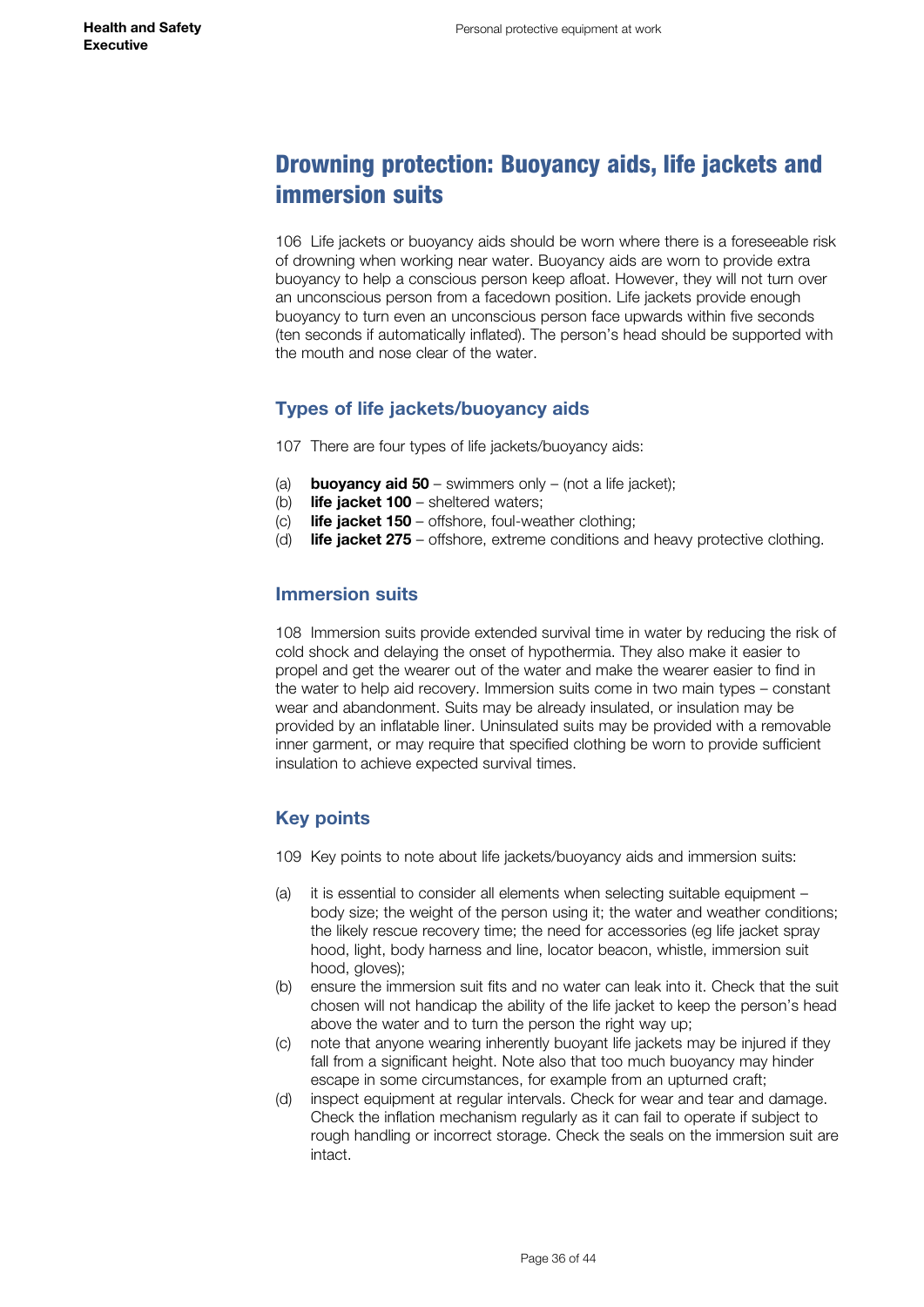#### <span id="page-36-0"></span>Personal fall protection

#### **Types of systems**

110 Personal fall protection systems comprise an assembly of components for protection against falls from height at work, including at least a body holding device connected to a reliable anchor. Such systems include **work restraint** systems, **work positioning** systems, **rope access** systems, rescue systems and **fall arrest** systems.

111 The equipment and components used may sometimes be the same within any of these systems – it is the way they are used which determines the type of system:

- (a) **work restraint** systems prevent the user from reaching zones where the risk of a fall exists. Such systems are sometimes incorrectly called 'fall restraint';
- (b) **work positioning** systems support the user in tension or suspension while a task is being undertaken in such a way that a fall is prevented or restricted. Such systems allow the user to have both hands free for working. However, work positioning systems must always incorporate a back-up system (typically a fall arrest system) designed to protect the user if the primary work positioning system fails;
- (c) **rope access** systems use two separately secured sub-systems, one as the means of support and the other as a safety back-up for (specifically) getting to and from the place of work. Such systems become work positioning systems when the user is at the place of work. Note that in such a system both ropes are static (ie stationary) while the user moves up and down the rope. If the rope supporting the user moves with the user (ie as in a bosun's chair arrangement) the system is a work positioning system, not a rope access system;
- (d) **rescue** systems are personal protective systems by which a person can rescue themselves or others by pulling, lifting or lowering;
- (e) **fall arrest** systems are personal protective systems where the fall is arrested to prevent the user colliding with the ground or structure. Such systems have energy absorbance capacity built into the system and are designed to limit the forces on the human body to no greater than 6 kN. Examples are energy absorbing lanyards, inertia reel devices (when used correctly, ie anchored vertically above the user) or lead climbing using dynamic rope.

- 112 Key points to note about personal fall protection:
- (a) consider all elements when selecting suitable equipment the maximum descent height and load; safe and secure anchorage points; the length, type and number of ropes and lanyards; the specification of ascender/descender devices; a system for recovery after a fall. Regulation 5 of the Lifting Operations and Lifting Equipment Regulations 1998 (LOLER)<sup>21</sup> requires that equipment used for lifting or lowering people is safe;
- (b) inspect equipment at regular intervals. Regulation 9 of LOLER requires lifting equipment for lifting people to be examined every six months by a competent person if it is exposed to conditions causing deterioration which is liable to result in dangerous situations;
- (c) special care should be taken when inspecting components made from webbing and rope because of the deterioration that can take place in these materials. Guidance on this topic and the recommended inspection frequency can be found in *Inspecting fall arrest equipment made from webbing or rope.*22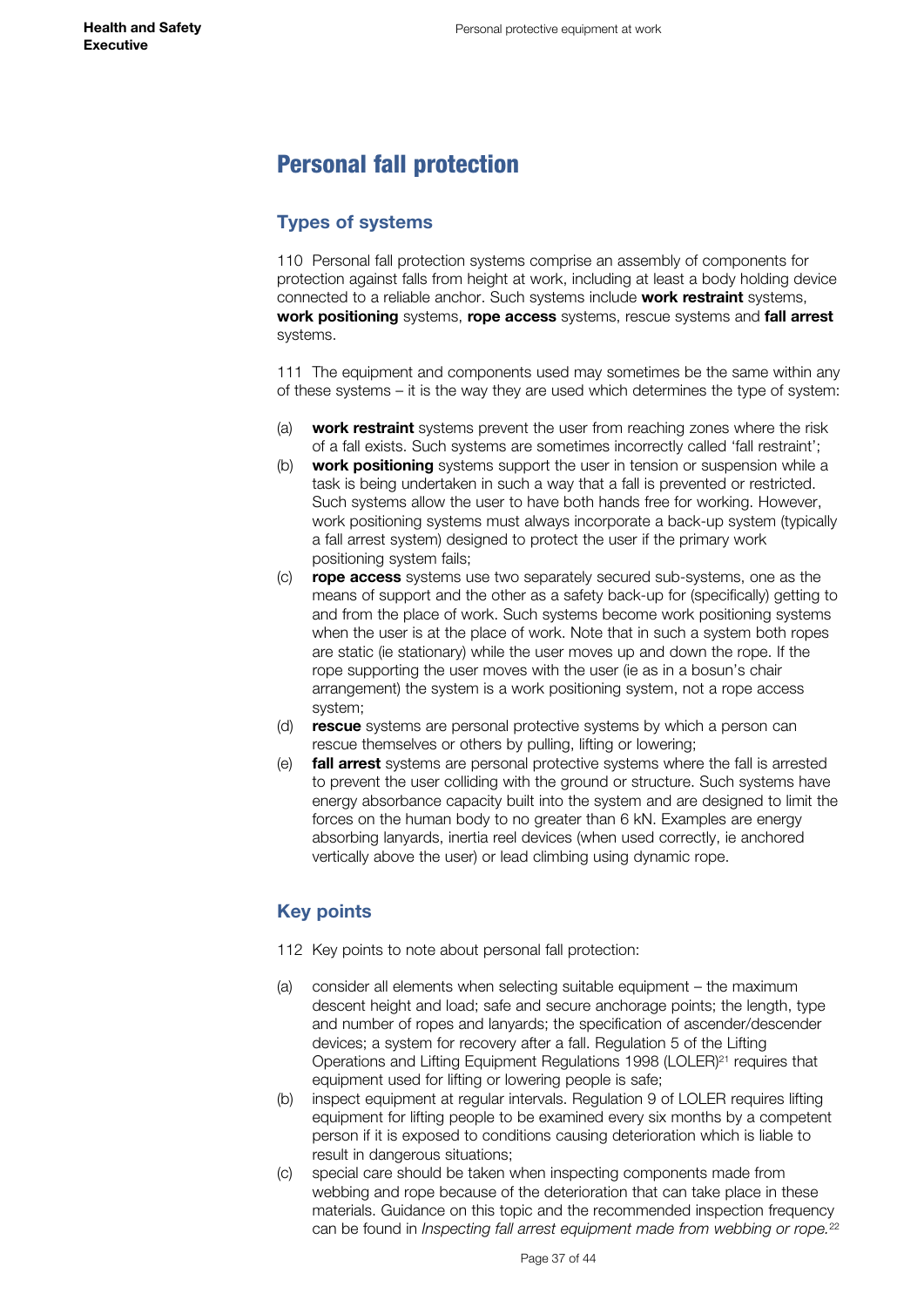#### <span id="page-37-0"></span>Hearing protection

113 The regulations do not apply to hearing protection except that it must be compatible with any other PPE provided. Full guidance on the selection, use, care and maintenance of hearing protection is given in *Noise at work: The Control of Noise at Work Regulations 2005. Guidance on Regulations*. Hearing protection should only be used where risks to hearing remain despite the implementation of other measures to control the noise, or while those other measures are being developed or put in place.

#### **Types of protection**

- 114 There are two main types of hearing protection:
- (a) **earplugs.** These fit into or cover the ear canal, to form a seal. They sometimes have a cord or neckband to prevent them being lost. They can be permanent (indefinite use), reusable (use only a few times) or disposable (use once);
- (b) **earmuffs.** These are normally hard plastic cups, which fit over and surround the ears. They are sealed to the head by cushion seals (filled with plastic foam or a viscous liquid). The inner surfaces of the cups are covered with a sound absorbing material, usually soft plastic foam. They can be headband or helmet mounted and some can have communication equipment built into them.

#### Respiratory protective equipment

115 Full guidance on the selection, use and maintenance of RPE is given in *Respiratory protective equipment at work: A practical guide*. If using RPE you should refer to this document.

#### **Types of RPE**

- 116 Respiratory protective equipment is generally of two types:
- (a) **respirators** that rely on filtering contaminants from workplace air. These include simple filtering face pieces and respirators and power-assisted respirators;
- (b) **breathing apparatus**, which gives an independent supply of breathable air, for example fresh air hose, compressed airline and self-contained breathing apparatus. You may have to use breathing apparatus in a confined space or if there is a chance of an oxygen deficiency in the work area.

117 To make sure that the selected RPE has the potential to provide adequate protection for individual wearers, the Approved Codes of Practice supporting the Control of Substances Hazardous to Health Regulations 2002, the Control of Lead at Work Regulations 2002,<sup>23</sup> and the Control of Asbestos Regulations 2012<sup>24</sup> require the fit testing of RPE which incorporates a tight-fitting face piece. A tight face piece is a full-face mask, a half-face mask, or a filtering face piece.

118 People who work with harmful dusts should not use nuisance dust masks to protect themselves from exposure. Nuisance dust masks are not protective devices, are not classified as PPE and are not CE marked to the requirements of the PPE Directive. Nuisance dust masks, which are available from most DIY stores, consist of a thin metal plate that holds a piece of gauze over the nose and mouth or a lightweight filter that looks similar to a disposable dust respirator. Nuisance dust masks typically have only a single head strap.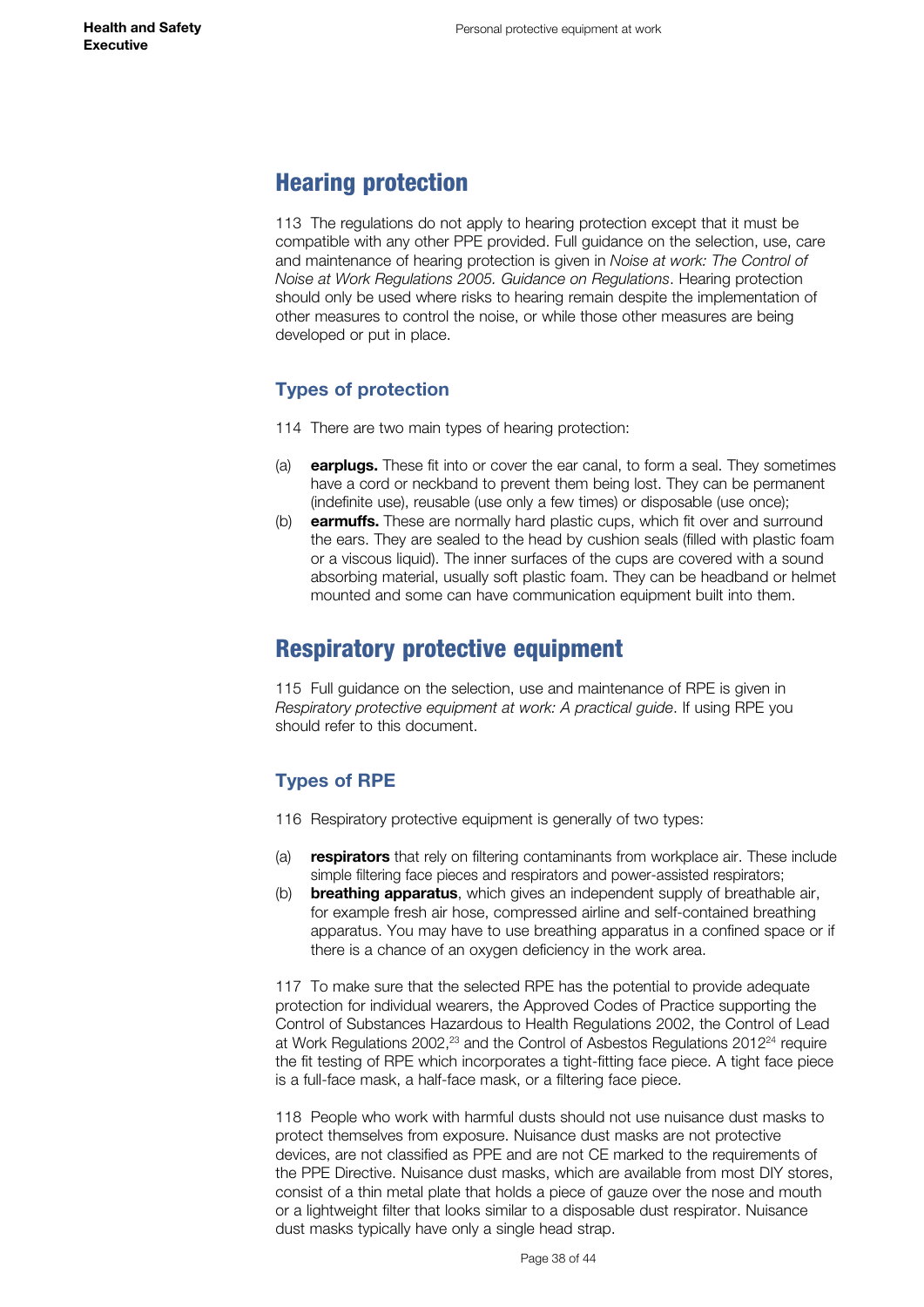#### <span id="page-38-0"></span>Appendix 1 The Health and Safety at Work etc Act 1974 (General Duties of Self-Employed Persons) (Prescribed Undertakings) Regulations 2015: Schedule: Activities

| <b>Schedule</b> | <b>Regulation 2</b>                                                                                                                                                                                                                                                                         |  |  |
|-----------------|---------------------------------------------------------------------------------------------------------------------------------------------------------------------------------------------------------------------------------------------------------------------------------------------|--|--|
|                 | <b>Agriculture (including forestry)</b>                                                                                                                                                                                                                                                     |  |  |
|                 | 1. Any work which is an agricultural activity (which is to be read in accordance with<br>regulation 2(1) of the Health and Safety (Enforcing Authority) Regulations 1998).                                                                                                                  |  |  |
|                 | <b>Asbestos</b>                                                                                                                                                                                                                                                                             |  |  |
|                 | $2 -$                                                                                                                                                                                                                                                                                       |  |  |
|                 | (1) Any work with asbestos.<br>(2)<br>Any work which-                                                                                                                                                                                                                                       |  |  |
|                 | involves a sampling activity; but<br>(a)<br>is not work with asbestos.<br>(b)                                                                                                                                                                                                               |  |  |
|                 | Any activity carried out by a dutyholder under regulation 4 of the Control<br>(3)<br>of Asbestos Regulations 2012 (the "2012 Regulations") (duty to manage asbestos<br>in non-domestic premises).                                                                                           |  |  |
|                 | (4)<br>In this paragraph-                                                                                                                                                                                                                                                                   |  |  |
|                 | "asbestos" has the meaning given in regulation 2 of the 2012<br>(a)<br>Regulations;<br>"dutyholder" has the meaning given in regulation 4(1) of the 2012<br>(b)<br>Regulations;<br>"sampling activity" means-<br>(C)<br>air monitoring;<br>(i)<br>the collection of air samples; or<br>(ii) |  |  |
|                 | (iii) the analysis of air samples,                                                                                                                                                                                                                                                          |  |  |
|                 | to ascertain whether asbestos fibres are present in the air, or to measure the<br>concentration of such fibres; and                                                                                                                                                                         |  |  |
|                 | "work with asbestos" is to be read in accordance with regulation 2(2) of<br>(d)<br>the 2012 Regulations.                                                                                                                                                                                    |  |  |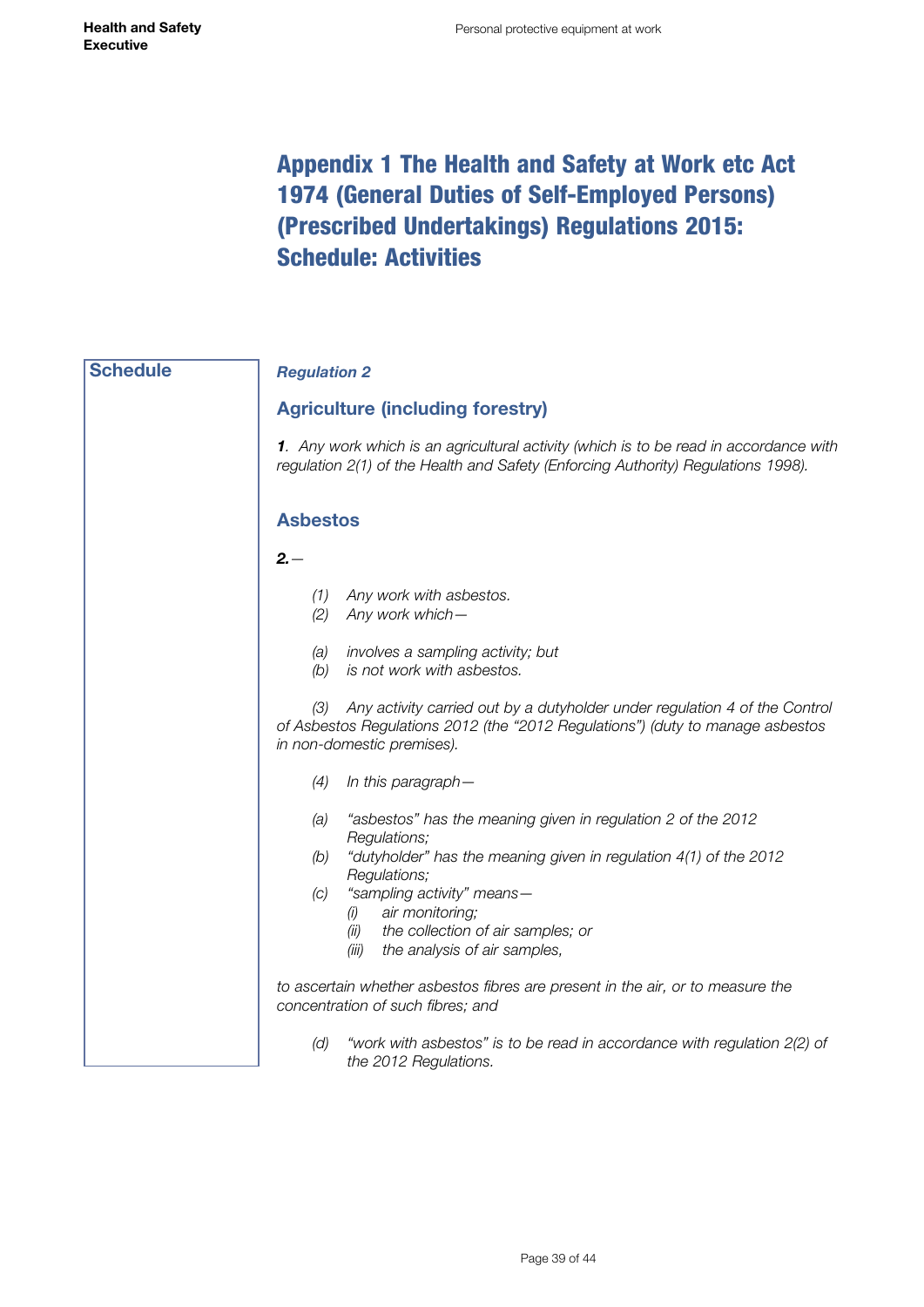| <b>Schedule</b> | <b>Construction</b>                                                                                                                                                                                                                                                   |  |  |
|-----------------|-----------------------------------------------------------------------------------------------------------------------------------------------------------------------------------------------------------------------------------------------------------------------|--|--|
|                 | $3 - (1)$ Any work which is carried out on a construction site.                                                                                                                                                                                                       |  |  |
|                 | (2) Any work in relation to a project carried out by a designer, a client, a<br>contractor, a principal contractor or a principal designer which gives rise to a duty<br>under the Construction (Design and Management) Regulations 2015 ("the 2015<br>Regulations"). |  |  |
|                 | (3)<br>In this paragraph-                                                                                                                                                                                                                                             |  |  |
|                 | "client", "contractor", "designer", "principal contractor", "principal<br>(a)<br>designer" and "project" have the meanings given in regulation 2(1) of the<br>2015 Regulations; and                                                                                   |  |  |
|                 | "construction site" is to be read in accordance with that regulation.<br>(b)                                                                                                                                                                                          |  |  |
|                 |                                                                                                                                                                                                                                                                       |  |  |
|                 | Gas                                                                                                                                                                                                                                                                   |  |  |
|                 | 4. Any activity to which the Gas Safety (Installation and Use) Regulations 1998<br>apply.                                                                                                                                                                             |  |  |
|                 | <b>Genetically modified organisms</b>                                                                                                                                                                                                                                 |  |  |
|                 | <b>5.</b> Contained use within the meaning of regulation 2(1) of the Genetically Modified<br>Organisms (Contained Use) Regulations 2014.                                                                                                                              |  |  |
|                 | <b>Railways</b>                                                                                                                                                                                                                                                       |  |  |
|                 | <b>6.</b> The operation of a railway (which is to be read in accordance with regulation 2<br>of the Health and Safety (Enforcing Authority for Railways and Other Guided<br>Transport Systems) Regulations 2006).                                                     |  |  |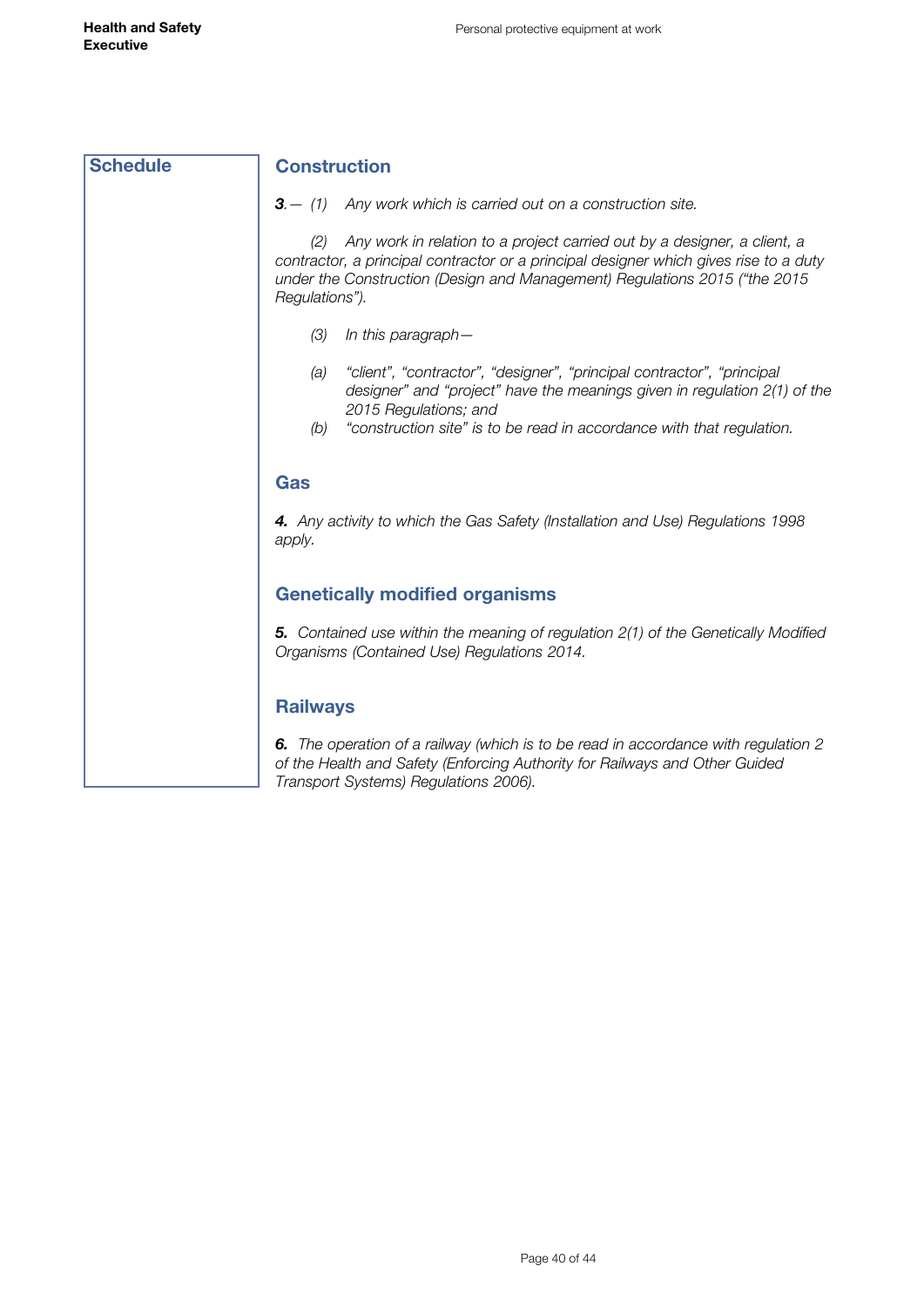#### <span id="page-40-0"></span>References and further reading

#### **References**

1 *Personal Protective Equipment at Work Regulations 1992* SI 1992/2966 The Stationery Office www.legislation.gov.uk

2 EU Directive 89/656/EEC

3 *Employment Act 1989* The Stationery Office www.legislation.gov.uk

4 *Deregulation Act 2015 (Health and Safety at Work) (General Duties of Self-Employed Persons) (Consequential Amendments) Order 2015* SI 2015/1637 The Stationery Office [www.legislation.gov.uk](http://www.legislation.gov.uk)

5 *Consulting employees on health and safety: A brief guide to the law* Leaflet INDG232(rev2) HSE 2013 [www.hse.gov.uk/pubns/indg232.htm](http://www.hse.gov.uk/pubns/indg232.htm)

6 *Health and Safety at Work etc Act 1974 (c37)* The Stationery Office 1974 [www.legislation.gov.uk](http://www.legislation.gov.uk)

7 *Health and Safety at Work Act 1974 (General Duties of Self-Employed Persons) (Prescribed Undertakings) Regulations 2015* SI 2015/1583 The Stationery Office [www.legislation.gov.uk](http://www.legislation.gov.uk)

8 *Road Traffic Act 1988* The Stationery Office 1988 [www.legislation.gov.uk](http://www.legislation.gov.uk)

9 *Construction (Head Protection) Regulations 1989* SI 1989/2209 The Stationery Office [www.legislation.gov.uk](http://www.legislation.gov.uk)

10 *Deregulation Act 2015* The Stationery Office 2015 [www.legislation.gov.uk](http://www.legislation.gov.uk)

11 *The Control of Asbestos Regulations 2012* SI 2012/632 The Stationery Office [www.legislation.gov.uk](http://www.legislation.gov.uk)

12 *Risk assessment: A brief guide to controlling risks in the workplace* Leaflet INDG163(rev4) HSE 2014 [www.hse.gov.uk/pubns/indg163.htm](http://www.hse.gov.uk/pubns/indg163.htm)

13 *The Police (Health and Safety) Regulations 1999* SI 1999/860 The Stationery Office [www.legislation.gov.uk](http://www.legislation.gov.uk)

14 *The Personal Protective Equipment Regulations 2002* SI 2002/1144 The Stationery Office [www.legislation.gov.uk](http://www.legislation.gov.uk)

15 Personal Protective Equipment (PPE) Directive 89/686/EEC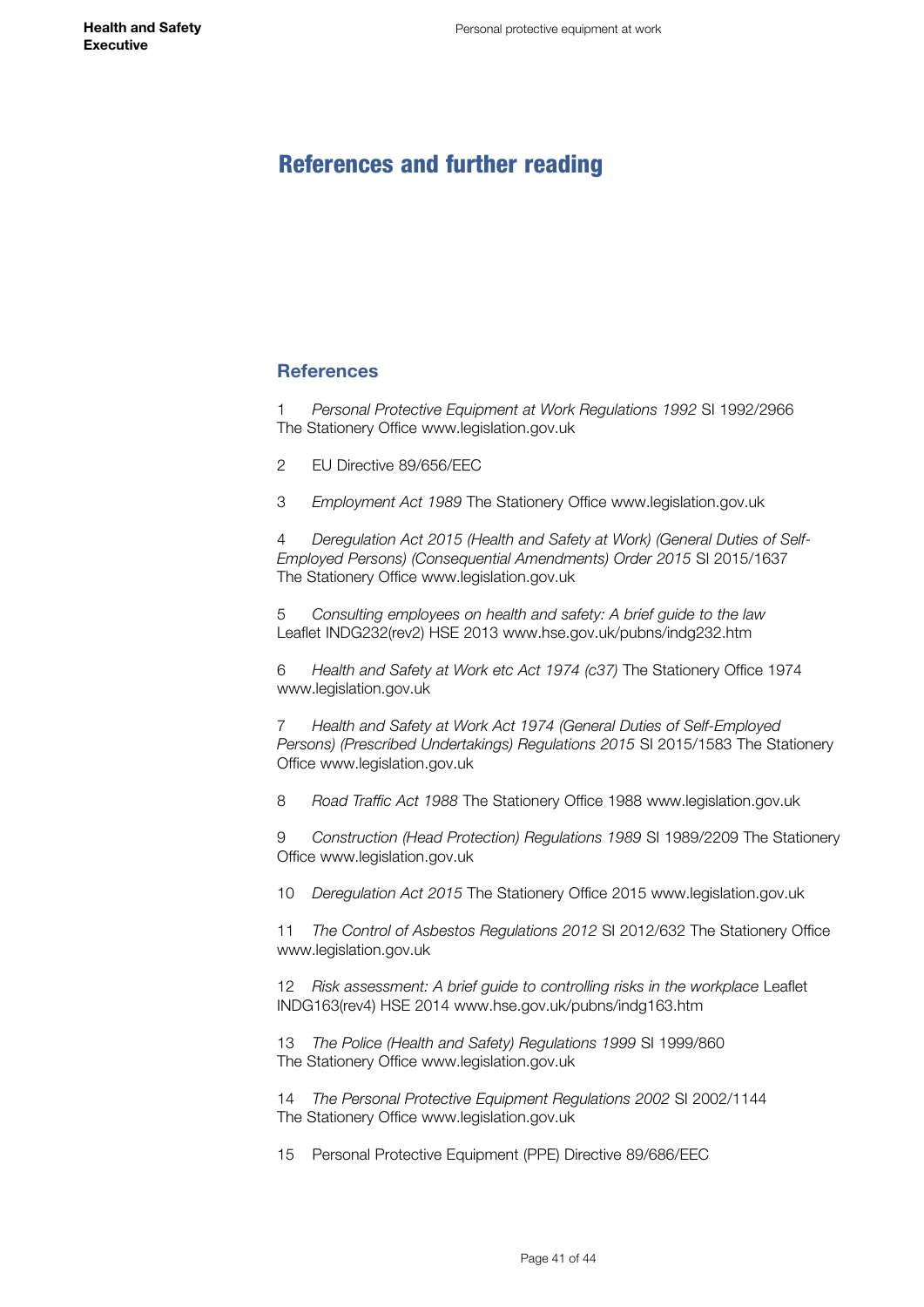16 *Control of substances hazardous to health (COSHH). The Control of Substances Hazardous to Health Regulations 2002 (as amended). Approved Code of Practice and guidance* L5 (Sixth edition) HSE 2013 [www.hse.gov.uk/pubns/books/l5.htm](http://www.hse.gov.uk/pubns/books/l5.htm)

17 *Controlling noise at work. The Control of Noise at Work Regulations 2005. Guidance on Regulations* L108 (Second edition) HSE 2005 www.hse.gov.uk/pubns/books/l108.htm

18 *Respiratory protective equipment at work: A practical guide* HSG53 (Fourth edition) HSE 2013 [www.hse.gov.uk/pubns/books/hsg53.htm](http://www.hse.gov.uk/pubns/books/hsg53.htm)

19 *Traffic signs manual. Traffic safety measures and signs for roadworks and temporary situations. Part 2: Operations* (Second edition) The Stationery Office 2009 www.gov.uk/government/uploads/system/uploads/attachment\_data/file/203670/ traffic-signs-manual-chapter-08-part-02.pdf

20 *Safety at street works and road works. A Code of Practice* (2nd impression, with amendments) The Department for Transport 2013 www.gov.uk/government/ uploads/attachment\_data/file/321056/safety-sign-at-streetworks.pdf

21 *Safe use of lifting equipment. Lifting Operations and Lifting Equipment Regulations 1998. Approved Code of Practice and guidance* L113 (Second edition) HSE 2014 www.hse.gov.uk/pubns/books/l113.htm

22 *Inspecting fall arrest equipment made from webbing or rope* Leaflet INDG367 HSE 2002 [www.hse.gov.uk/pubns/indg367.htm](http://www.hse.gov.uk/pubns/indg367.htm)

23 *Control of lead at work. Control of Lead at Work Regulations 2002. Approved Code of Practice and guidance* L132 (Third edition) HSE [www.hse.gov.uk/pubns/books/l132.htm](http://www.hse.gov.uk/pubns/books/l132.htm)

24 *Managing and working with asbestos: Control of Asbestos Regulations 2012. Approved Code of Practice and guidance* L143 (Second edition) HSE 2013 www.hse.gov.uk/pubns/books/l143.htm

#### **Further reading**

This section includes the most useful Standards for selection, use and maintenance and also other relevant HSE publications. There are other HSE publications relevant to specific sectors or specific risk, for example asbestos or COSHH – check the HSE website for the latest information.

Many other Standards not listed here are relevant to specific risks or occupations, too. See Further information for details about how to obtain British Standards.

A list of current harmonised EU Standards can be found at: [http://ec.europa.eu/growth/single-market/european-standards/harmonised](http://ec.europa.eu/growth/single-market/european-standards/harmonised-standards/personal-protective-equipment/index_en.htm)[standards/personal-protective-equipment/index\\_en.htm](http://ec.europa.eu/growth/single-market/european-standards/harmonised-standards/personal-protective-equipment/index_en.htm) 

#### *Eye and face protection*

BS 7028:1999 *Eye protection for industrial and other uses. Guidance on selection, use and maintenance* British Standards Institution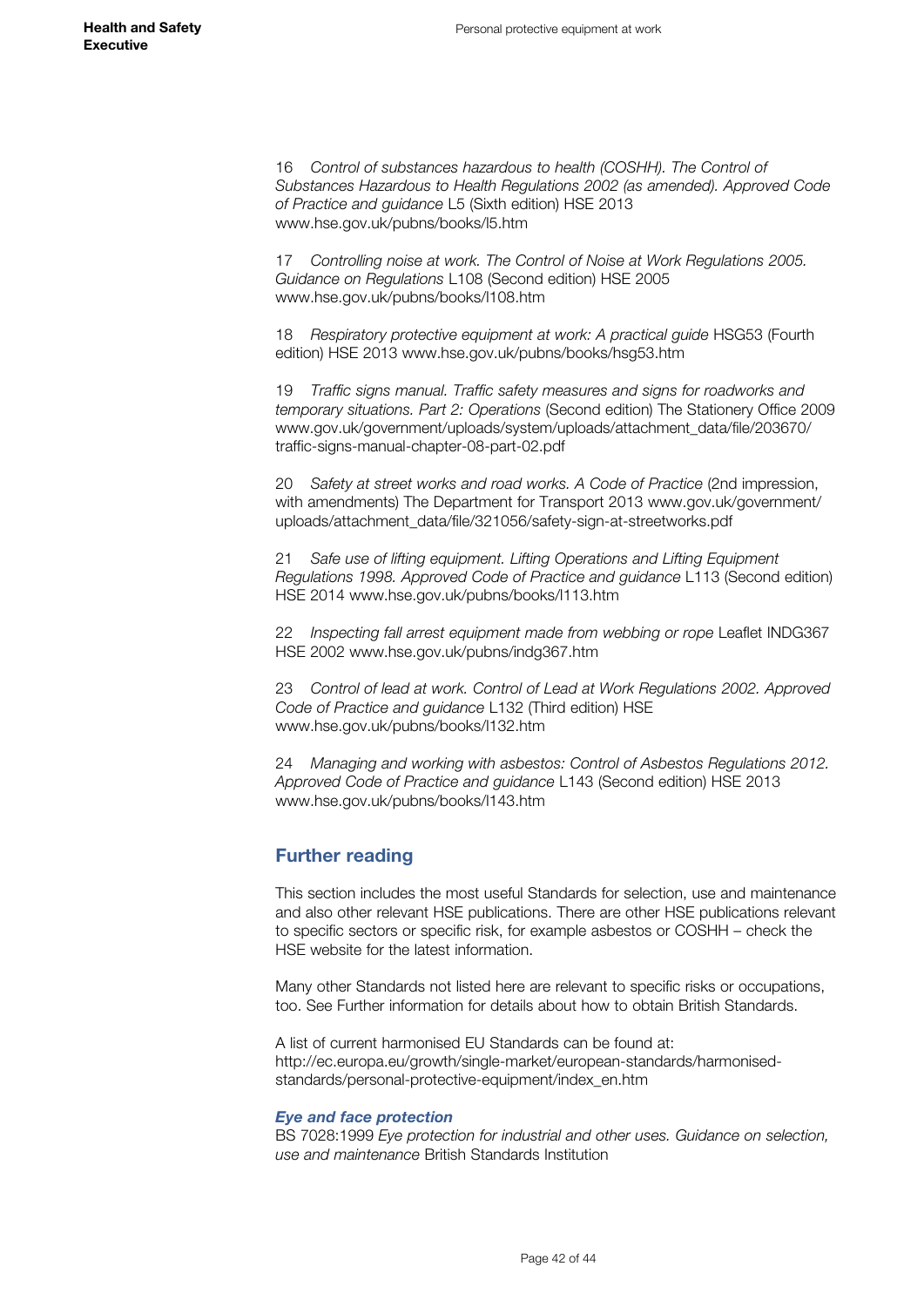#### *Hand and arm protection*

*Managing skin exposure risks at work* HSG262 (Second edition) HSE 2015 [www.hse.gov.uk/pubns/books/hsg262.htm](http://www.hse.gov.uk/pubns/books/hsg262.htm)

*Selecting protective gloves for work with chemicals: Guidance for employers and health and safety specialists* Leaflet INDG330 HSE 2000 [www.hse.gov.uk/pubns/indg330.htm](http://www.hse.gov.uk/pubns/indg330.htm)

*Preventing contact dermatitis and urticaria at work* Leaflet INDG233(rev2) HSE 2015 [www.hse.gov.uk/pubns/indg233.htm](http://www.hse.gov.uk/pubns/indg233.htm)

#### *Protective clothing (including the legs)*

BS 7184:2001 *Selection, use and maintenance of chemical protective clothing*. *Guidance* British Standards Institution

PD CEN/TR 14560: 2003 *Guidelines for selection, use, care and maintenance of protective clothing against heat and flame* British Standards Institution

#### *Drowning protection: Buoyancy aids, life jackets and immersion suits*

*Review of probable survival times for immersion in the North Sea* Offshore Technology Report OTO 95 038 HSE 1996 [www.hse.gov.uk/research/otopdf/1995/oto95038.pdf](http://www.hse.gov.uk/research/otopdf/1995/oto95038.pdf)

*Compatibility test protocol for lifejackets and immersion suits on offshore installations* Offshore Technology Report 2002/021 HSE 2002 www.hse.gov.uk/research/otohtm/2002/oto02021.htm

#### *Personal fall protection*

BS EN 363:2008 *Personal fall protection equipment. Personal fall protection systems* British Standards Institution

#### *Hearing protection*

BS EN 458:2004 *Hearing protectors. Recommendations for selection, use, care and maintenance. Guidance document* British Standards Institution

*Noise at work: A brief guide to controlling the risks* Leaflet INDG362(rev2) HSE 2012 [www.hse.gov.uk/pubns/indg362.htm](http://www.hse.gov.uk/pubns/indg362.htm)

*Noise: Don't lose your hearing* INDG363(rev2) HSE 2012 [www.hse.gov.uk/pubns/indg363.htm](http://www.hse.gov.uk/pubns/indg363.htm)

#### *Respiratory protective equipment*

BS EN 529:2005 *Respiratory protective devices. Recommendations for selection, use, care and maintenance. Guidance document* British Standards Institution